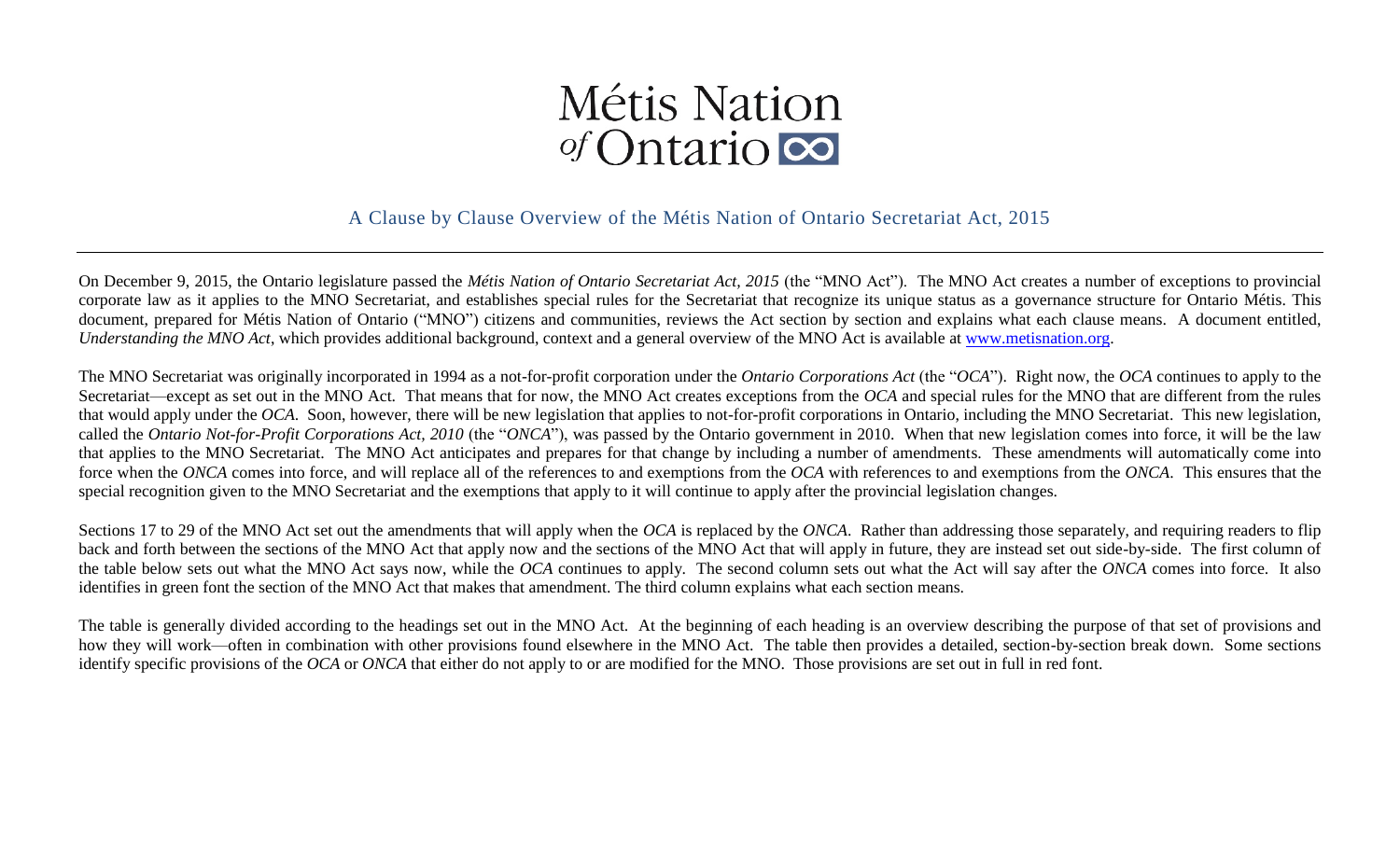#### **Preamble**

The preamble to an Act explains what it is about and why the government is adopting it. It serves as an interpretive guide to the Act. If there are no other provisions of the Act that refer to its "purpose"—as there are in this case—then legislators and courts would look to the preamble to determine what the purpose of the Act is. No changes will be made to the preamble when the *ONCA* comes into force because the purpose of the Act will remain the same, namely to recognize the unique status of the MNO Secretariat as a governance structure for Ontario Métis, and to make changes to Ontario corporate law as it applies to the MNO Secretariat.

The preamble describes many of the reasons why the MNO Secretariat's status as a corporate structure is unique and very different from other not-for-profit corporations. These include the nature of its "membership", its purpose and activities, and its structure.

| <b>What the MNO Act Says</b>                                                                                                                                                                                                                                                                                                                                                                                                                                              | When the ONCA Comes Into Force | <b>What this Means</b>                                                                                                                                                                                                                                                                                                                                                                                                                                                                                                                                                                                                                                                                                                                                                                                                                                                                                                                                                                                                                            |
|---------------------------------------------------------------------------------------------------------------------------------------------------------------------------------------------------------------------------------------------------------------------------------------------------------------------------------------------------------------------------------------------------------------------------------------------------------------------------|--------------------------------|---------------------------------------------------------------------------------------------------------------------------------------------------------------------------------------------------------------------------------------------------------------------------------------------------------------------------------------------------------------------------------------------------------------------------------------------------------------------------------------------------------------------------------------------------------------------------------------------------------------------------------------------------------------------------------------------------------------------------------------------------------------------------------------------------------------------------------------------------------------------------------------------------------------------------------------------------------------------------------------------------------------------------------------------------|
| The Métis Nation of Ontario Secretariat is a corporation<br>without share capital incorporated under the Corporations Act.                                                                                                                                                                                                                                                                                                                                                | No change.                     | The MNO Secretariat was already a not-for-profit corporation under<br>Ontario law. It has been incorporated—as the MNO's legal and<br>administrative arm—since February 25, 1994. Being the corporate and<br>administrative arm of the MNO means the Secretariat enters into<br>contracts, receives and administers funding, and performs other<br>functions on behalf of the MNO. Having the Secretariat as a legal<br>corporate entity to fulfill these roles protects Métis individuals from<br>becoming personally liable for activities advanced on behalf of Métis<br>communities or the MNO collectively. It also means that the MNO has<br>a legal entity to receive funding from government. This statement<br>simply describes the existing reality of the Secretariat. Neither the Métis<br>Nation—as an Indigenous people; nor the MNO—as the representative<br>government of the Métis Nation within Ontario-could ever be<br>"incorporated"; however, a corporate entity was needed in order to<br>conduct the business of the MNO. |
| It is the corporate and administrative arm of the Métis Nation<br>of Ontario, which was created to represent and advocate on<br>behalf of its registered citizens, and the Métis communities<br>comprised of those citizens, with respect to their collective<br>rights, interests and aspirations, as well as to provide social,<br>economic and cultural supports to Métis individuals, families<br>and communities through a province-wide service delivery<br>system. | No change.                     | This section confirms the MNO Secretariat is the corporate and<br>administrative arm of the MNO-not that the Métis Nation is<br>incorporated. The section also acknowledges that the MNO is<br>authorized to represent its citizens and the communities with respect to<br>collectively-held Métis rights, interests and aspirations as well as the<br>MNO's role in providing social, economic and cultural supports to Métis<br>through a province-wide service delivery system. Importantly, in the<br>future, no other groups can claim to represent MNO citizens or its<br>communities. Nor can governments ignore the MNO's program delivery<br>systems for Ontario Métis. This is now the law in Ontario.                                                                                                                                                                                                                                                                                                                                  |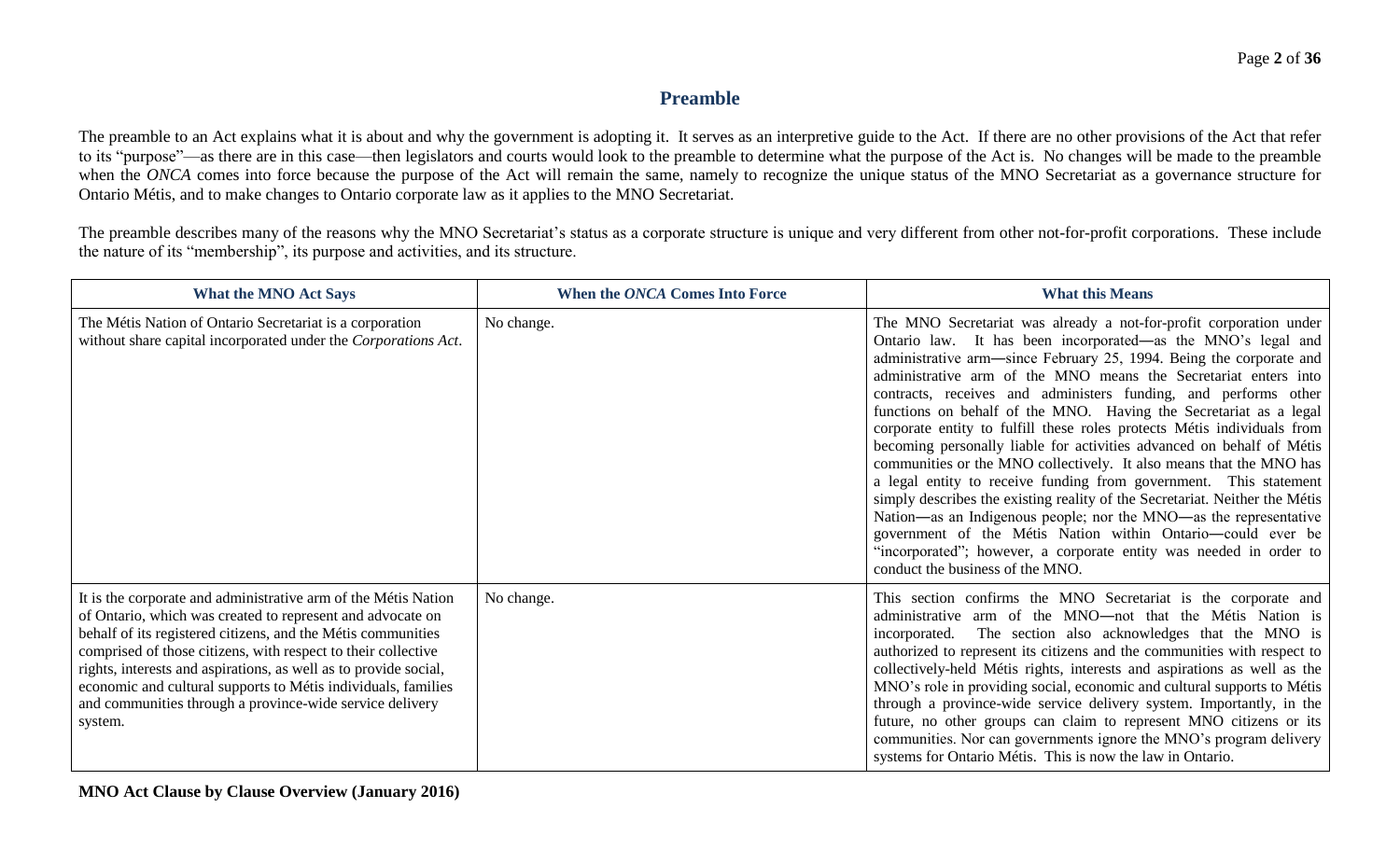| <b>What the MNO Act Says</b>                                                                                                                                                                                                                                                                            | When the ONCA Comes Into Force | <b>What this Means</b>                                                                                                                                                                                                                                                                                                                                                                                                                                                                                                                                                                                                                                                                                                                                                                                                                                                                    |
|---------------------------------------------------------------------------------------------------------------------------------------------------------------------------------------------------------------------------------------------------------------------------------------------------------|--------------------------------|-------------------------------------------------------------------------------------------------------------------------------------------------------------------------------------------------------------------------------------------------------------------------------------------------------------------------------------------------------------------------------------------------------------------------------------------------------------------------------------------------------------------------------------------------------------------------------------------------------------------------------------------------------------------------------------------------------------------------------------------------------------------------------------------------------------------------------------------------------------------------------------------|
| The Métis Nation of Ontario maintains a centralized registry of<br>its citizens. The members of Métis Nation of Ontario<br>Secretariat are citizens of the Métis Nation of Ontario, with<br>defined rights and responsibilities, as set out in the Secretariat's<br>constituting documents and by-laws. | No change.                     | Other not-for-profit corporations have members, and in many cases<br>becoming a member simply requires signing up. For example, many<br>local sports leagues are not-for-profit corporations. Anyone who wishes<br>to participate in the league can become a member. The MNO Secretariat<br>is very different. The "members" of the MNO Secretariat are the<br>citizens of the Métis Nation of Ontario. Being a citizen of the MNO-<br>and therefore a member of the Secretariat—is very different from being<br>a member of an ordinary not-for-profit corporation.                                                                                                                                                                                                                                                                                                                      |
|                                                                                                                                                                                                                                                                                                         |                                | In order to become MNO citizens, individuals have to: provide<br>documentation to establish that they are Métis (they self-identify as<br>Métis, are of historic Métis Nation ancestry, and are accepted by the<br>Métis Nation); not be enrolled on any other Aboriginal registry; apply to<br>and be approved by the MNO's Registry; and commit to upholding and<br>advancing the MNO's Statement of Prime Purpose—the MNO's<br>foundational document that sets out its objects, principles, and<br>aspirations.                                                                                                                                                                                                                                                                                                                                                                        |
|                                                                                                                                                                                                                                                                                                         |                                | MNO citizens also have collective rights and responsibilities, which are<br>set out in the Secretariat's constituting documents and by-laws. These<br>are the rights and responsibilities that MNO citizens have established for<br>themselves, as part of the self-government structure they have chosen to<br>put in place. It is always open to MNO citizens to make changes to the<br>Secretariat's constituting documents and by-laws through the same<br>democratic processes that they have always used. By simply referring to<br>those documents rather than setting out the rights and responsibilities<br>that currently exist, the legislation preserves that flexibility within the<br>MNO. The power to decide what the Secretariat's constituting<br>documents and by-laws should say continues to rest solely with MNO<br>citizens as this part of the preamble confirms. |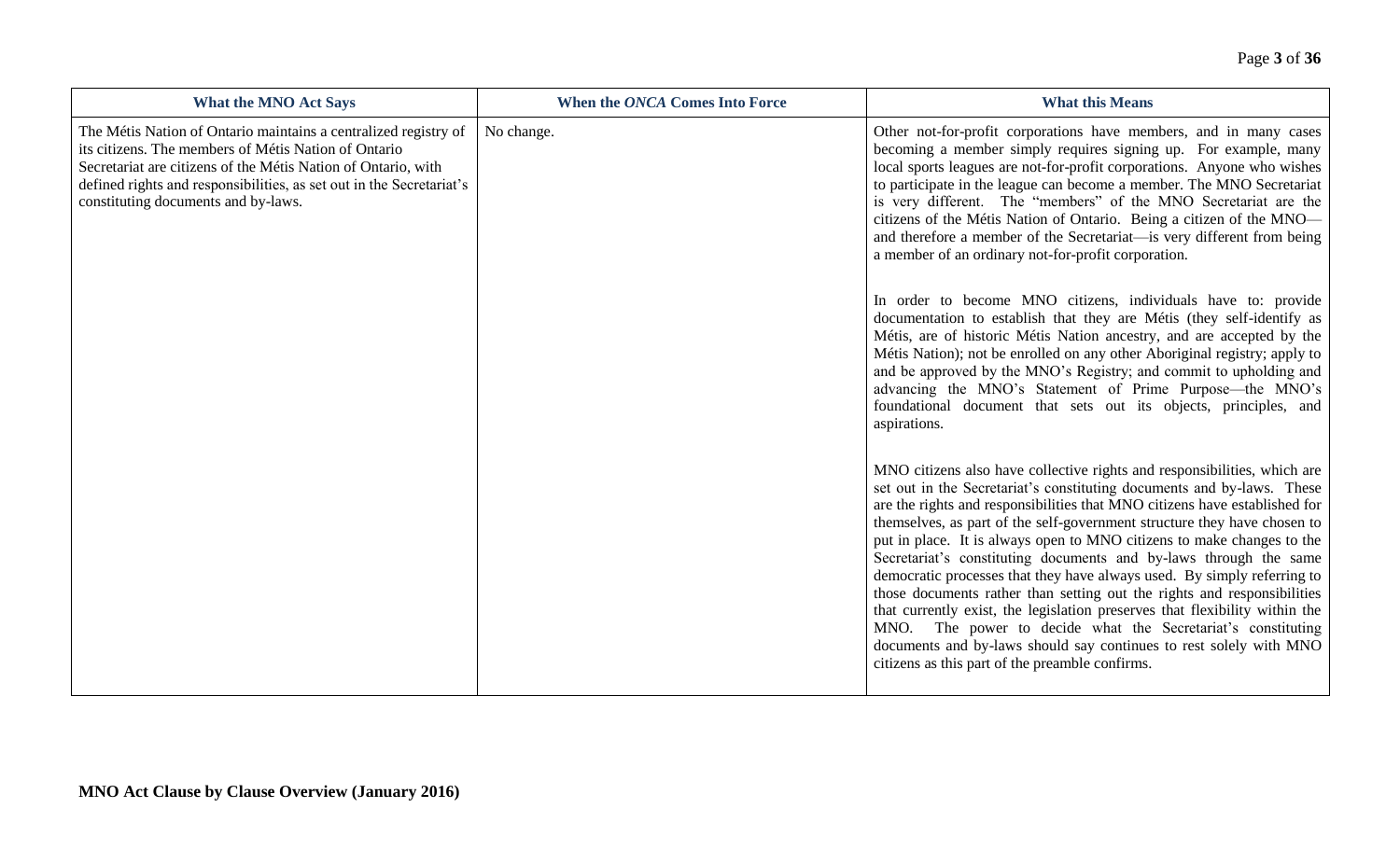| <b>What the MNO Act Says</b>                                                                                                                                                                                                                                                                                                                       | When the ONCA Comes Into Force | <b>What this Means</b>                                                                                                                                                                                                                                                                                                                                                                                                                                                                                                                                                                                                                                                                                                                    |
|----------------------------------------------------------------------------------------------------------------------------------------------------------------------------------------------------------------------------------------------------------------------------------------------------------------------------------------------------|--------------------------------|-------------------------------------------------------------------------------------------------------------------------------------------------------------------------------------------------------------------------------------------------------------------------------------------------------------------------------------------------------------------------------------------------------------------------------------------------------------------------------------------------------------------------------------------------------------------------------------------------------------------------------------------------------------------------------------------------------------------------------------------|
| The citizens of the Métis Nation of Ontario identify as<br>descendants of the Métis people that emerged in west central<br>North America with their own language (Michif), culture,<br>traditions and way of life. These Métis people collectively refer<br>to themselves as the Métis Nation, which includes Métis<br>communities within Ontario. | No change.                     | This section acknowledges that MNO citizens and communities identify<br>as being a part of a Métis people—the Métis Nation; and that this people<br>has their own language (Michif), culture, traditions and way of life. It<br>reaffirms statements that have been in the MNO-Ontario Framework<br>Agreement since 2008, however, these are now confirmed in Ontario<br>law. The section highlights another way in which MNO citizens-the<br>"members" of the MNO Secretariat—are very different from the<br>members of an ordinary not-for-profit corporation.                                                                                                                                                                          |
| Through Métis Nation of Ontario Secretariat, the Métis Nation<br>of Ontario has established various democratically elected<br>governance structures at the local, regional and provincial<br>levels to represent its citizens.                                                                                                                     | No change.                     | As set out in the MNO Secretariat's Bylaws, the legislation<br>acknowledges the democratically-elected governance structures of the<br>MNO to represent its citizens. At the local level, MNO citizens are<br>represented by Community Councils. At the regional level, Métis<br>citizens are represented by Regional Councillors. Regional Councillors<br>also sit on the Provisional Council of the Métis Nation of Ontario<br>("PCMNO"), along with provincially-elected representatives such as the<br>MNO President. All three of those levels work together to represent<br>MNO citizens and Métis communities across Ontario.                                                                                                      |
| The Government of Ontario recognizes that the Secretariat's<br>status as a governance structure that represents its citizens at<br>the local, regional and provincial levels creates operational<br>realities that are distinct from other Ontario not-for-profit<br>corporations.                                                                 | No change.                     | This section confirms that the Government of Ontario recognizes the<br>MNO Secretariat's unique status as a governance structure for its<br>citizens and communities across Ontario. It acknowledges that the<br>Secretariat is no ordinary not-for-profit corporation and that its unique<br>role—as the legal and corporate arm of the MNO—creates challenges<br>for the Secretariat that are very different than other not-for-profit<br>corporations. These differences set the context for the special<br>recognition and treatment of the Secretariat as set out in the legislation.                                                                                                                                                |
| Therefore, Her Majesty, by and with the advice and consent of<br>the Legislative Assembly of the Province of Ontario, enacts as<br>follows:                                                                                                                                                                                                        | No change.                     | Based on the factors set out above, the Legislative Assembly is changing<br>the existing law in Ontario to recognize and accommodate the MNO<br>Secretariat. The Legislative Assembly is giving its consent to the MNO<br>Act and saying that it should be given Royal Assent. Royal Assent is<br>given by the Queen, but that authority is delegated to the Lieutenant<br>Governor. Although Royal Assent is the final stage in passing<br>legislation, it is in practice never withheld after legislation is passed.<br>That is because the Legislative Assembly is understood to represent the<br>democratic will of the people of Ontario. Once an Act has been passed<br>by the Legislative Assembly, it will be given Royal Assent. |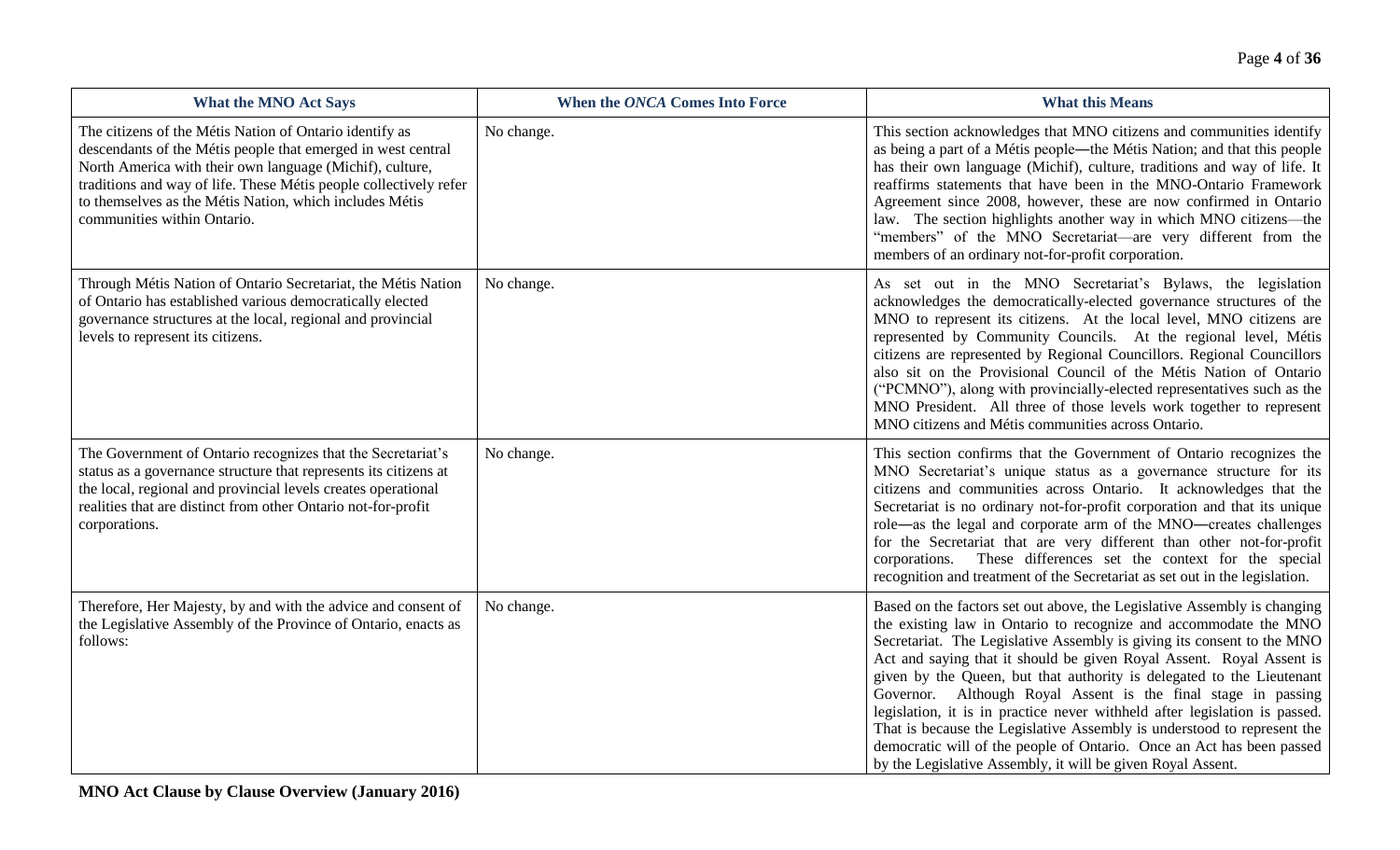## **Definitions: Section 1**

The definitions section of an Act explains how terms are defined and used **for the purpose of that Act.** Because the same terms often have different meanings in different contexts, the definitions section clarifies which meaning is intended in the Act. In order to understand an Act properly, it is essential to understand how the terms used in the Act are defined. The way an Act defines and uses a term is often narrower and more specific than the dictionary definition of that term or how that term might be used in other contexts. For example, the word "vehicle" can describe anything that is used to convey or transport people or goods. Using that broad definition, the word "vehicle" could apply to a space shuttle, a hot air balloon, an ocean liner, a canoe or any number of other things. Under the *Highway Traffic Act*, however, the word "vehicle" is defined and used in a much narrower and more specific way. Not surprisingly, the definition of "vehicle" used in the *Highway Traffic Act* only includes the kinds of vehicles that travel on roads. The *Highway Traffic Act* does not apply to a wide range of what we might think of as vehicles.

The definitions section of the MNO Act does two things. First, like the definitions section of any other Act, it explains how terms are defined and used for the purpose of the MNO Act. In some cases, it clarifies that the definition of a particular term under the MNO Act is more narrow and specific than its general meaning. For example, the MNO Act defines a "Métis Community Council" as a not-for-profit corporation with specific features, described in detail in the table. This means that the MNO Act only applies to Community Councils that choose to incorporate. Just as the *Highway Traffic Act* does not apply to a canoe, the MNO Act simply does not apply to any Community Council that is not incorporated. Second, the definitions section replaces terms used in provincial corporate law with terms that reflect the Secretariat's status as a governance structure and the words the MNO has chosen to use to describe that structure. For example, rather than referring to the "board of directors" of the Secretariat—which would be the term used in the context of an ordinary not-for-profit corporation—the MNO Act refers to the Provisional Council of the Métis Nation of Ontario.

| <b>What the MNO Act Says</b>                                                                                    | When the ONCA Comes Into<br><b>Force</b> | <b>What this Means</b>                                                                                                                                                                                                                                                                                                                                                               |
|-----------------------------------------------------------------------------------------------------------------|------------------------------------------|--------------------------------------------------------------------------------------------------------------------------------------------------------------------------------------------------------------------------------------------------------------------------------------------------------------------------------------------------------------------------------------|
| 1. In this Act,<br>"by-laws" means the by-laws of the Secretariat; ("règlements"<br>administratifs")            | No change.                               | "By-laws" means the MNO Bylaws. The by-laws can only be changed by MNO citizens through<br>the democratic processes they have established. The Ontario Government does not want or have<br>any control over the bylaws of the Secretariat. The power to make and change those by-laws<br>continues to rest solely with MNO citizens, as acknowledged in the preamble of the MNO Act. |
| "citizen" means a member of the Secretariat; ("citoyen")                                                        | No change.                               | Ordinary not-for-profit corporations have "members". The MNO Act instead uses the word<br>"citizen" to be consistent with the MNO by-laws and to reflect the fact that the Secretariat is the<br>corporate arm of a Métis government that represents an Indigenous people—not a mere club or<br>association with membership.                                                         |
| "councillor" means, except as otherwise provided in section 9,<br>a director of the Secretariat; ("conseiller") | No change.                               | Ordinary not-for-profit corporations have "directors". The MNO Act uses the word "councillor" to<br>be consistent with the MNO Bylaws and to reflect the fact that these individuals are democratically<br>elected representatives of the MNO—not mere directors of a corporation.                                                                                                   |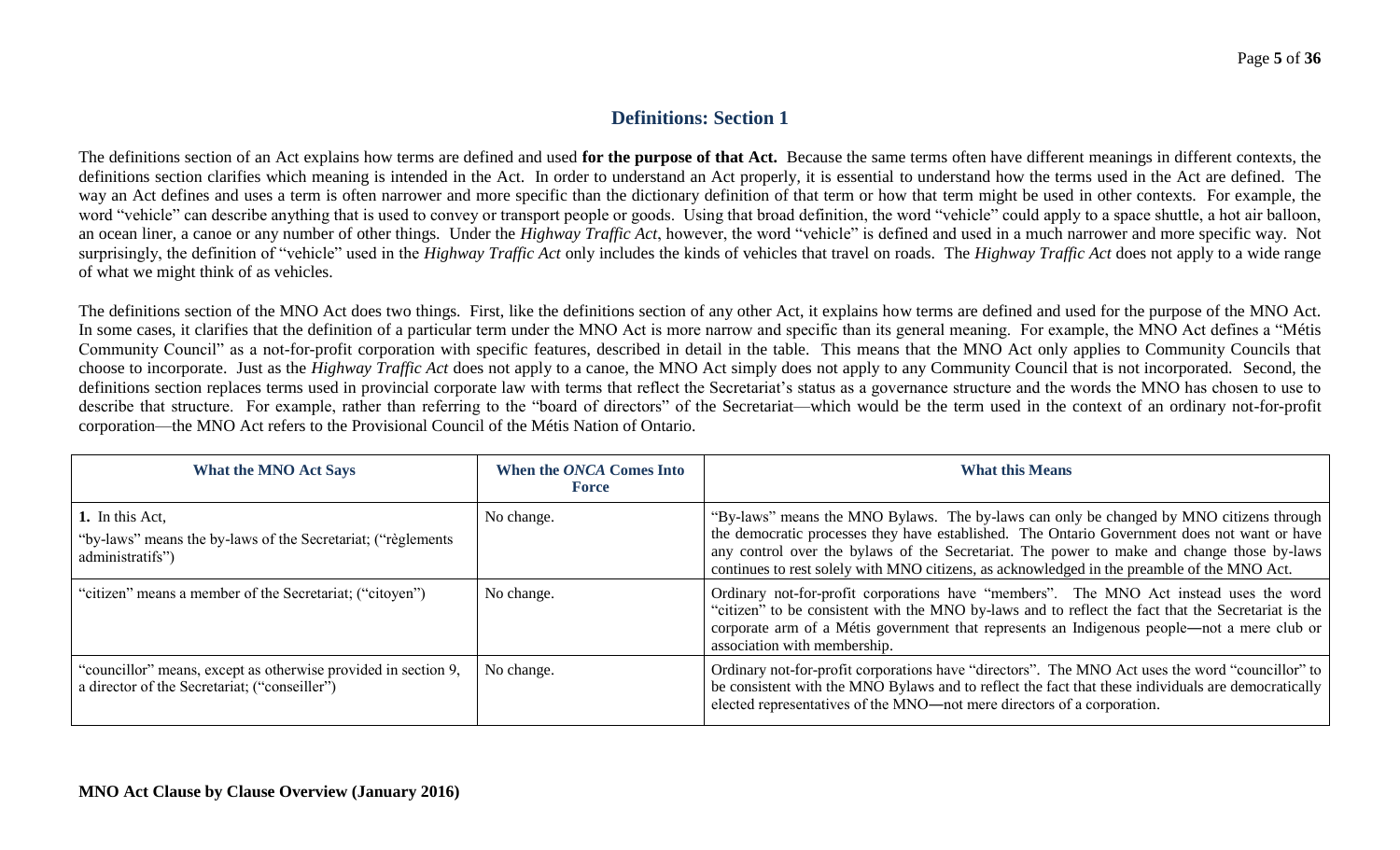| <b>What the MNO Act Says</b>                                                                                                                                                                                                                                                          | When the ONCA Comes Into<br><b>Force</b> | <b>What this Means</b>                                                                                                                                                                                                                                                                                                                                                                                                                                                                                                                                                                                                                                                                                                                                                                                                                                                                                                                                                                                                                                                                                                                                                                                                          |
|---------------------------------------------------------------------------------------------------------------------------------------------------------------------------------------------------------------------------------------------------------------------------------------|------------------------------------------|---------------------------------------------------------------------------------------------------------------------------------------------------------------------------------------------------------------------------------------------------------------------------------------------------------------------------------------------------------------------------------------------------------------------------------------------------------------------------------------------------------------------------------------------------------------------------------------------------------------------------------------------------------------------------------------------------------------------------------------------------------------------------------------------------------------------------------------------------------------------------------------------------------------------------------------------------------------------------------------------------------------------------------------------------------------------------------------------------------------------------------------------------------------------------------------------------------------------------------|
| "Métis Community Council" means a corporation without                                                                                                                                                                                                                                 | No change                                | A Métis Community Council under the MNO Act is a not-for-profit corporation that:                                                                                                                                                                                                                                                                                                                                                                                                                                                                                                                                                                                                                                                                                                                                                                                                                                                                                                                                                                                                                                                                                                                                               |
| share capital that,<br>(a) has the Secretariat as its sole member,<br>(b) contains "Métis Community Council" or "Conseil"<br>communautaire métis" within its corporate name, and<br>(c) is prescribed by regulations made under subsection 16<br>(2); ("conseil communautaire métis") |                                          | (a) Has the Secretariat as its sole member. This does not mean that MNO citizens living in a local<br>area are no longer "members" of each Community Council. The Secretariat is made up of all<br>MNO citizens, so this could never happen. Making the Secretariat the sole member of a<br>Community Council for corporate law purposes simply means that all MNO citizens have a<br>collective say, though the Secretariat, in how individual Community Councils are structured<br>and governed. This maintains consistency in how MNO citizens are represented at the local<br>level throughout the province. Negotiated and mutually agreeable letters patent and by-laws<br>for each incorporated Métis Community Council in the future (which would ultimately replace<br>a Charter agreement) will explain these issues in greater detail and clearly indicate that<br>decision-making at the local level continues to rest with the MNO citizens living within a<br>Community Council's area as represented by the Métis leadership elected by those MNO<br>citizens. Importantly, only willing Chartered Community Councils will become Métis<br>Community Councils under the MNO Act. If not, the status quo remains. |
|                                                                                                                                                                                                                                                                                       |                                          | (b) Has a name that includes the phrase "Métis Community Council" or "Conseil communautaire<br>Métis" – for example, the "Northern Lights Métis Community Council" or the "Métis<br>Community Council of the Niagara Region". The Community Council could choose what to<br>call itself, so long as its name included that phrase in either English or French.                                                                                                                                                                                                                                                                                                                                                                                                                                                                                                                                                                                                                                                                                                                                                                                                                                                                  |
|                                                                                                                                                                                                                                                                                       |                                          | (c) Is named in a regulation made under the MNO Act. Section 16 of the MNO Act gives the<br>Minister of Aboriginal Affairs the power to pass a regulation that makes a Métis Community<br>Council come under the MNO Act. That would only be done at the request of the MNO<br>Secretariat if a Community Council was agreeable and negotiated bylaws for the Community<br>Council had been negotiated and finalized between the MNO, the Secretariat and the<br>Community Council. Once a Community Council is added it would mean that the Community<br>Council would become a separate corporate structure and benefit from all of the special rules<br>and exemptions that the MNO Act creates.                                                                                                                                                                                                                                                                                                                                                                                                                                                                                                                             |
| "Provisional Council" means the Provisional Council of the<br>Métis Nation of Ontario, being the board of directors of the<br>Secretariat; ("conseil provisoire")                                                                                                                     | No change.                               | Ordinary not-for-profit corporations have boards of directors. The MNO Act instead uses the term<br>"Provisional Council" to recognize and reflect the Secretariat's unique status as a governance<br>structure, and the words citizens have chosen to describe that structure.                                                                                                                                                                                                                                                                                                                                                                                                                                                                                                                                                                                                                                                                                                                                                                                                                                                                                                                                                 |
| "Secretariat" means the corporation without share capital<br>incorporated on February 25, 1994 by letters patent under the<br>Corporations Act under the name Métis Nation of Ontario<br>Secretariat. ("Secrétariat").                                                                | No change.                               | The Secretariat is the not-for-profit corporation that was incorporated in 1994 as the Métis Nation<br>of Ontario Secretariat.                                                                                                                                                                                                                                                                                                                                                                                                                                                                                                                                                                                                                                                                                                                                                                                                                                                                                                                                                                                                                                                                                                  |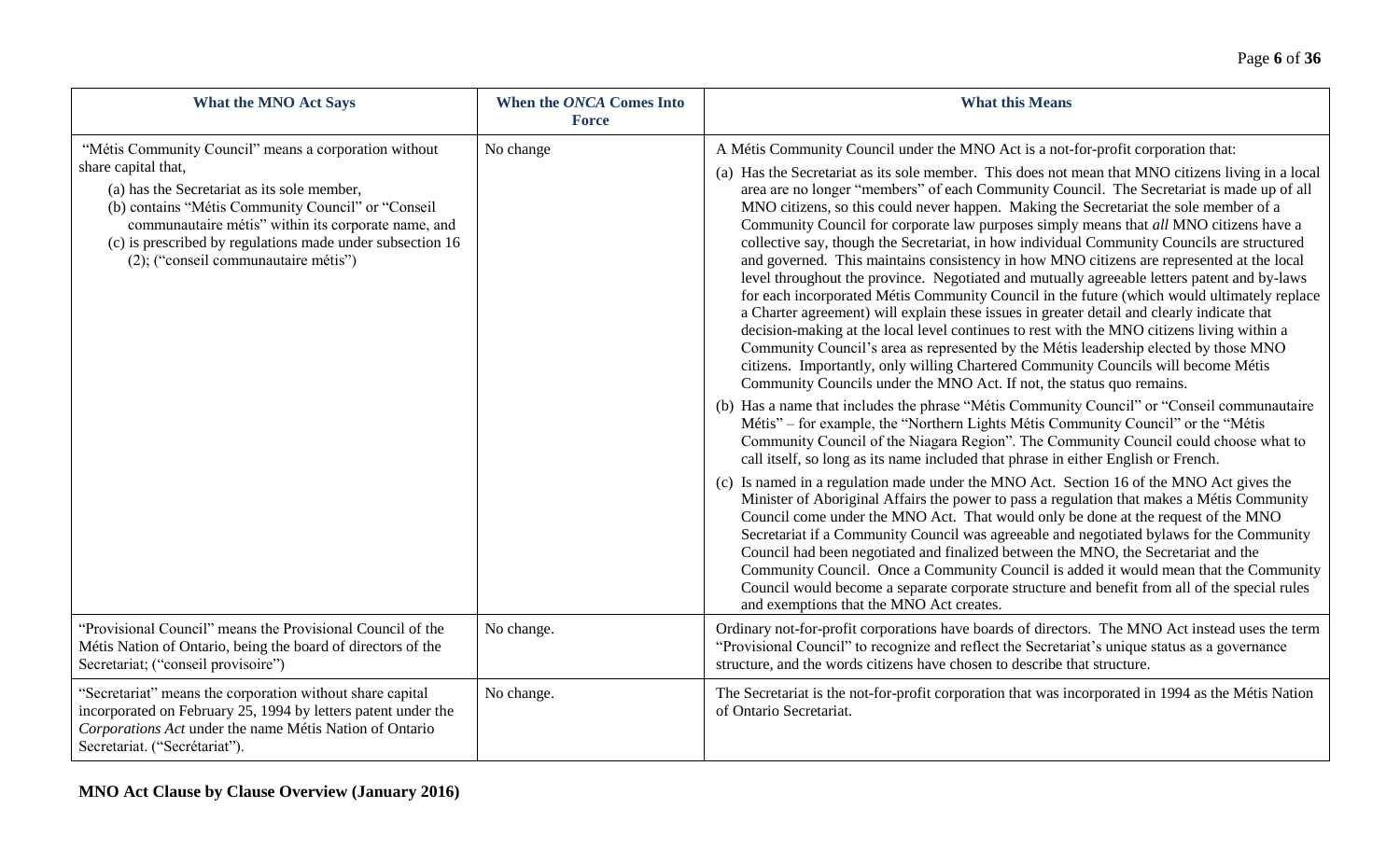## *Corporations Act***: Section 2**

This section affirms that the *OCA* continues to apply to the Secretariat—as it has since 1994—and that the *ONCA* will apply when it comes into force, except as set out in the MNO Act. Many of the rules that govern corporations are not inconsistent with the Secretariat's unique role and special status. For example, all corporations are required to keep records such as minutes of meetings, and prepare audited financial statements. Corporations also have the power to borrow money and hold property. Those things are entirely consistent with the Secretariat's status the corporate arm of a Métis governance structure. In fact, non-Aboriginal governments have similar responsibilities and powers. The MNO Secretariat has been exercising the powers and complying with the responsibilities set out in provincial corporate law for over two decades. The only change this section makes is to recognize that the MNO Act establishes special rules and exemptions for the Secretariat, and to make it clear that provincial corporate law will continue to apply to the Secretariat (as it has for 20+ years) with the exception of those special rules and exemptions.

| <b>What the Act Says Now</b>                                                                                                                                                                                                                                                    | When the ONCA Comes Into Force                                                                                                                                                              | <b>What this Means</b>                                                                                                                                                                                                                                                                                                                                                                                                               |
|---------------------------------------------------------------------------------------------------------------------------------------------------------------------------------------------------------------------------------------------------------------------------------|---------------------------------------------------------------------------------------------------------------------------------------------------------------------------------------------|--------------------------------------------------------------------------------------------------------------------------------------------------------------------------------------------------------------------------------------------------------------------------------------------------------------------------------------------------------------------------------------------------------------------------------------|
| 2. (1) The Corporations Act applies to the Secretariat, except<br>as otherwise provided under this Act.                                                                                                                                                                         | 2. (1) The <i>Not-for-Profit Corporations Act, 2010</i> applies to the<br>Secretariat, except as otherwise provided under this Act.<br>This amendment is made by section 17 of the MNO Act. | Provincial corporate law will continue to apply to the Secretariat—as<br>it has since the Secretariat was incorporated in 1994—except to the<br>extent that the MNO Act creates special rules and exemptions. For<br>now, this means that the <i>Corporations Act</i> will continue to apply.<br>When the ONCA comes into force, it will apply—but again, subject<br>to the special rules and exemptions established by the MNO Act. |
| (2) The Secretariat's name is changed to "Métis Nation of<br>Ontario Secretariat" in English and "Secrétariat de la nation<br>métisse de l'Ontario" in French, and the change is deemed to<br>have been effected by supplementary letters patent under the<br>Corporations Act. |                                                                                                                                                                                             | This section simply makes the name of the Secretariat consistent in<br>both English and French.                                                                                                                                                                                                                                                                                                                                      |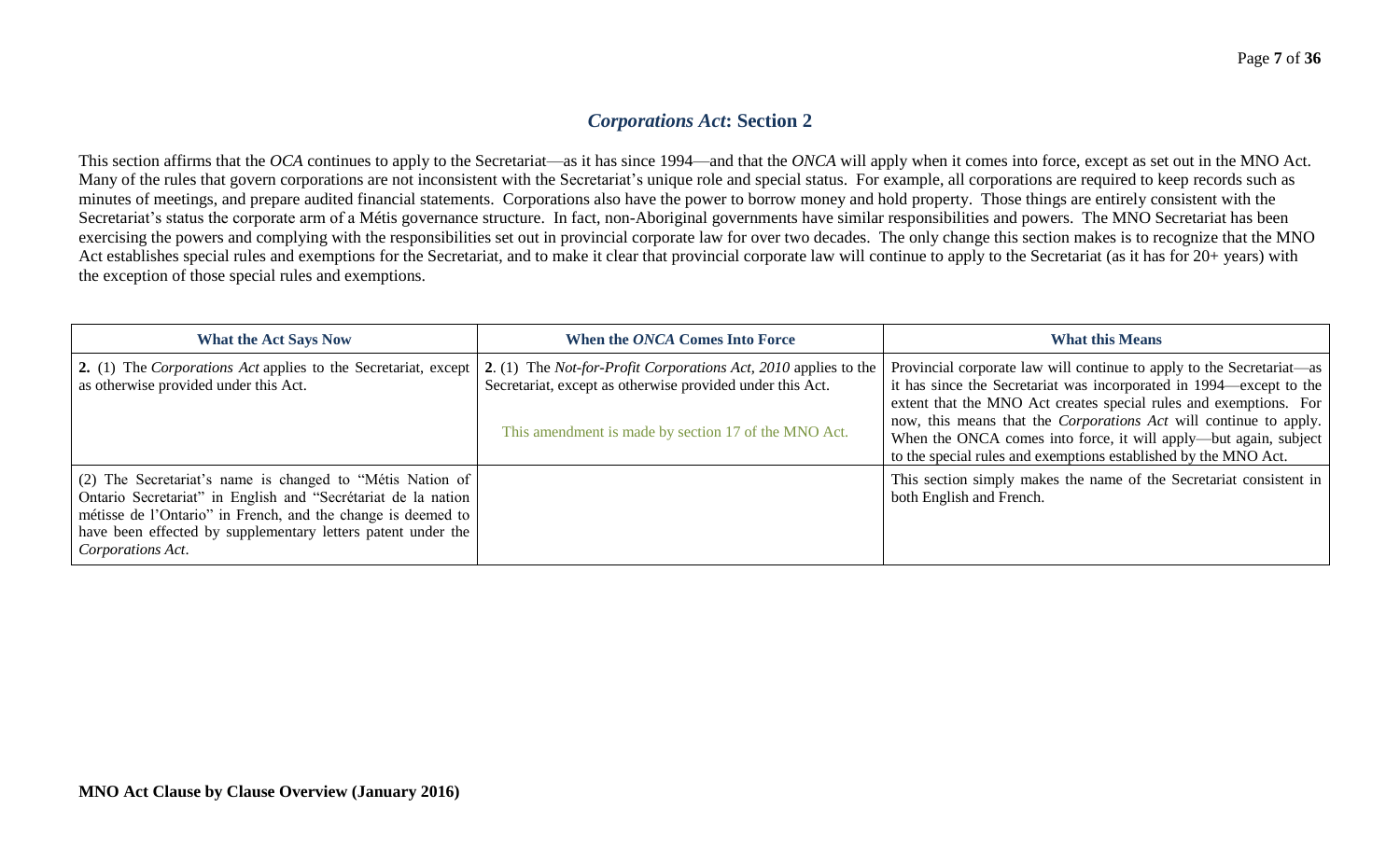#### **Notice to Minister: Section 3**

This section is connected to the definitions section and to section 16(2) of the Act. The definitions section says that a Métis Community Council is a corporation that is named in a regulation. Section 16(2) gives the Minister of Aboriginal Affairs ("Minister") the power to pass regulations so that when the Secretariat gives notice that a Métis Community Council wishes to become incorporated pursuant to mutually agreeable letters patent, it can be named and be governed by the Act instead of having to be governed by the *OCA*. Notifying the Minister when letters patent are filed to create a Métis Community Council under the Act helps to ensure that the regulation will be put in place without delay. The Minister will only take steps to pass a regulation if and when the Minister is notified by the Secretariat that documents have been filed to incorporate a Métis Community Council and bring it under the Act.

| <b>What the Act Says Now</b>                                                                                                                                                                                                                                                                                                                                                                                                                                                                                     | When the ONCA Comes Into Force                                                                                                                                                                                                                                                                                                                                                                                                                                                                                                                                                                | <b>What this Means</b>                                                                                                                                                                                                                                                                                                                                                                                                                                                                                                                                                                                                                                                                                                                                                                                                                                                                                                                                                                                                                                                                      |
|------------------------------------------------------------------------------------------------------------------------------------------------------------------------------------------------------------------------------------------------------------------------------------------------------------------------------------------------------------------------------------------------------------------------------------------------------------------------------------------------------------------|-----------------------------------------------------------------------------------------------------------------------------------------------------------------------------------------------------------------------------------------------------------------------------------------------------------------------------------------------------------------------------------------------------------------------------------------------------------------------------------------------------------------------------------------------------------------------------------------------|---------------------------------------------------------------------------------------------------------------------------------------------------------------------------------------------------------------------------------------------------------------------------------------------------------------------------------------------------------------------------------------------------------------------------------------------------------------------------------------------------------------------------------------------------------------------------------------------------------------------------------------------------------------------------------------------------------------------------------------------------------------------------------------------------------------------------------------------------------------------------------------------------------------------------------------------------------------------------------------------------------------------------------------------------------------------------------------------|
| 3. The Secretariat shall notify the Minister responsible for the<br>administration of this Act when an application to file letters<br>patent or supplementary letters patent is made under<br>the Corporations Act in relation to,<br>(a) the Secretariat;<br>(b) a Métis Community Council; or<br>(c) a body that, if incorporated, proposes, with the<br>Secretariat's written consent, to include within its<br>corporate name the expression "Métis Community"<br>Council" or "Conseil communautaire métis". | 3. The Secretariat shall notify the Minister responsible for the<br>administration of this Act when an application to file letters<br>patent or supplementary letters patent is made under the Not-<br>for-Profit Corporations Act, 2010 in relation to,<br>(a) the Secretariat;<br>(b) a Métis Community Council; or<br>(c) a body that, if incorporated, proposes, with the<br>Secretariat's written consent, to include within its<br>corporate name the expression "Métis Community<br>Council" or "Conseil communautaire métis".<br>This amendment is made by section 18 of the MNO Act. | Whenever documents are filed to either modify the Secretariat's letter<br>patent or to create an incorporated Métis Community Council through<br>letters patent, the Secretariat has to let the Minister know. This<br>process is driven by the Secretariat—not the Minister. This section is<br>really about giving notice to the Minister when an incorporated Métis<br>Community Council is created so the Minister can then ensure this<br>incorporated entity is recognized under the MNO Act (see further<br>explanation below). The Minister does not scrutinize the filed<br>documents, he or she is simply making sure a Métis Community<br>Council is properly recognized as being one under the MNO Act.<br>Importantly, this notification does not apply to changes to the<br>Secretariat's by-laws. For example, the MNO does not need to seek<br>the Minister's approval or make him aware of changes the MNO<br>Annual General Assembly may make to the Secretariat's by-laws.<br>The Secretariat's by-laws continue to be in the sole control and<br>discretion of the MNO. |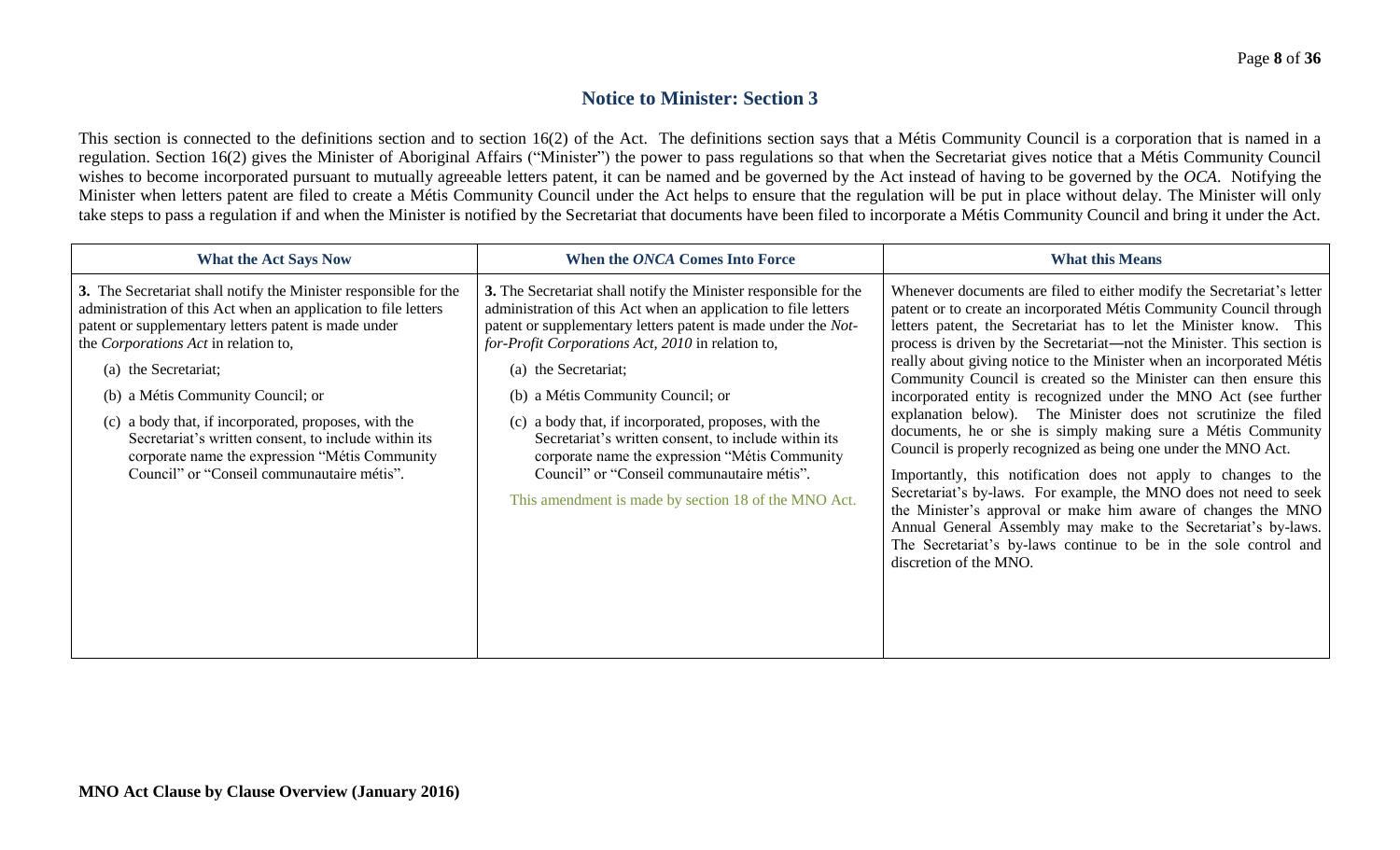| <b>What the Act Says Now</b> | When the ONCA Comes Into Force                                                            | <b>What this Means</b>                                                                                                                     |
|------------------------------|-------------------------------------------------------------------------------------------|--------------------------------------------------------------------------------------------------------------------------------------------|
|                              | <b>3.1</b> Despite subsection 23(2) of the <i>Not-for-Profit</i>                          | Under the $OCA$ no one can be a director of a corporation unless he or                                                                     |
|                              | Corporations Act, 2010, no person shall be a councillor unless<br>he or she is a citizen. | she is a member. This means that right now, corporate law is<br>consistent with the rules MNO citizens have established for their          |
|                              | Section 23(2) of the ONCA states:                                                         | governance, namely that no one can be a councillor on the PCMNO                                                                            |
|                              | A director of a corporation is not required to be a member of                             | or a Community Council unless he or she is a citizen of the MNO.<br>When the ONCA comes into force, there will be a new rule governing     |
|                              | the corporation unless the by-laws provide otherwise.                                     | ordinary not-for-profit corporations. For those corporations, directors                                                                    |
|                              |                                                                                           | will no longer have to be members. This would be inconsistent with<br>the Secretariat's by-laws which make it clear that only MNO citizens |
|                              | This amendment is made by section 19 of the MNO Act.                                      | can hold elected office in the MNO and sit on the PCMNO,                                                                                   |
|                              |                                                                                           | Community Councils, etc., so a special rule is required when the<br>ONCA comes into force. This special rule ensures that the ONCA will    |
|                              |                                                                                           | not interfere with how MNO citizens have chosen to govern<br>themselves.                                                                   |
|                              |                                                                                           |                                                                                                                                            |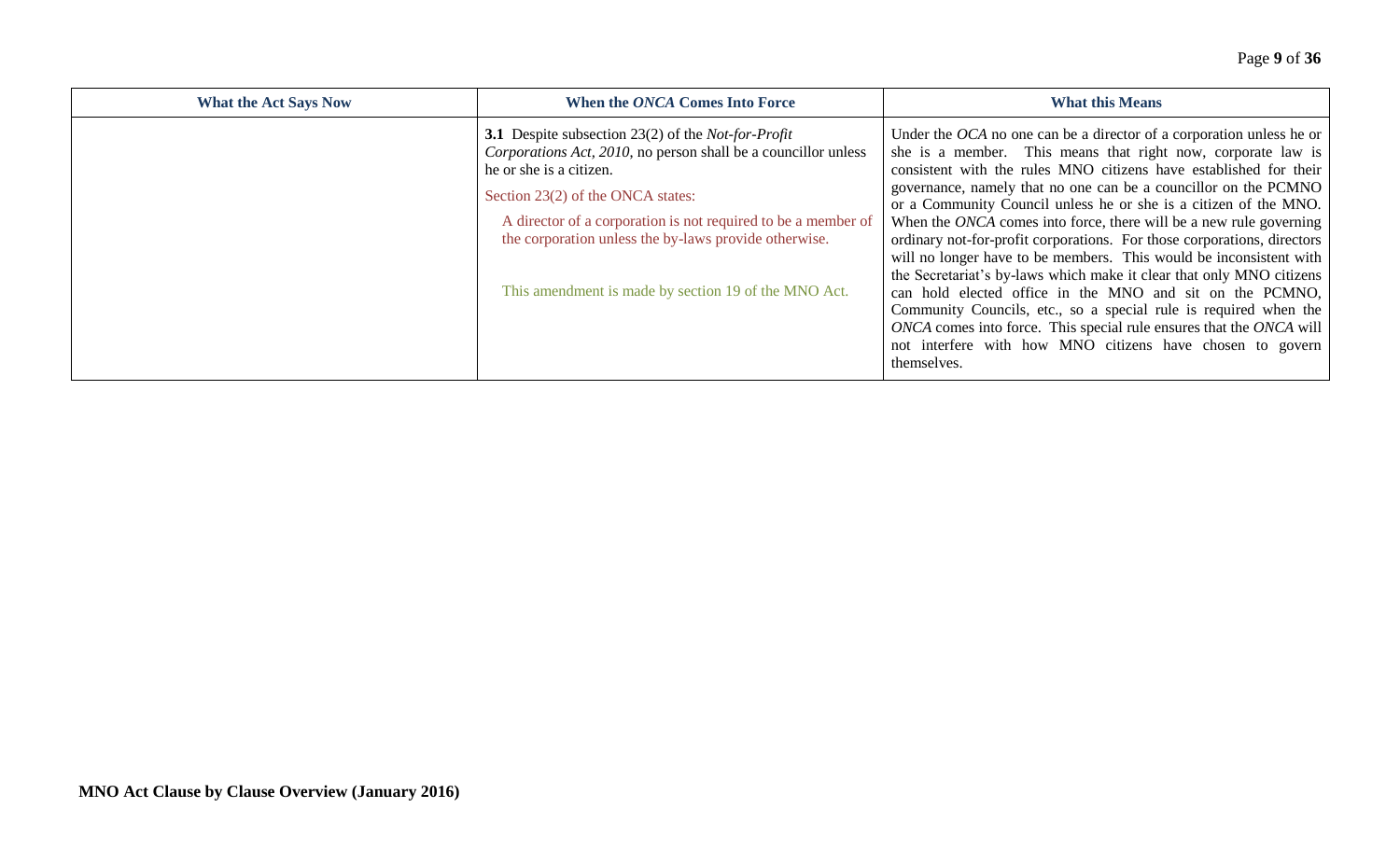## **Election of Councillors: Section 4**

This section applies to the election of councillors on the PCMNO. For corporate law purposes, the councillors of the PCMNO serve as the board of directors of the Secretariat. Under provincial legislation, the board of directors of a corporation has to be elected once every year, at the annual general meeting. That is inconsistent with the MNO Electoral Code, which says that Councillors are to be elected once every four years, through province-wide ballot box elections that are held in May, separate from the MNO's Annual General Assembly.

In order to recognize the MNO Electoral Code and the democratic process through which Ontario Métis have chosen to govern themselves, the Act creates an exemption for the MNO from the election provisions of provincial corporate law. This section only relates to corporate law requirements that apply to the Secretariat as a not-for-profit corporation. It does not have any impact on the right to or exercise of Métis self-government. All it does is change the rules that would otherwise apply to the Secretariat in order to ensure that provincial corporate law does not interfere with the governance processes and structure MNO citizens have established for themselves.

| <b>What the Act Says Now</b>                                                                                                                                                                                                           | When the ONCA Comes Into Force                                                                                                                                                                                                                                                                                                                                                                                                                                 | <b>What this Means</b>                                                                                                                                                                                                                           |
|----------------------------------------------------------------------------------------------------------------------------------------------------------------------------------------------------------------------------------------|----------------------------------------------------------------------------------------------------------------------------------------------------------------------------------------------------------------------------------------------------------------------------------------------------------------------------------------------------------------------------------------------------------------------------------------------------------------|--------------------------------------------------------------------------------------------------------------------------------------------------------------------------------------------------------------------------------------------------|
| 4. (1) Councillors shall be elected by citizens every four years,<br>and the elections shall be by province-wide ballot.                                                                                                               | No change.                                                                                                                                                                                                                                                                                                                                                                                                                                                     | Councillors of the PCMNO (with the exception of PCMNO Senators<br>who are selected by Senators) will continue to be elected by MNO<br>citizens once every four years in a province-wide ballot box election<br>as set out in MNO Electoral Code. |
| $(2)$ For the purposes of subsection $(1)$ , the requirement in<br>subsection 287 (1) of the <i>Corporations Act</i> that the election<br>take place in a general meeting does not apply.                                              | $4(2)$ For the purposes of subsection (1), the requirement in<br>subsection 24(1) of the Not-for-Profit Corporations Act, 2010<br>that the election take place in an annual meeting does not<br>apply.                                                                                                                                                                                                                                                         | These ballot box elections do not have to take place as part of MNO<br>Annual General Assemblies. They can continue to be held separately<br>as set out in MNO Electoral Code                                                                    |
| Section 287(1) of the CA states:<br>The directors shall be elected by the shareholders or<br>members in general meeting and the election shall be by<br>ballot or in such other manner as the by-laws of the<br>corporation prescribe. | Section 24(1) of the <i>ONCA</i> states:<br>At the first meeting of the members and at each succeeding<br>annual meeting at which an election of directors is required,<br>the members shall, by ordinary resolution, elect directors to<br>hold office for a term expiring not later than the close of the<br>fourth annual meeting of the members after the election, as<br>provided in the by-laws.<br>This amendment is made by section 20 of the MNO Act. |                                                                                                                                                                                                                                                  |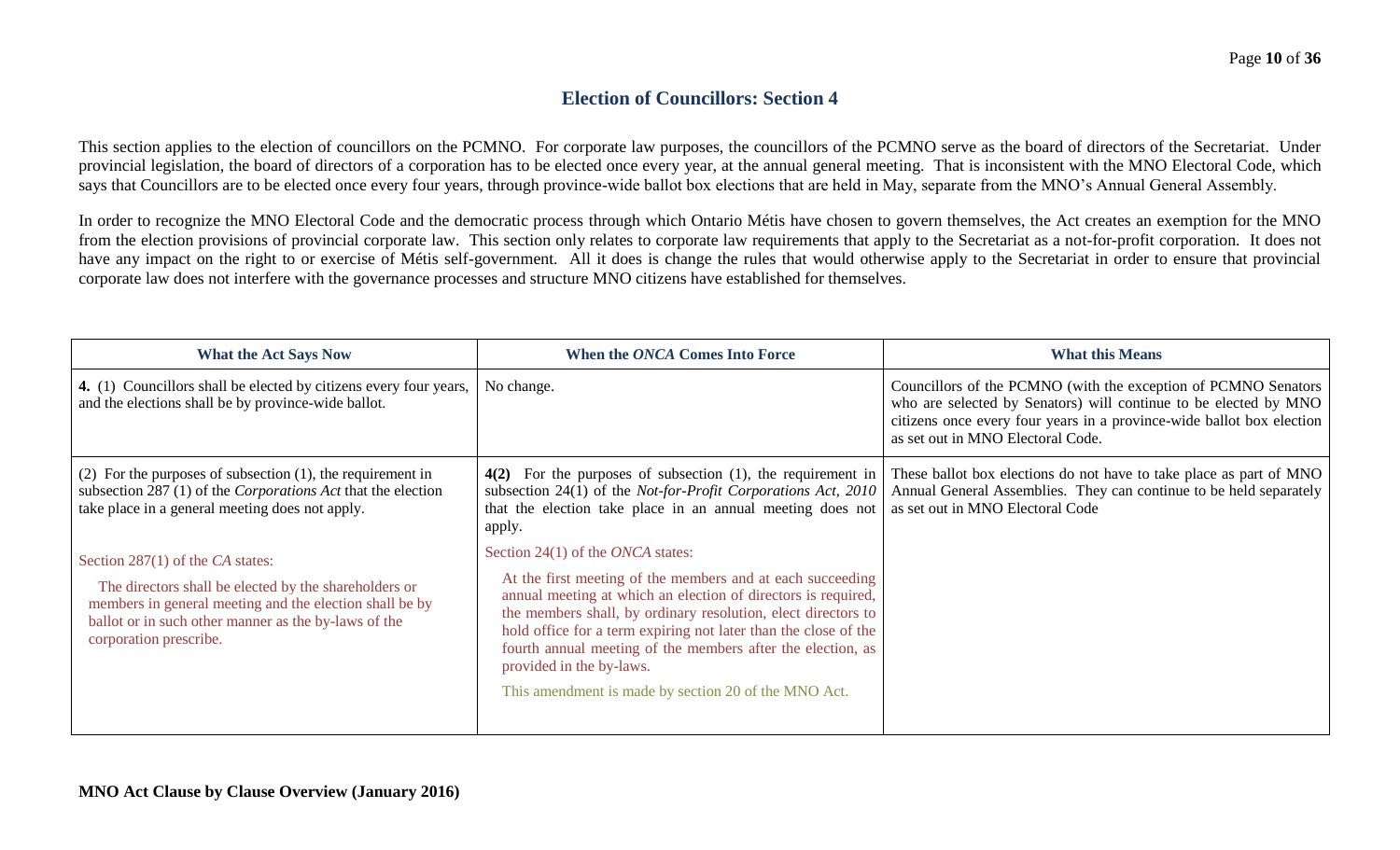## **Removal of Councillors: Section 5**

PCMNO councillors are very different from ordinary corporate directors. They are elected through ballot box elections, and are a key part of the self-government structure that MNO citizens have created. The role of an ordinary corporate director is far more limited, and does not include that essential self-governance aspect. It is relatively easy for the members of an ordinary corporation to remove a director. Under existing corporate law, a director can be removed by a resolution passed by two thirds of the votes cast at any general meeting. If that same rule applied to PCMNO councillors, it would be inconsistent with the MNO's democratic processes. For example, imagine that 16,000 MNO citizens voted in a province-wide election. In an incredibly tight race, one of the PCMNO councillors was elected with 8,001 votes. Now imagine that 1200 MNO citizens attend the next Annual General Assembly. A resolution passed by a mere 800 votes—two thirds of the 1200 citizens in attendance—would be enough to remove that councillor. Eight hundred citizens could therefore frustrate the democratic will of the MNO as a whole, and in particular the 8,001 citizens who voted for that councillor. That would obviously be unfair and undemocratic—and the problem gets worse if you imagine a situation in which the councillor was elected by an overwhelming majority of voters. If those same 16,000 MNO citizens voted in a province-wide election but 15,200 of them voted for the councillor, it would be even more unfair to allow 800 citizens to remove that councillor by a resolution at an Annual General Assembly. In effect, what that would mean was that a small number of citizens who were dissatisfied with the results of a democratic, province-wide election could get together and force a new election to be held.

There is a reason that Canadian law does not allow for the recall of elected representatives, and that even the small number of jurisdictions that do so have very stringent rules governing that process. There will almost always be "losers" in any electoral process—citizens whose preferred candidates did not get elected and who would like a "do over." But it is very difficult if not impossible for elected officials to govern effectively if they have to be constantly campaigning to keep their seats. By exempting the PCMNO councillors from the rules that apply to ordinary corporations, the MNO Act recognizes that the Secretariat is a governance structure—a body that operates like the provincial or federal government rather than an ordinary corporation. At the same time, it recognizes that there may be extraordinary circumstances in which removal is appropriate, and strikes a balance between ensuring that the PCMNO can govern effectively, and ensuring that MNO citizens have effective recourse if necessary. This section set out a number of special rules that are required to remove an elected PCMNO councillor at a "special meeting." It must be read in conjunction with Section 7 of the MNO Act, which deals with how such a "special meeting" can be requisitioned.

| <b>What the Act Says Now</b>                                                                                                                                                       | When the ONCA Comes Into Force                                                                                                                                                                                                                                                                                                                                    | <b>What this Means</b>                                                                                                                                                                                                                                                                                                                                                                                                                                                                                                                                                                                                                                                                                                                                                                                                                                                                                                      |
|------------------------------------------------------------------------------------------------------------------------------------------------------------------------------------|-------------------------------------------------------------------------------------------------------------------------------------------------------------------------------------------------------------------------------------------------------------------------------------------------------------------------------------------------------------------|-----------------------------------------------------------------------------------------------------------------------------------------------------------------------------------------------------------------------------------------------------------------------------------------------------------------------------------------------------------------------------------------------------------------------------------------------------------------------------------------------------------------------------------------------------------------------------------------------------------------------------------------------------------------------------------------------------------------------------------------------------------------------------------------------------------------------------------------------------------------------------------------------------------------------------|
| 5. (1) The citizens may, by ordinary resolution at a special<br>meeting, remove from office any councillor, except a person<br>who is a councillor by virtue of his or her office. | Repealed. Section $26(1)$ of the <i>ONCA</i> will apply.<br>Section 26(1) of the <i>ONCA</i> states:<br>The members of a corporation may, by ordinary resolution<br>at a special meeting, remove from office any director or<br>directors, except persons who are directors by virtue of<br>their office.<br>This amendment is made by section 21 of the MNO Act. | Currently, MNO citizens can remove any elected PCMNO councillor<br>by ordinary resolution at a MNO AGA. It is not democratic that a<br>PCMNO councillor could be elected a thousand MNO citizens in their<br>given region, however, a few hundred different MNO citizens (many<br>of which may not even live in an elected councillor's region) could<br>remove them. Under the MNO Act, in order to remove a councillor,<br>MNO citizens would have to pass an "ordinary resolution" at a<br>"special meeting". The requirements for such an "ordinary"<br>resolution" and a "special meeting" are defined and discussed in more<br>detail in section $5(3)$ and section 7 of the MNO Act. In brief, an<br>ordinary resolution is one that does not have to be circulated in<br>advance. A special meeting has to be requisitioned by at least 20<br>percent of the citizens who would be entitled to vote at the meeting. |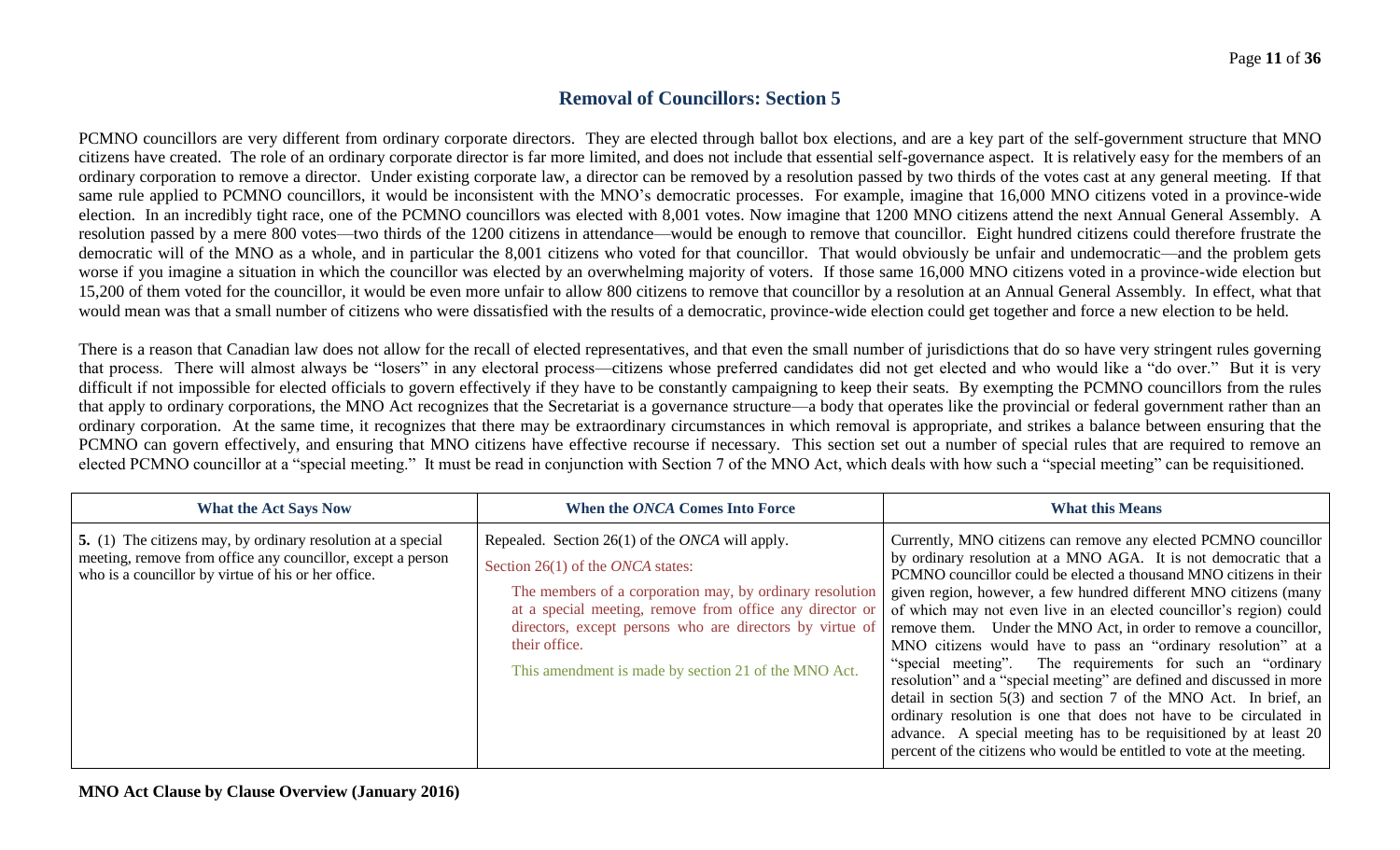| <b>What the Act Says Now</b>                                                                                                                                                                                                                                                                                                                                               | When the ONCA Comes Into Force                                                                                                                                                                                                                                                                                                                                                                                                                         | <b>What this Means</b>                                                                                                                                                                                                                                                                                                                                                                                                                                                                                                                                                                                                          |
|----------------------------------------------------------------------------------------------------------------------------------------------------------------------------------------------------------------------------------------------------------------------------------------------------------------------------------------------------------------------------|--------------------------------------------------------------------------------------------------------------------------------------------------------------------------------------------------------------------------------------------------------------------------------------------------------------------------------------------------------------------------------------------------------------------------------------------------------|---------------------------------------------------------------------------------------------------------------------------------------------------------------------------------------------------------------------------------------------------------------------------------------------------------------------------------------------------------------------------------------------------------------------------------------------------------------------------------------------------------------------------------------------------------------------------------------------------------------------------------|
| (2) A councillor elected by a group of citizens that has an<br>exclusive right to elect the councillor may only be removed by<br>an ordinary resolution of the members of that group.                                                                                                                                                                                      | Repealed. Section 26(2) of the ONCA will apply.<br>Section 26(2) of the ONCA states:<br>A director elected by a class or group of members that has<br>an exclusive right to elect the director may only be<br>removed by an ordinary resolution of members of that<br>class or group.<br>This amendment is made by section 21 of the MNO Act.                                                                                                          | Some PCMNO councillors are elected by specific groups of MNO<br>citizens. For example, Regional Councillors are elected by the MNO<br>citizens living in that region. No one who lives outside that region<br>has the right to vote for that Regional Councillor. This section means<br>that only the citizens who are part of the group that elects a councillor<br>can remove that councillor.                                                                                                                                                                                                                                |
| (3) For the purposes of subsections $(1)$ and $(2)$ , an ordinary<br>resolution is a resolution that,<br>(a) is submitted to and passed at a meeting of the citizens,<br>with or without amendment, by at least a majority of<br>the votes cast; or<br>(b) is consented to by each citizen entitled to vote at a<br>meeting of the citizens, or by the citizen's attorney. | Repealed. Section 1 of the ONCA will apply.<br>Section 1 of the ONCA defines an "ordinary resolution" as a<br>resolution that<br>(a) is submitted to and passed at a meeting of the<br>members, with or without amendment, by at least a<br>majority of the votes cast; or<br>(b) is consented to by each member entitled to vote at a<br>meeting of the members, or by the member's attorney.<br>This amendment is made by section 21 of the MNO Act. | Subject to the special meeting rules set out in this section as a whole,<br>an ordinary resolution to remove an elected councillor does not have<br>to be circulated in advance but can simply be submitted at the<br>meeting. It can also be amended at the meeting. However, the<br>process for calling this special meeting must be followed. Further, an<br>ordinary resolution can either be passed by a majority vote at the<br>special meeting or by consensus of all of the citizens entitled to vote<br>at the meeting.                                                                                                |
| (4) The quorum for a special meeting to remove a council or is<br>a majority of the citizens entitled to vote to remove the<br>councillor.                                                                                                                                                                                                                                 | No change.                                                                                                                                                                                                                                                                                                                                                                                                                                             | This is the special rule created for the MNO. It means that in order<br>for the meeting to remove a councillor to go ahead, it has to be<br>attended by at least 50% of the citizens who would be entitled to vote<br>to remove that councillor. In other words, half of the citizens who are<br>entitled to vote in an election for that councillor must attend. For a<br>Regional Councillor, for example, this would require half of the<br>citizens of that region. For a councillor like the Secretary-Treasurer,<br>who is elected by province-wide ballot, this would require half of all<br>of the citizens of the MNO. |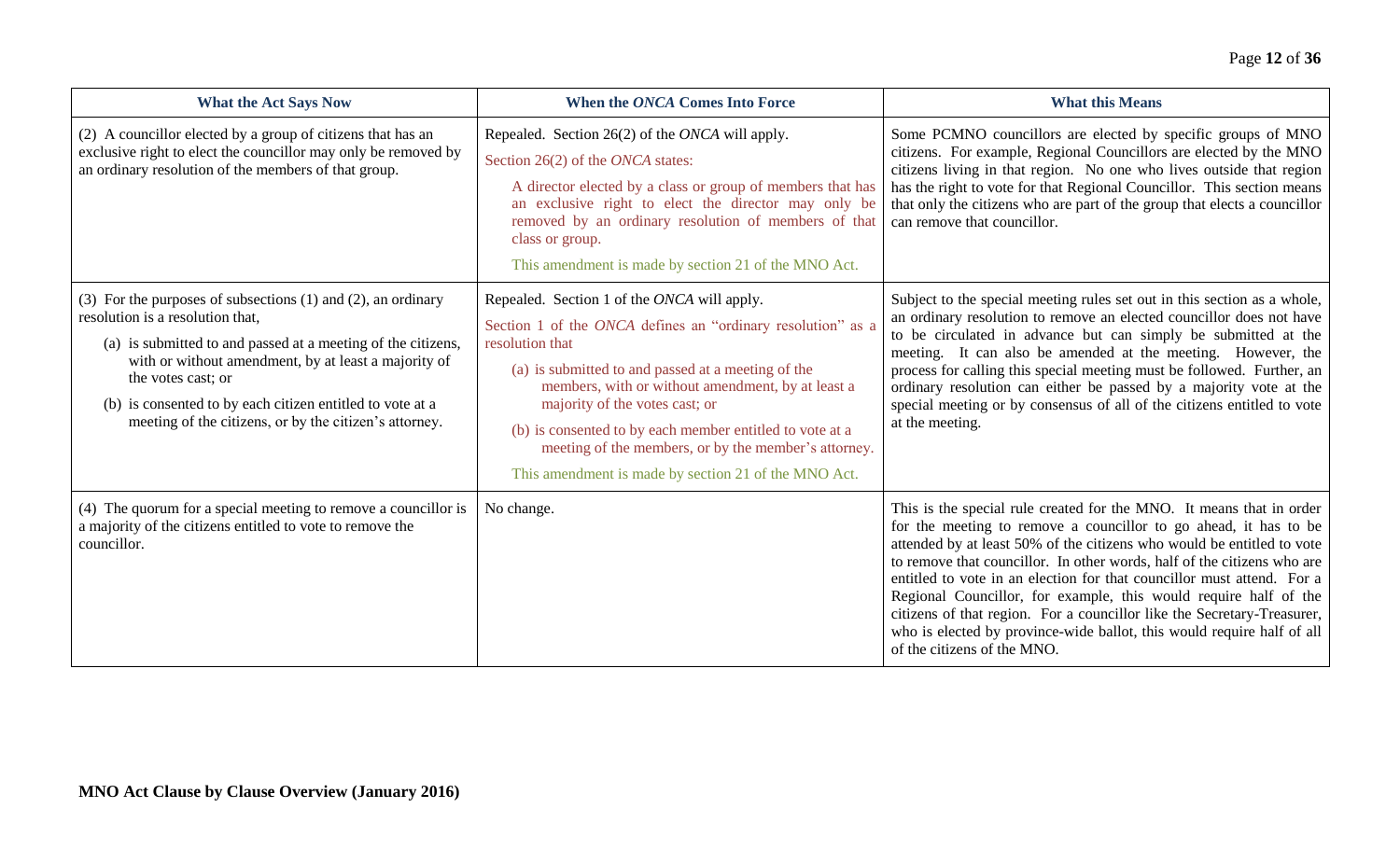## **Youth Representatives: Section 6**

The MNO Secretariat—and the MNO as a whole—has always recognized and benefitted from the contributions of youth in Métis self-government. The MNO has adopted a number of measures to help ensure that Métis youth are meaningfully engaged in the MNO's governance structure at the local, regional and provincial levels. This is reflected in the fact that Métis citizens who are at least 16 years old can vote in elections and at MNO Annual General Assemblies in accordance with Métis traditions and self-government. It is also reflected in the fact that PCMNO includes both youth and post-secondary representatives. At the same time, the MNO also needs to ensure that youth who are still minors are not exposed to corporate and legal liabilities that may affect their futures. In order to balance these needs, the MNO respects and accepts the votes of young people between the ages of 16 and 18, but does not expose them to potential debt or other liabilities. For that reason, since its creation, the MNO's by-laws have always stated that voting councillors must be individuals who are bondable, at least 18 years of age, and have the power under law to enter into contracts. This enables and facilitates the participation of young people while also protecting their interests.

Under provincial corporate law, youth simply do not play any role in corporations. The MNO Act creates a special rule to recognize that the unique role the MNO has created for Métis youth so they can be elected to and fully participate in PCMNO meetings without becoming full corporate directors with liabilities. This special rule continues to apply once a youth representative turns 18, because it would be unfair to expect a 16-year-old to decide to bind their future self to taking on the liabilities of a director. It remains open to the MNO to develop internal policies that would allow for a youth or post-secondary representative who turned 18 and wanted to assume the full rights and liabilities of a Councillor to do so. One possibility would be for that person to resign their position. Under the MNO by-laws and Charter agreements, if a position becomes vacant within an elected term, the PCMNO or Community Council can appoint someone to fill it. The MNO could create a rule that says that once a youth or post-secondary representative turns 18 they can choose to resign and then automatically be reappointed to that position with the full rights, powers, duties and liabilities of a councillor/corporate director.

| <b>What the Act Says Now</b>                                                                                                                                                                                                                                                                                                                                                                                                                               | When the ONCA Comes Into Force | <b>What this Means</b>                                                                                                                                                                                                                                                                                                                                                                                                                                                                                                                                                                                                                      |
|------------------------------------------------------------------------------------------------------------------------------------------------------------------------------------------------------------------------------------------------------------------------------------------------------------------------------------------------------------------------------------------------------------------------------------------------------------|--------------------------------|---------------------------------------------------------------------------------------------------------------------------------------------------------------------------------------------------------------------------------------------------------------------------------------------------------------------------------------------------------------------------------------------------------------------------------------------------------------------------------------------------------------------------------------------------------------------------------------------------------------------------------------------|
| <b>6.</b> (1) A person who, while under the age of 18, is elected by<br>the citizens in accordance with the by-laws to represent, on the<br>Provisional Council, the interests of young people for a<br>specified term is not a councillor, does not hold any of the<br>rights, powers, duties or liabilities of a councillor, and is not<br>entitled to exercise a binding vote on any matter before the<br>Provisional Council or any of its committees. | No change.                     | The MNO Act recognizes that the Secretariat's by-laws provide for a<br>youth to be elected to PCMNO as a Youth or Post-Secondary<br>Councillor. At the same time, it protects youth who are elected while<br>under 18. A youth representative who is under 18 when elected does<br>not acquire the liabilities of a corporate director—for example, he or<br>she cannot be sued. A youth representative who is under 18 when<br>elected also does not hold the rights that a director has to exercise a<br>binding vote—but that youth representative can still speak to any<br>matter, move and second motions, and otherwise participate. |
| (2) Subsection (1) applies for the duration of the person's term,<br>even if he or she reaches the age of 18 during the term.                                                                                                                                                                                                                                                                                                                              | No change.                     | If a youth representative turns 18 during their term, they will not<br>automatically acquire the rights and liabilities of a director. However,<br>as noted above, the MNO could develop a policy to enable this a<br>youth or post-secondary representative to assume these corporate<br>responsibilities once they turn 18.                                                                                                                                                                                                                                                                                                               |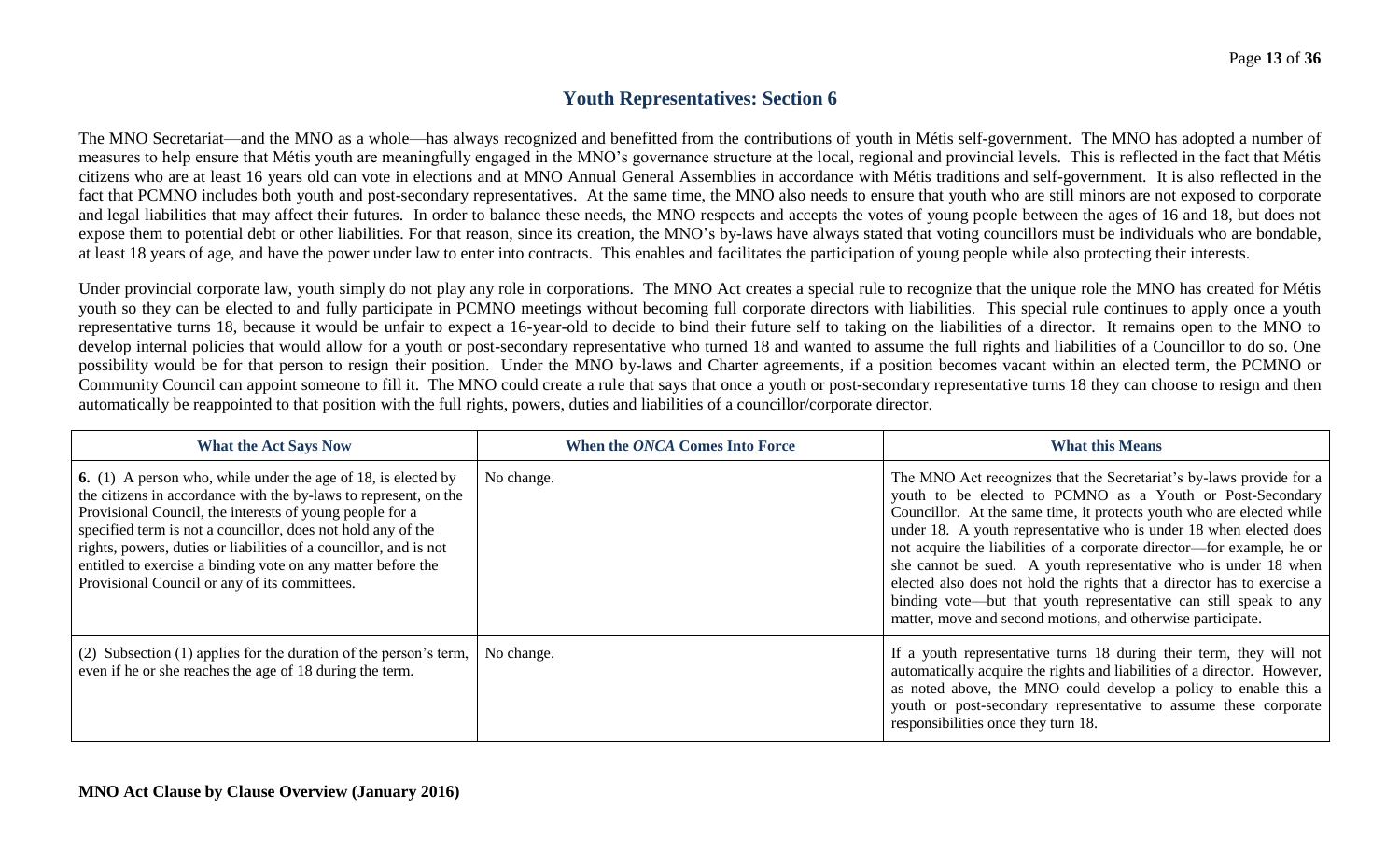## **Requisition for Meeting: Section 7**

As noted above, section 7 works together with section 5. Section 5 describes how MNO citizens can remove a PCMNO councillor at a "special meeting". Section 7 describes in detail what is required to requisition a special meeting.

| <b>What the Act Says Now</b>                                                                                                                                                                                                                                                                                                                                                                                                                                                                                                                                                                                                                                                                                                                                                                                                                                                                                                                                                                                                                                            | When the ONCA Comes Into Force                                                                                                                                                                                                                                                                                                                                                                                                                                                                                                                                                                                                                                                                       | <b>What this Means</b>                                                                                                                                                                                                                                                                                                                                                                                                                                                                                                                                                                                                                                                                                                                                                                                                                                                                                                                                                                                                                                                                                                                                                                                                                                                                                                                                         |
|-------------------------------------------------------------------------------------------------------------------------------------------------------------------------------------------------------------------------------------------------------------------------------------------------------------------------------------------------------------------------------------------------------------------------------------------------------------------------------------------------------------------------------------------------------------------------------------------------------------------------------------------------------------------------------------------------------------------------------------------------------------------------------------------------------------------------------------------------------------------------------------------------------------------------------------------------------------------------------------------------------------------------------------------------------------------------|------------------------------------------------------------------------------------------------------------------------------------------------------------------------------------------------------------------------------------------------------------------------------------------------------------------------------------------------------------------------------------------------------------------------------------------------------------------------------------------------------------------------------------------------------------------------------------------------------------------------------------------------------------------------------------------------------|----------------------------------------------------------------------------------------------------------------------------------------------------------------------------------------------------------------------------------------------------------------------------------------------------------------------------------------------------------------------------------------------------------------------------------------------------------------------------------------------------------------------------------------------------------------------------------------------------------------------------------------------------------------------------------------------------------------------------------------------------------------------------------------------------------------------------------------------------------------------------------------------------------------------------------------------------------------------------------------------------------------------------------------------------------------------------------------------------------------------------------------------------------------------------------------------------------------------------------------------------------------------------------------------------------------------------------------------------------------|
| 7. (1) The application of subsection $295(1)$ of<br>the Corporations Act to the Secretariat is modified as follows:<br>A requisition that the councillors hold a meeting<br>requires that the citizens who hold at least 20 per cent<br>of votes that may be cast at the meeting sought to be<br>held make the request.<br>In addition to the requirement that the purpose of the<br>meeting not be inconsistent with that Act, the purpose<br>must not be inconsistent with this Act.<br>Section 295(1) of the CA states:<br>Shareholders of a company holding not less than one-tenth<br>of the issued shares of the company that carry the right to<br>vote at the meeting proposed to be held, or not less than<br>one-tenth of the members of a corporation without share<br>capital entitled to vote at the meeting proposed to be held,<br>as the case may be, may request the directors to call a<br>general meeting of the shareholders or members for any<br>purpose connected with the affairs of the corporation that is<br>not inconsistent with this Act. | 7. Despite subsection 60(1) of the <i>Not-for-Profit Corporations</i><br>Act, 2010, a requisition that the councillors hold a meeting<br>requires that the citizens who hold at least 20 per cent of votes<br>that may be cast at the meeting sought to be held make the<br>request.<br>Section $60(1)$ of the <i>ONCA</i> states:<br>The members of a corporation who hold at least 10 percent<br>of the votes that may be cast at a meeting of the members<br>sought to be held, or a lower percentage that is set out in the<br>by-laws, may requisition the directors to call the meeting for<br>the purposes stated in the requisition.<br>This amendment is made by section 22 of the MNO Act. | Under both the <i>OCA</i> and the <i>ONCA</i> , a special meeting can be<br>requisitioned by members holding just 10 percent of the votes that<br>may be cast at that meeting. The MNO Act creates a special rule that<br>raises the threshold to 20 percent of the citizens who would be<br>entitled to vote at that meeting. This reflects the Secretariat's status<br>as a Métis governance structure rather than an ordinary not-for-profit<br>corporation.<br>Who is entitled to vote at the meeting depends on the purpose of the<br>meeting. If the meeting is held for the purpose of removing an<br>elected councillor who is elected on a province-wide basis, the<br>requisition would have to be made by 20 percent of all MNO citizens<br>who are 16 or over and entitled to vote in provincial elections. If the<br>meeting is held for the purpose of removing a councillor who is<br>elected by a specific group of citizens-for example, youth or citizens<br>who live in a certain region—then the requisition would have to be<br>made by 20 percent of that group of MNO citizens.<br>For now, while the <i>OCA</i> applies, the purpose of a special meeting has<br>to be consistent with both the OCA and the MNO Act. Once the<br>ONCA comes into force, the purpose of a special meeting will have to<br>be stated in the requisition. |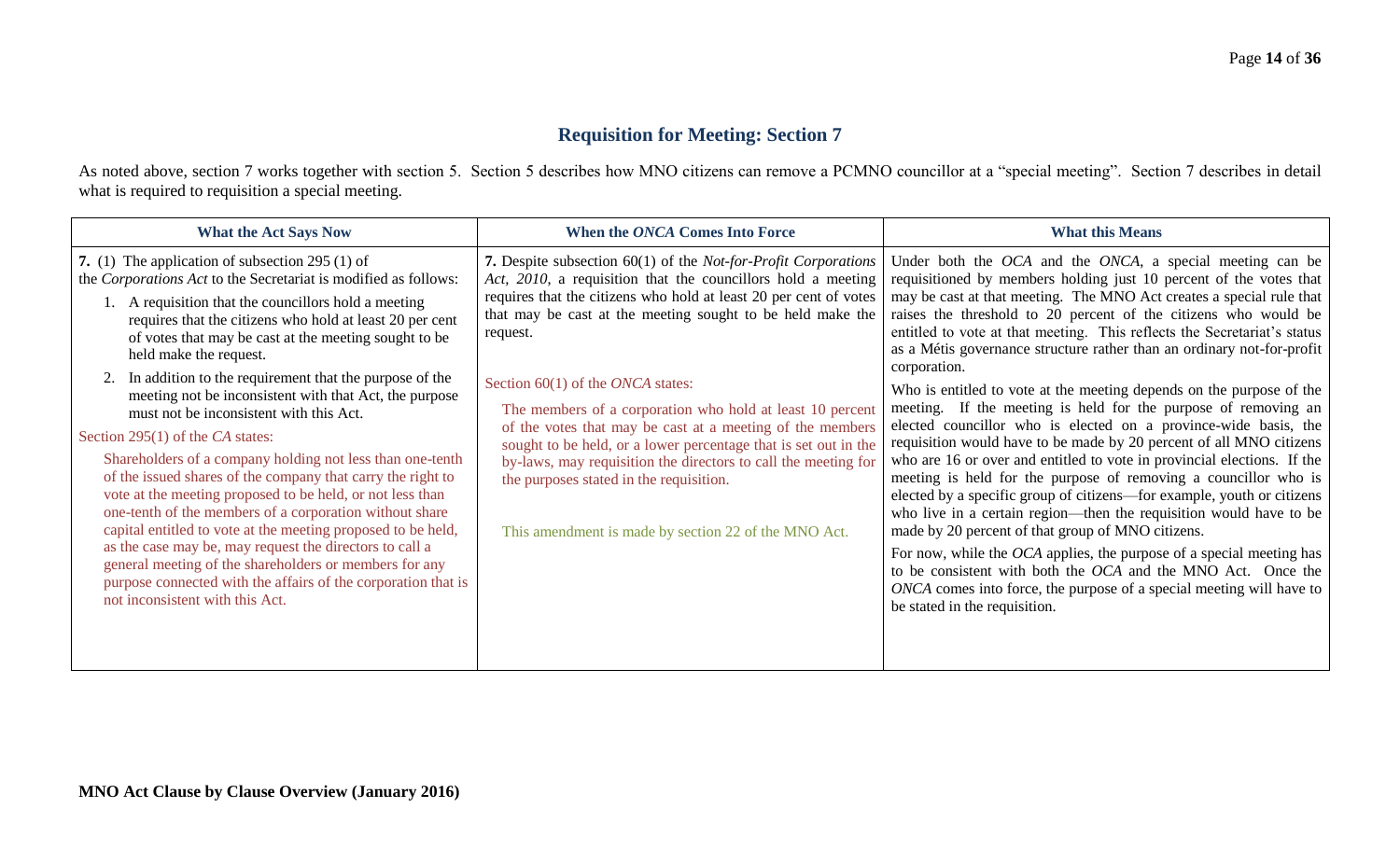| <b>What the Act Says Now</b>                                                                                                                                                                                                                                                                                                                                             | When the ONCA Comes Into Force                                                                                                                                                                                                                                                                                                                                           | <b>What this Means</b>                                                                                                                                                                                                                                                                                                                                                 |
|--------------------------------------------------------------------------------------------------------------------------------------------------------------------------------------------------------------------------------------------------------------------------------------------------------------------------------------------------------------------------|--------------------------------------------------------------------------------------------------------------------------------------------------------------------------------------------------------------------------------------------------------------------------------------------------------------------------------------------------------------------------|------------------------------------------------------------------------------------------------------------------------------------------------------------------------------------------------------------------------------------------------------------------------------------------------------------------------------------------------------------------------|
| (2) If the councillors do not call a meeting within 21 days after<br>receiving a requisition that meets the requirements of<br>subsection 295 (2) of the Corporations Act, any citizen who<br>signed the requisition may call the meeting, and subsection 295                                                                                                            | Repealed.<br>This amendment is made by section 22 of the MNO Act.                                                                                                                                                                                                                                                                                                        | If a meeting is not called within 21 days after a proper requisition is<br>submitted, any member who signed the requisition may call the<br>meeting.                                                                                                                                                                                                                   |
| (4) of that Act does not apply.<br>Section 295(2) of the CA states:<br>The requisition shall state the general nature of the business<br>to be presented at the meeting and shall be signed by the<br>requisitionists and deposited at the head office of the<br>corporation and may consist of several documents in like<br>form signed by one or more requisitionists. | Section 60(1) and 60(4) of the <i>ONCA</i> will apply.<br>Section 60(1) of the <i>ONCA</i> states:<br>The requisition, which may consist of several documents of<br>similar form each signed by one or more members, must<br>state the business to be transacted at the meeting and must be<br>sent to each director and to the registered office of the<br>corporation. | A requisition does not have to be one single document. Multiple<br>documents, each of which states the business to be dealt with at the<br>meeting, can be used to collect signatures. For now, the requisition<br>has to be sent to the MNO's head office. When the ONCA comes into<br>force, it will also have to be sent to each director (i.e. councillor).        |
| Section 295(4) of the CA states:<br>If the directors do not within twenty-one days from the date<br>of the deposit of the requisition call and hold such meeting,<br>any of the requisitionists may call such meeting which shall<br>be held within sixty days from the date of the deposit of the<br>requisition.                                                       | Section 60(4) of the <i>ONCA</i> states:<br>If the directors do not call a meeting within 21 days after<br>receiving the requisition, any member who signed the<br>requisition may call the meeting.                                                                                                                                                                     | Under the $OCA$ , a meeting called by one of the requisitioners has to<br>be held within 60 days of the date the requisition was submitted. The<br>MNO Act exempts the MNO from that requirement.<br>That exemption will no longer be necessary after the ONCA comes<br>into force because the ONCA does not impose any time limit on when<br>the meeting can be held. |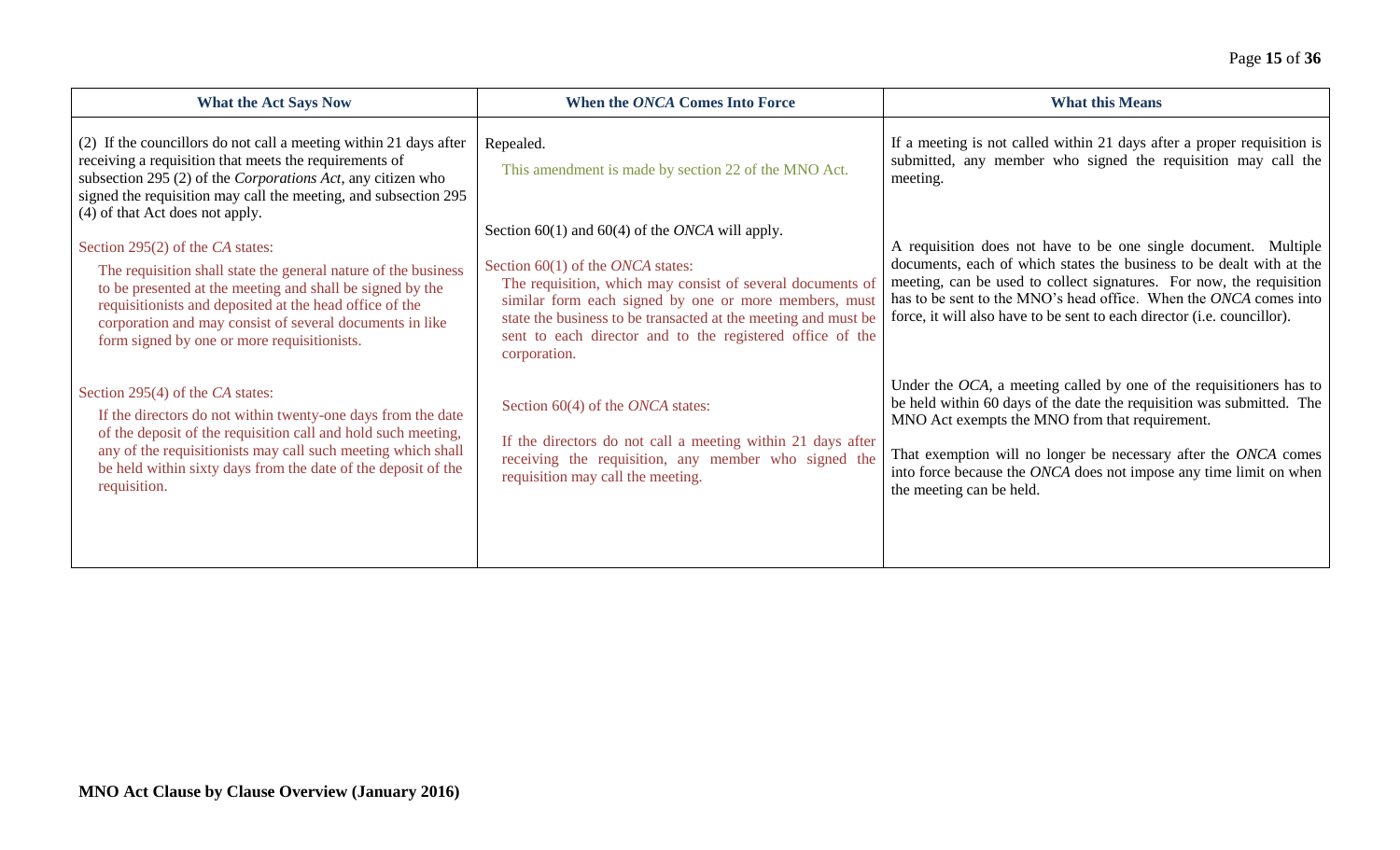## **The Process and Requirements for Removing a PCMNO Councillor: Sections 5 and 7**

The table below shows the process for removing a councillor, and the minimum number of MNO citizens who would be required to act at each stage to remove a provincially-elected councillor (based on 18,000 MNO citizens eligible to vote) and a regionally-elected councillor (based on 5,000 MNO citizens who are eligible to vote in that region).

|                                                                                                                                                         | <b>Step One:</b><br><b>Requisitioning a Special Meeting</b> | <b>Step Two:</b><br><b>Holding the Meeting</b>                                                                                                                                                                                                                                                                                             | <b>Step Three:</b><br><b>Passing an Ordinary Resolution</b>                                       |
|---------------------------------------------------------------------------------------------------------------------------------------------------------|-------------------------------------------------------------|--------------------------------------------------------------------------------------------------------------------------------------------------------------------------------------------------------------------------------------------------------------------------------------------------------------------------------------------|---------------------------------------------------------------------------------------------------|
| General requirement                                                                                                                                     | vote for that councillor must sign a<br>requisition.        | 20 percent of the MNO citizens eligible to   In order to have quorum and go ahead with the<br>meeting, the meeting must be attended by a<br>majority of the MNO citizens eligible to vote to<br>remove that councillor. Only citizens who are<br>eligible to vote to elect a councillor are eligible to<br>vote to remove that councillor. | An ordinary resolution has to be passed by at<br>least a majority of those attending the meeting. |
| Provincially Elected Councillor                                                                                                                         | Approx. 3,600 MNO citizens                                  | 9,001 MNO citizens                                                                                                                                                                                                                                                                                                                         | 4,501 MNO citizens                                                                                |
| (Total eligible voters for position)<br>which is currently around 18,000<br>MNO citizens in registry)                                                   | $(20$ percent of $18,000$ )                                 | $(50$ percent plus 1 of 18,000)                                                                                                                                                                                                                                                                                                            | (A majority of the 9,0001 citizens who must be<br>in attendance for the meeting to be held)       |
| <b>Regionally Elected Councillor</b>                                                                                                                    | 1,000 MNO citizens from that region                         | 2,501 MNO citizens from that region                                                                                                                                                                                                                                                                                                        | 1,251 MNO citizens from that region                                                               |
| (Total MNO citizens in a given<br>MNO region who are also the<br>eligible voters for a Regional<br>Councillor position, for example,<br>$5,000$ voters) | $(20$ percent of $5,000$ )                                  | $(50$ percent plus 1 of $5,000$ )                                                                                                                                                                                                                                                                                                          | (A majority of the 2,501 citizens who must be in<br>attendance for the meeting to be held)        |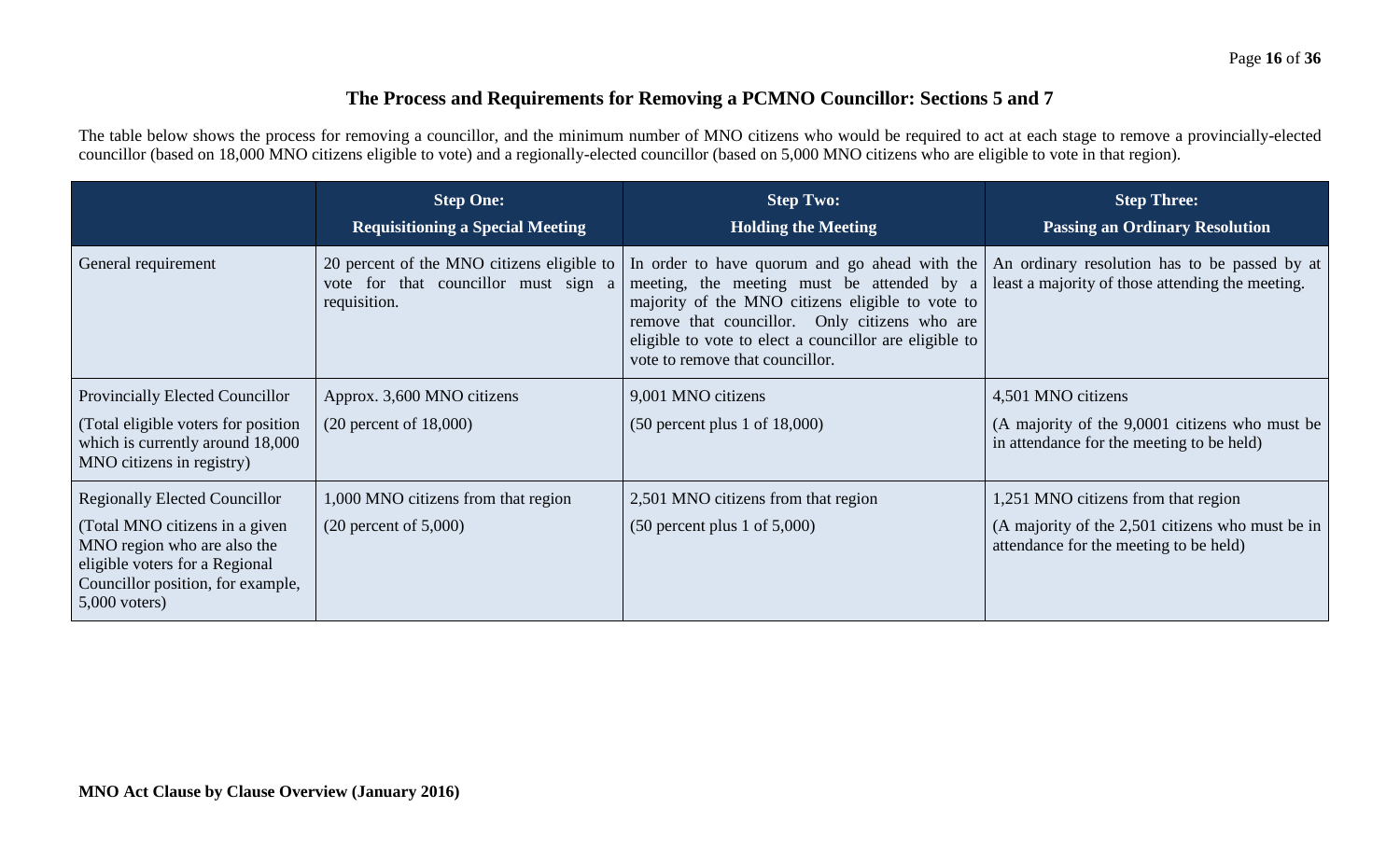## **Section 8: List of Citizens**

The MNO Act creates special rules that reflect the significance of MNO citizenship (versus mere membership) and imposes strict controls on access to the list of MNO citizens.

| <b>What the Act Says Now</b>                                                                                                                                                                                                                                                                                                                                                                                                                                                                                                                                                                                                                                                                                                                                                                                                                                                                                                                                                                                                                                                                                                                                                                                                                                                                                                                                                           | When the ONCA Comes Into Force                                                                                                                                                                                                                                                                                                                                                                                                                                                                                                                                                                                                                                                                                                                                                                                                                                                                                                                                                                                                                                                                                                                                                                                                                                                                                                                                                                                                                                                                                | <b>What this Means</b>                                                                                                                                                                                                                                                                                                                                                                                                                                                                                                                                                                                                                                                                                                                                                                                                     |
|----------------------------------------------------------------------------------------------------------------------------------------------------------------------------------------------------------------------------------------------------------------------------------------------------------------------------------------------------------------------------------------------------------------------------------------------------------------------------------------------------------------------------------------------------------------------------------------------------------------------------------------------------------------------------------------------------------------------------------------------------------------------------------------------------------------------------------------------------------------------------------------------------------------------------------------------------------------------------------------------------------------------------------------------------------------------------------------------------------------------------------------------------------------------------------------------------------------------------------------------------------------------------------------------------------------------------------------------------------------------------------------|---------------------------------------------------------------------------------------------------------------------------------------------------------------------------------------------------------------------------------------------------------------------------------------------------------------------------------------------------------------------------------------------------------------------------------------------------------------------------------------------------------------------------------------------------------------------------------------------------------------------------------------------------------------------------------------------------------------------------------------------------------------------------------------------------------------------------------------------------------------------------------------------------------------------------------------------------------------------------------------------------------------------------------------------------------------------------------------------------------------------------------------------------------------------------------------------------------------------------------------------------------------------------------------------------------------------------------------------------------------------------------------------------------------------------------------------------------------------------------------------------------------|----------------------------------------------------------------------------------------------------------------------------------------------------------------------------------------------------------------------------------------------------------------------------------------------------------------------------------------------------------------------------------------------------------------------------------------------------------------------------------------------------------------------------------------------------------------------------------------------------------------------------------------------------------------------------------------------------------------------------------------------------------------------------------------------------------------------------|
| 8. (1) Section 306 of the Corporations Act does not apply to<br>the Secretariat.<br>Section 306 of the CA states:<br>No shareholder or member or creditor or the agent or legal<br>representative of any of them shall make or cause to be<br>made a list of all or any of the shareholders or members of<br>the corporation, unless the person has filed with the<br>corporation or its agent an affidavit of such shareholder,<br>member or creditor in the following form in English or<br>French, and, where the shareholder, member or creditor is a<br>corporation, the affidavit shall be made by the president or<br>other officer authorized by resolution of the board of<br>directors of such corporation:<br>Form of Affidavit<br>I, [name] of the [city/town, etc.] of [name of municipality] in<br>the [county/region] of [name of county/region] make oath and<br>say (or affirm):<br>1. I am a shareholder (or member or creditor) of the above-<br>named corporation<br>2. I am applying to make a list of the shareholders<br>(or members) of the above-named corporation.<br>3. I require the list of shareholders (or members) only for<br>purposes connected with the above-named corporation.<br>4. The list of shareholders (or members) and the<br>information contained therein will be used only for<br>purposes connected with the above-named corporation. | Repealed.<br>This amendment is made by section 22 of the MNO Act.<br>Section 96 of the ONCA will apply.<br>Section 96 of the ONCA states:<br>$(2)$ Any person described in subsection $(1)$ [a member or<br>member's attorney or legal representative] on payment of a<br>reasonable fee and on giving a corporation or its agent the<br>statutory declaration described in subsection (3), may on<br>application require the corporation or its agent to give the<br>person a current list of members setting out the names and<br>addresses of each member and such additional information as<br>is required by the by-laws as soon as is practical. 2010, c. 15,<br>s. $96(2)$ .<br>(3) The statutory declaration required under subsection (1) or<br>$(2)$ must,<br>(a) state the name and address of the applicant and, if the<br>applicant is a body corporate, its address for service; and<br>(b) state that the list of members or the information contained in<br>the register of members obtained under subsection (1) will not be<br>used except as permitted under subsection $(5)(5)$ A member or a<br>member's attorney or legal representative who obtains a list of<br>members or information from a register of members under this<br>section shall not use the list or information except in connection<br>with,<br>(a) an effort to influence the voting of members;<br>(b) requisitioning a meeting of the members; or<br>(c) another matter relating to the affairs of the corporation. | Section 306 of the OCA states that any member or creditor of a<br>corporation can get a list of all members of the corporation so long<br>as they swear an affidavit that they need and will use the list only<br>for purposes connected to the corporation.<br>If that section applied to the MNO, it would mean that anyone who<br>loaned money to the MNO-such as a bank-could get a list of all<br>MNO citizens by swearing an affidavit saying that they needed and<br>would use the list only for purposes connected with the MNO.<br>While the OCA applies, the MNO Act exempts the MNO from that<br>section.<br>When the ONCA comes into force, that exemption is no longer<br>required. That is because the ONCA limits access to the list to<br>"members"—that is, MNO citizens—and their legal representatives. |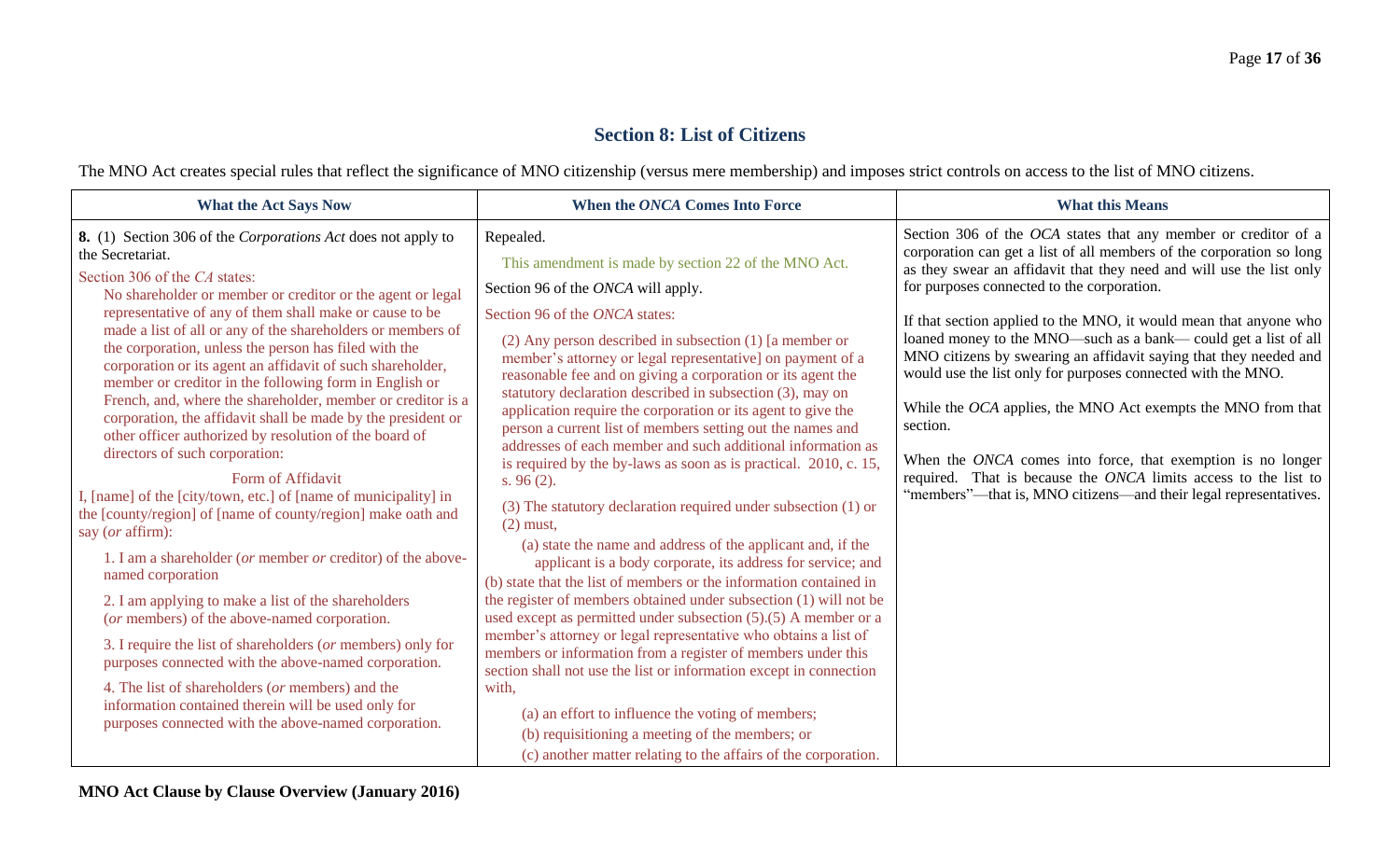| <b>What the Act Says Now</b>                                                                                                                                                                                                                                                                                                                                                                                                                                                                                                                                                                                                                                                                                                                                                                                                                                                                                                                                                                                                                                                                                                                                                                                                                                                                                                                                                                                        | When the ONCA Comes Into Force                                                                                                                                                                                                                                                                                                                                                                                                                                                                                                                                                                                                             | <b>What this Means</b>                                                                                                                                                                                                                                                                                                                                                                                                                                                                                                                                                                                                                                                                                                                                                                                                                                                                                                                                                                                                                                                                                                                                                                                                                                                                                                                                                                                                                                                                                                                                                 |
|---------------------------------------------------------------------------------------------------------------------------------------------------------------------------------------------------------------------------------------------------------------------------------------------------------------------------------------------------------------------------------------------------------------------------------------------------------------------------------------------------------------------------------------------------------------------------------------------------------------------------------------------------------------------------------------------------------------------------------------------------------------------------------------------------------------------------------------------------------------------------------------------------------------------------------------------------------------------------------------------------------------------------------------------------------------------------------------------------------------------------------------------------------------------------------------------------------------------------------------------------------------------------------------------------------------------------------------------------------------------------------------------------------------------|--------------------------------------------------------------------------------------------------------------------------------------------------------------------------------------------------------------------------------------------------------------------------------------------------------------------------------------------------------------------------------------------------------------------------------------------------------------------------------------------------------------------------------------------------------------------------------------------------------------------------------------------|------------------------------------------------------------------------------------------------------------------------------------------------------------------------------------------------------------------------------------------------------------------------------------------------------------------------------------------------------------------------------------------------------------------------------------------------------------------------------------------------------------------------------------------------------------------------------------------------------------------------------------------------------------------------------------------------------------------------------------------------------------------------------------------------------------------------------------------------------------------------------------------------------------------------------------------------------------------------------------------------------------------------------------------------------------------------------------------------------------------------------------------------------------------------------------------------------------------------------------------------------------------------------------------------------------------------------------------------------------------------------------------------------------------------------------------------------------------------------------------------------------------------------------------------------------------------|
| (2) The application of subsection 307 (1) of the Corporations<br>Act to the Secretariat is modified as follows:<br>1. Only a citizen or his or her attorney or legal<br>representative may require the Secretariat to provide the<br>information described in that subsection.<br>2. A statutory declaration shall be used instead of the<br>affidavit, and shall contain,<br>i. the applicant's name and address, and<br>ii. a statement that the information described in that<br>subsection will not be used except as permitted under<br>section 307 of that Act.<br>Subsection $307(1)$ of the CA states:<br>Any person, upon payment of a reasonable charge therefor<br>and upon filing with the corporation or its agent the affidavit<br>referred to in subsection (2), may require a corporation, other<br>than a private company, or its transfer agent to furnish within<br>ten days from the filing of such affidavit a list setting out the<br>names alphabetically arranged of all persons who are<br>shareholders or members of the corporation, the number of<br>shares owned by each such person and the address of each<br>such person as shown on the books of the corporation made<br>up to a date not more than ten days prior to the date of filing<br>the affidavit.<br>[The affidavit referred to in subsection $307(2)$ is in the same<br>form as the affidavit set out in subsection 306] | Repealed.<br>This amendment is made by section 22 of the MNO Act.<br>Section 96 of the ONCA will apply as set out above. Subsection<br>$96(5)$ is repeated for ease of reference.<br>Subsection 96(5) of the ONCA states:<br>(5) A member or a member's attorney or legal representative<br>who obtains a list of members or information from a register<br>of members under this section shall not use the list or<br>information except in connection with,<br>(a) an effort to influence the voting of members;<br>(b) requisitioning a meeting of the members; or<br>(c) another matter relating to the affairs of the<br>corporation. | Subsection 307(1) of the <i>OCA</i> goes even further than section 306,<br>and would give access to the list of MNO citizens to anyone who<br>files an affidavit and pays a reasonable fee. The MNO Act modifies<br>subsection $307(1)$ of the <i>OCA</i> to say that only MNO citizens or<br>their attorneys or legal representatives can have access to the list of<br>MNO citizens. It also says that a statutory declaration should be<br>filed instead of an affidavit. This simply reflects the more modern<br>approach, which is also reflected in the ONCA.<br>This special rule will be repealed when the ONCA comes into force<br>because it will no longer be needed. The ONCA already limits<br>access to members—that is, MNO citizens—and their attorneys.<br>No one else has any power to get the list of MNO citizens.<br>The ONCA also says that the list can only be used for specific<br>purposes, set out in subsection 96(5). The first purpose is to try to<br>influence voting. This reflects existing MNO practice. Any MNO<br>citizen who is nominated and runs for election has access to the list<br>so that he or she can campaign effectively. The second purpose is<br>to requisition a meeting of the members. This facilitates special<br>meetings as described in section 7 of the MNO Act.<br>The third purpose—for another matter relating to the affairs of the<br>Secretariat—will be subject to special rules for the MNO once the<br>ONCA comes into force. Those special rules are described in detail<br>in the next section. |
|                                                                                                                                                                                                                                                                                                                                                                                                                                                                                                                                                                                                                                                                                                                                                                                                                                                                                                                                                                                                                                                                                                                                                                                                                                                                                                                                                                                                                     |                                                                                                                                                                                                                                                                                                                                                                                                                                                                                                                                                                                                                                            |                                                                                                                                                                                                                                                                                                                                                                                                                                                                                                                                                                                                                                                                                                                                                                                                                                                                                                                                                                                                                                                                                                                                                                                                                                                                                                                                                                                                                                                                                                                                                                        |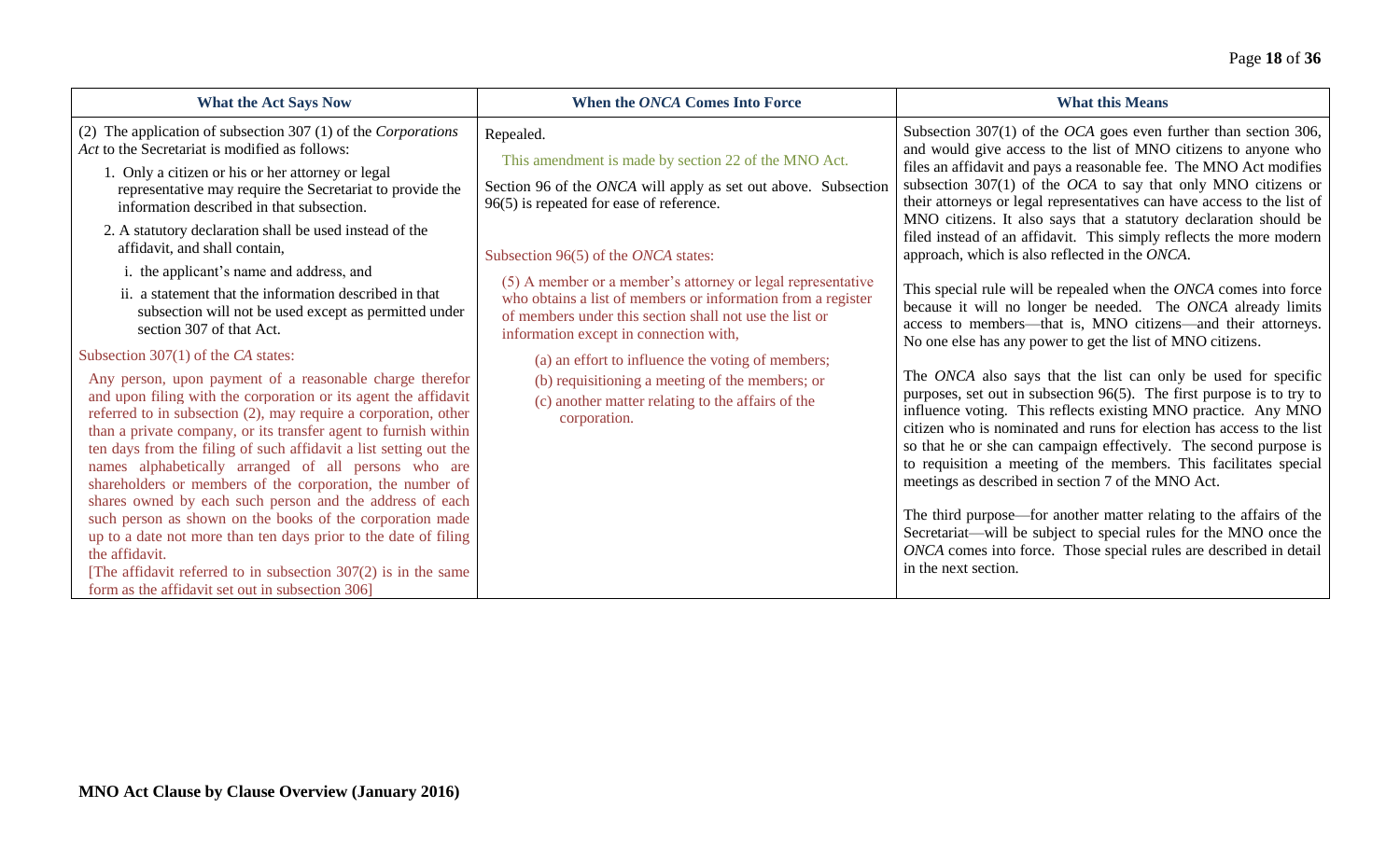| <b>What the Act Says Now</b>                                                                                                                                                                                                                                                                                                                                                                                                                                                                                                                                                                                                                                                        | When the ONCA Comes Into Force                                                                                                                                                                                                                                                                                                                                                                                                                                                                                                                                                                                                                                                                                                                                                                                                                                                                                                                                        | <b>What this Means</b>                                                                                                                                                                                                                                                                                                                                                                                                                                                                                                                                                                                                                                                                                                                                                                                                                                                                                                                             |
|-------------------------------------------------------------------------------------------------------------------------------------------------------------------------------------------------------------------------------------------------------------------------------------------------------------------------------------------------------------------------------------------------------------------------------------------------------------------------------------------------------------------------------------------------------------------------------------------------------------------------------------------------------------------------------------|-----------------------------------------------------------------------------------------------------------------------------------------------------------------------------------------------------------------------------------------------------------------------------------------------------------------------------------------------------------------------------------------------------------------------------------------------------------------------------------------------------------------------------------------------------------------------------------------------------------------------------------------------------------------------------------------------------------------------------------------------------------------------------------------------------------------------------------------------------------------------------------------------------------------------------------------------------------------------|----------------------------------------------------------------------------------------------------------------------------------------------------------------------------------------------------------------------------------------------------------------------------------------------------------------------------------------------------------------------------------------------------------------------------------------------------------------------------------------------------------------------------------------------------------------------------------------------------------------------------------------------------------------------------------------------------------------------------------------------------------------------------------------------------------------------------------------------------------------------------------------------------------------------------------------------------|
| (3) For the purposes of clause $307(4)$ (b) of the <i>Corporations</i><br>Act, purposes not connected with the Secretariat include,<br>(a) forming a body with objects similar to those of the<br>Secretariat or establishing a registry of Aboriginal<br>persons;<br>(b) challenging the eligibility of any person to be a<br>citizen; and<br>(c) soliciting citizens on behalf of another body.<br>Clause $307(4)(b)$ of the CA states:<br>Every person who uses a list of shareholders or members<br>of a corporation obtained under this section<br>(b) for any purpose not connected with the<br>corporation,<br>is guilty of an offence and on conviction is liable to a fine | 8. For the purposes of clause 96(5) (c) of the Not-for-Profit<br>Corporations Act, 2010, matters that do not relate to the affairs of<br>the Secretariat include<br>(a) forming a body with objects similar to those of the<br>Secretariat or establishing a registry of Aboriginal<br>persons;<br>(b) challenging the eligibility of any person to be a citizen;<br>and<br>(c) soliciting citizens on behalf of another body.<br>Clause $96(5)(c)$ of the <i>ONCA</i> states:<br>(5) A member or a member's attorney or legal representative<br>who obtains a list of members or information from a register<br>of members under this section shall not use the list or<br>information except in connection with<br>(c) another matter relating to the affairs of the corporation.                                                                                                                                                                                   | Under both the OCA and the ONCA the list can only be used for<br>things connected or relating to the corporation. The MNO Act<br>creates special rules that include specific purposes that would not be<br>related to or connected with the Secretariat. Using the list of MNO<br>citizens for one of these purposes is not permitted. The list of MNO<br>citizens cannot be used to:<br>(a) create another body with purposes similar to those of the<br>Secretariat or another registry of Aboriginal persons;<br>(b) challenge the eligibility of anyone to be an MNO citizen;<br>(c) ask for things from MNO citizens on behalf of another<br>body—for example, using the list of MNO citizens to try to<br>fundraise.<br>While the $OCA$ continues to apply, it is an offence to use the list of<br>MNO citizens for one of those purposes.<br>Anyone who commits that offence and is found guilty is liable to a<br>fine of up to $$1,000$ . |
| of not more than \$1,000.                                                                                                                                                                                                                                                                                                                                                                                                                                                                                                                                                                                                                                                           | This amendment is made by section 22 of the MNO Act.<br>8.1 Subsection 84(2) of the Not-for-Profit Corporations Act,<br>2010 applies to the Secretariat, except that the copies of the<br>documents shall be provided not less than five days, excluding<br>Saturdays and holidays, before the annual general meeting or<br>signing of a resolution.<br>Subsection $84(1)$ of the <i>ONCA</i> states:<br>Not less than 21 days before each annual meeting of the<br>members or before the signing of a resolution under section 59<br>in lieu of the annual meeting, a corporation shall give a copy<br>of the documents referred to in subsection (1) [the financial<br>statements, auditor's report, and any other financial<br>information that may be required under the articles or by-laws]<br>to all members who have informed the corporation that they<br>wish to receive a copy of those documents.<br>This amendment is made by section 22 of the MNO Act. | The MNO Secretariat has to provide financial statements and the<br>auditors report to citizens who wish to receive those documents<br>before the MNO Annual General Assembly. The documents only<br>have to be provided five days in advance of the assembly, rather<br>than 21 days in advance.                                                                                                                                                                                                                                                                                                                                                                                                                                                                                                                                                                                                                                                   |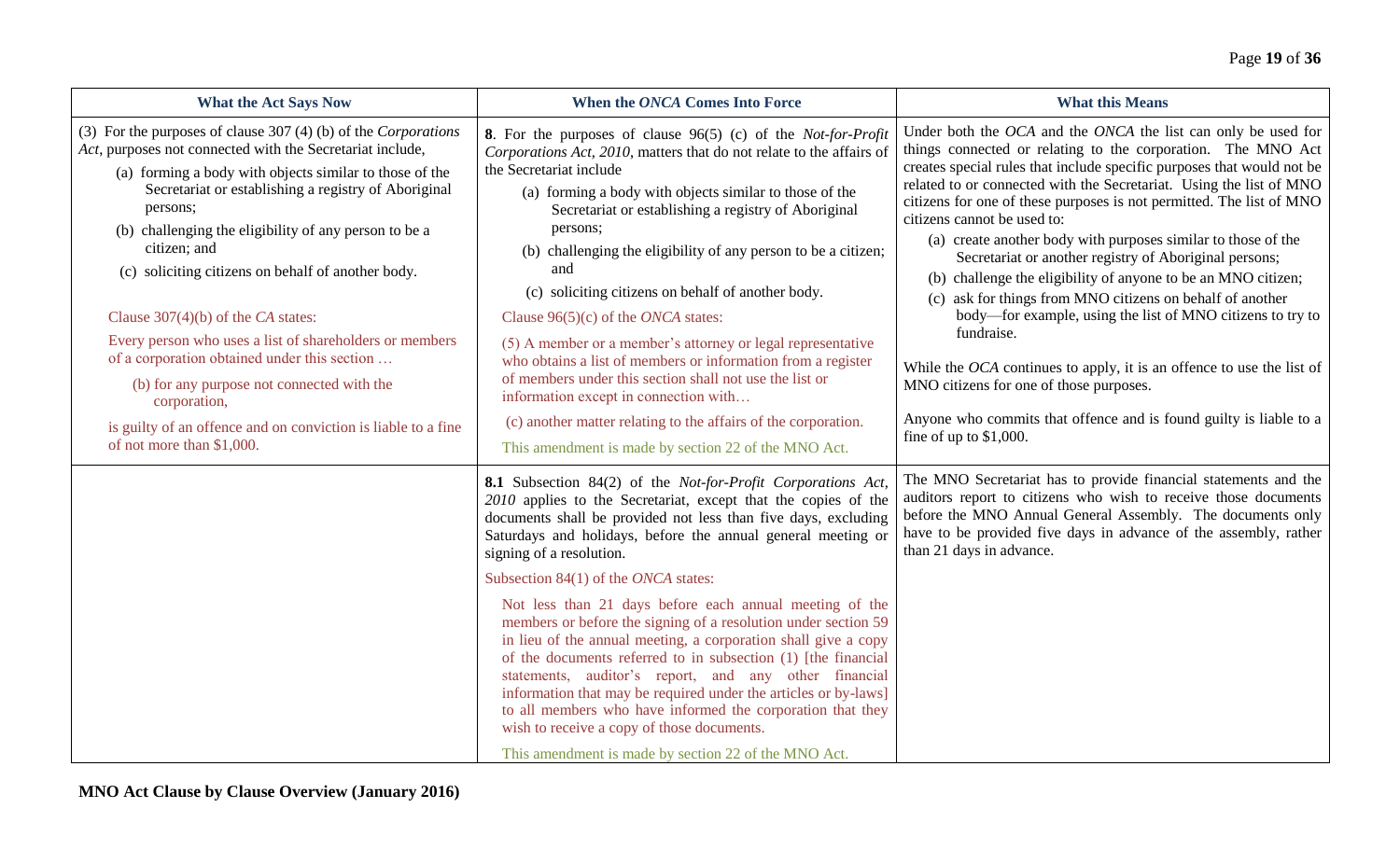| <b>What the Act Says Now</b> | When the ONCA Comes Into Force                                                                                                                                                                                                                          | <b>What this Means</b>                                                                                                                                                                                                 |
|------------------------------|---------------------------------------------------------------------------------------------------------------------------------------------------------------------------------------------------------------------------------------------------------|------------------------------------------------------------------------------------------------------------------------------------------------------------------------------------------------------------------------|
|                              | 8.2 The by-laws may provide that a notice or other document<br>may or shall be given by the Secretariat to a citizen or councillor<br>in a manner other than a manner specified in subsection $196(1)$ of<br>the Not-for-Profit Corporations Act, 2010. | Rather than having to send notices and documents out by mail to a<br>citizen or councillor's last known address, the MNO can instead<br>decide to deliver documents by another method—for example, by<br>email or fax. |
|                              | Subsection 196(1) of the ONCA states:<br>A notice or other document required or permitted by this Act,<br>the regulations, the articles or the by-laws to be given to a<br>member or director of a corporation may be given to,                         |                                                                                                                                                                                                                        |
|                              | (a) a member at the member's latest address as shown in the<br>records of the corporation;                                                                                                                                                              |                                                                                                                                                                                                                        |
|                              | b) a director at his or her latest address as shown in the<br>records of the corporation or in the most recent notice or<br>return filed under the Corporations Information Act,<br>whichever is the more current.                                      |                                                                                                                                                                                                                        |
|                              | This amendment is made by section 22 of the MNO Act.                                                                                                                                                                                                    |                                                                                                                                                                                                                        |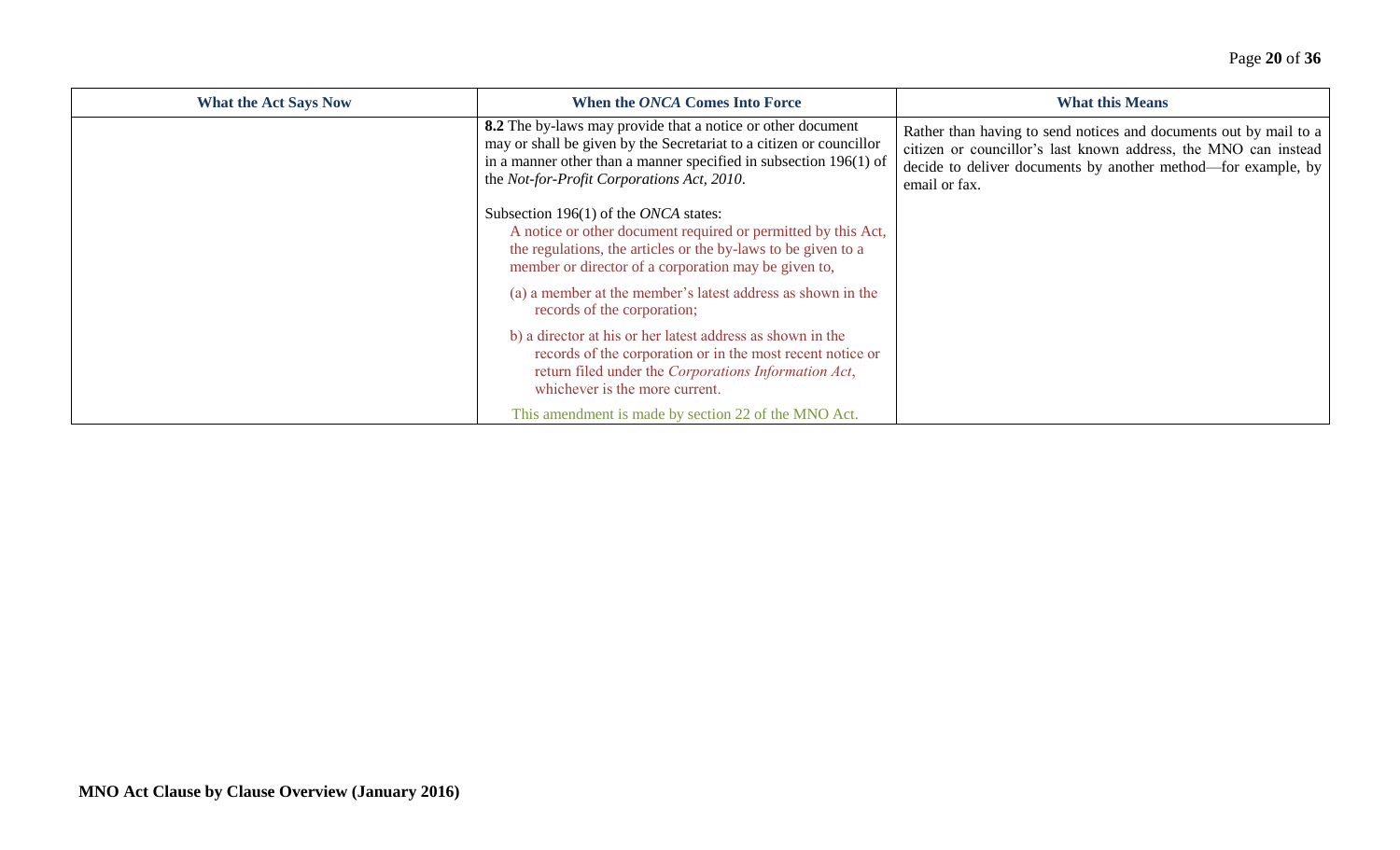## **Métis Community Councils: Sections 9-14**

Currently, MNO Community Councils operate under executed Community Charter Agreements with the MNO and the Secretariat. Using a Charter Agreement system to create Métis Community Councils helps to ensure consistency in MNO citizenship across the province; consistency in how Community Councils operate; fairness and transparency in the election of local representatives, and equitable sharing and use of resources to benefit all MNO citizens, including, effective and accountable program and service delivery. At the same time, the Charter Agreement system requires that the MNO Secretariat is the only entity that is incorporated. So, presently, Community Councils are not separately incorporated from the MNO. Some Community Councils are perfectly happy with this arrangement, however, others want to incorporate so they can assume more authority and responsibility at the local level. Until now, there was no mechanism that would allow Community Councils to incorporate while also making sure that they operated in a manner consistent with the MNO's overall selfgovernment goals and nation-building. In corporate law, separate legal corporations become "masters of their own domain" and can set their own membership requirements, rules, etc. This would fundamentally undermine the MNO's nation-building agenda.

Under the MNO Act, Chartered Community Councils can now be incorporated as separate corporations, with the Secretariat as the sole "member" of the corporation. The word "member" here is used only in the corporate law sense. This does not mean that local MNO citizens will no longer be members of Community Councils. The Secretariat is made up of all MNO citizens and represents their collective will. Making the Secretariat—the collective representative of all MNO citizens—the only "member" of an incorporated Community Council, simply means that MNO citizens and the MNO as a whole will continue to have a voice in how Community Councils are run—just as they do now through the Charter Agreement system. This new approach—Community Councils as individual corporations with the Secretariat as their sole member—accomplishes and balances two goals. First, making Community Councils separate corporations means that they will have more autonomy and independence and be responsible for their own debts and liabilities. This increases Community Councils' capacity while also preventing situations in which a decision made by a single Community Council ends up having significant consequences for all MNO citizens and the MNO as a whole. Second, making the Secretariat the sole member of each Community Council corporation means that the Secretariat will still have the power to ensure consistency, fairness, and accountability across the province, just as it does under the current Charter Agreement system. As the sole member of a Community Council, the Secretariat can issue a "written declaration" that directs how a particular activity is to be managed by the Métis Community Council. This effectively gives the Secretariat the power to create province-wide policies that apply equally to all incorporated Métis Community Councils. If a Métis Community Council runs into difficulty, the Secretariat can also use written declarations to suspend or wind up the Métis Community Council based on the rules set out in each Métis Community Council's by-laws (i.e., following dispute resolution processes).

These may seem like significant changes, but in fact they simply recognize the powers the Secretariat already has under the Charter system. The Charter agreements do exactly what written declarations would do—set province-wide policy that governs how all Community Councils are run—and the Charter Agreements also give the Secretariat the power to suspend or revoke a Charter, subject to the terms set out in those agreements. When reading the part of the MNO Act that applies to Métis Community Councils, it is important to keep in mind the definition set out in section 1. When the Act refers to a Métis Community Council it is only referring to Community Councils that have incorporated as not-for-profit corporations with the MNO as their sole member, include the phrase "Métis Community Council" (or the French equivalent) in their names, and that have been named in regulations made under the MNO Act. The sections set out in this part of the MNO Act therefore do not apply to any Community Council that does not meet that definition. That means that any Community Council that chooses not to incorporate is not affected at all by the MNO Act and simply continues to function under the Charter Agreement system as it always has.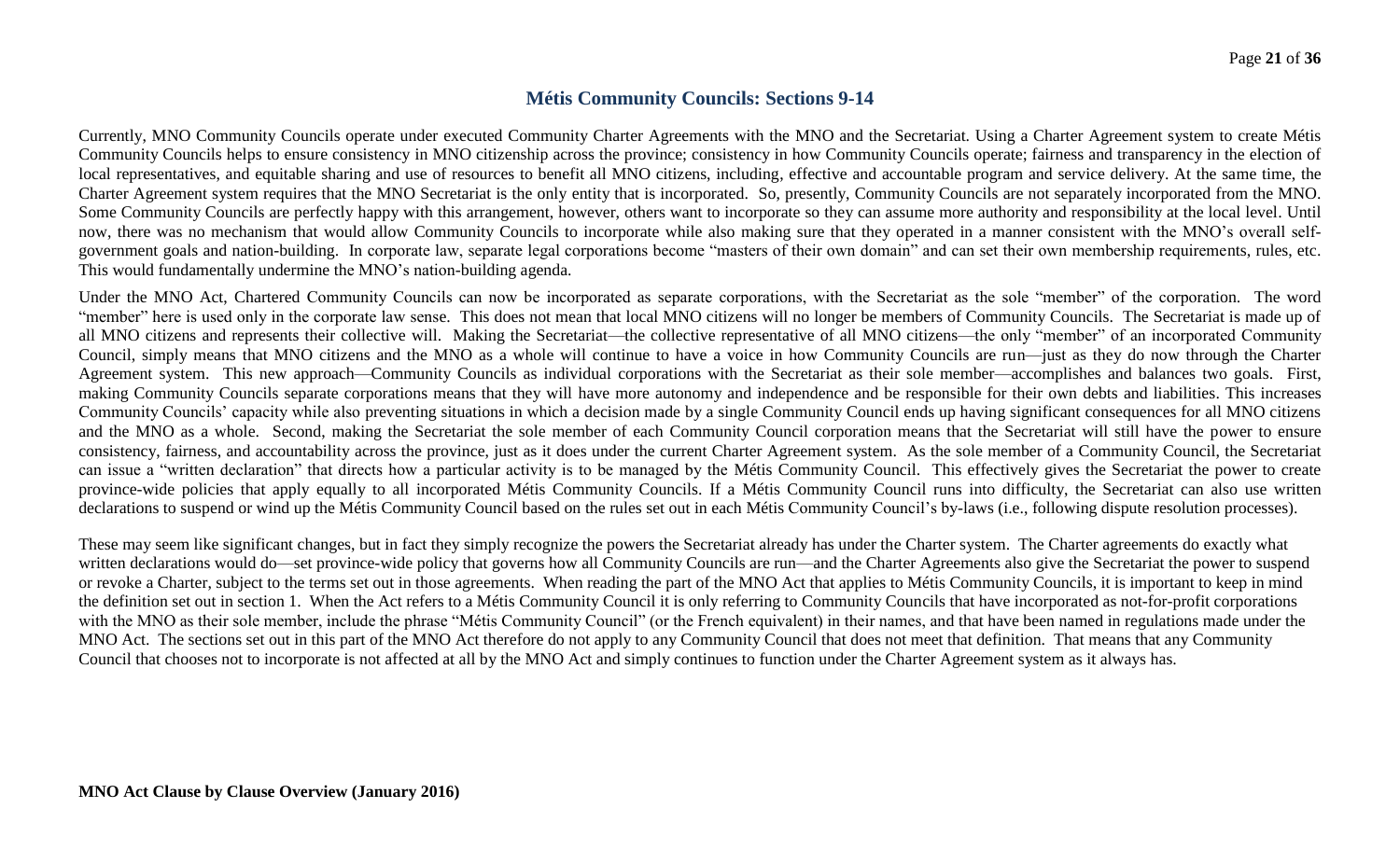| <b>What the Act Says Now</b>                                                                                                                                                                                                                                                                                                                                                                                                                                                                                                                                                                                                                                                                                                              | When the ONCA Comes Into Force                                                                                                                                                               | <b>What this Means</b>                                                                                                                                                                                                                                                                                                                                                                                                                                                                                                                                                                                              |
|-------------------------------------------------------------------------------------------------------------------------------------------------------------------------------------------------------------------------------------------------------------------------------------------------------------------------------------------------------------------------------------------------------------------------------------------------------------------------------------------------------------------------------------------------------------------------------------------------------------------------------------------------------------------------------------------------------------------------------------------|----------------------------------------------------------------------------------------------------------------------------------------------------------------------------------------------|---------------------------------------------------------------------------------------------------------------------------------------------------------------------------------------------------------------------------------------------------------------------------------------------------------------------------------------------------------------------------------------------------------------------------------------------------------------------------------------------------------------------------------------------------------------------------------------------------------------------|
| <b>9.</b> For the purposes of sections 10 to 14, "councillor" means a<br>director of a Métis Community Council.                                                                                                                                                                                                                                                                                                                                                                                                                                                                                                                                                                                                                           | 9. For the purposes of section 10 to 14.1, "councillor" means a<br>director of a Métis Community Council.<br>This amendment is made by section 23 of the MNO Act.                            | In other parts of the Act, the term "councillor" refers to a<br>councillor on the PCMNO. This section says that for this part of<br>the Act, "councillor" means a councillor on a Métis Community<br>Council.                                                                                                                                                                                                                                                                                                                                                                                                       |
| 10. The Corporations Act applies to Métis Community Councils,<br>except as otherwise provided under this Act.                                                                                                                                                                                                                                                                                                                                                                                                                                                                                                                                                                                                                             | 10. The Not-for-Profit Corporations Act, 2010 applies to Métis<br>Community Councils, except as otherwise provided under this<br>Act.<br>This amendment is made by section 24 of the MNO Act | Incorporated Métis Community Councils are governed by<br>provincial corporate law, except where the MNO Act creates<br>special rules or exemptions to recognize and reflect the MNO's<br>unique status.                                                                                                                                                                                                                                                                                                                                                                                                             |
| 11. (1) Despite subsection $4(1)$ and section 121 of<br>the Corporations Act, upon incorporation of a corporation<br>without share capital that, with the Secretariat's written consent,<br>includes within its corporate name the expression "Métis"<br>Community Council" or "Conseil communautaire métis", the<br>Secretariat becomes the sole member of the corporation.                                                                                                                                                                                                                                                                                                                                                              | Repealed.<br>This amendment is made by section 25 of the MNO Act.                                                                                                                            | The MNO Act creates a special rule that allows Métis<br>Community Councils to be incorporated with the Secretariat as<br>their sole "member" for corporate law purposes. As set out in<br>detail above, this ensures MNO citizens and the MNO as a whole<br>will continue to have a voice in how Community Councils<br>operate and maintains consistency across the province.                                                                                                                                                                                                                                       |
| Subsection $4(1)$ of the CA states:<br>The Lieutenant Governor may in his or her discretion, by<br>letters patent, issue a charter to any number of persons, not<br>fewer than three, of eighteen or more years of age, who apply<br>therefor, constituting them and any others who become<br>shareholders or members of the corporation thereby created a<br>corporation for any of the objects to which the authority of the<br>Legislature extends, except those of railway and incline<br>railway and street railway corporations and corporations<br>within the meaning of the Loan and Trust Corporations Act.<br>Section 121 of the CA states:<br>Upon incorporation of a corporation, each applicant becomes<br>a member thereof. |                                                                                                                                                                                              | Now, while the OCA continues to apply, that would not be<br>possible because of two provisions. Subsection 4(1) says that<br>corporations have to be established by at least three persons.<br>Section 121 says that every applicant for incorporation becomes a<br>member of the corporation when it is incorporated.<br>This section says that Métis Community Councils can be<br>incorporated with the Secretariat as their sole member despite<br>those provisions.<br>Once the ONCA comes into force that special rule will no longer<br>be required because the ONCA does not contain the same<br>provisions. |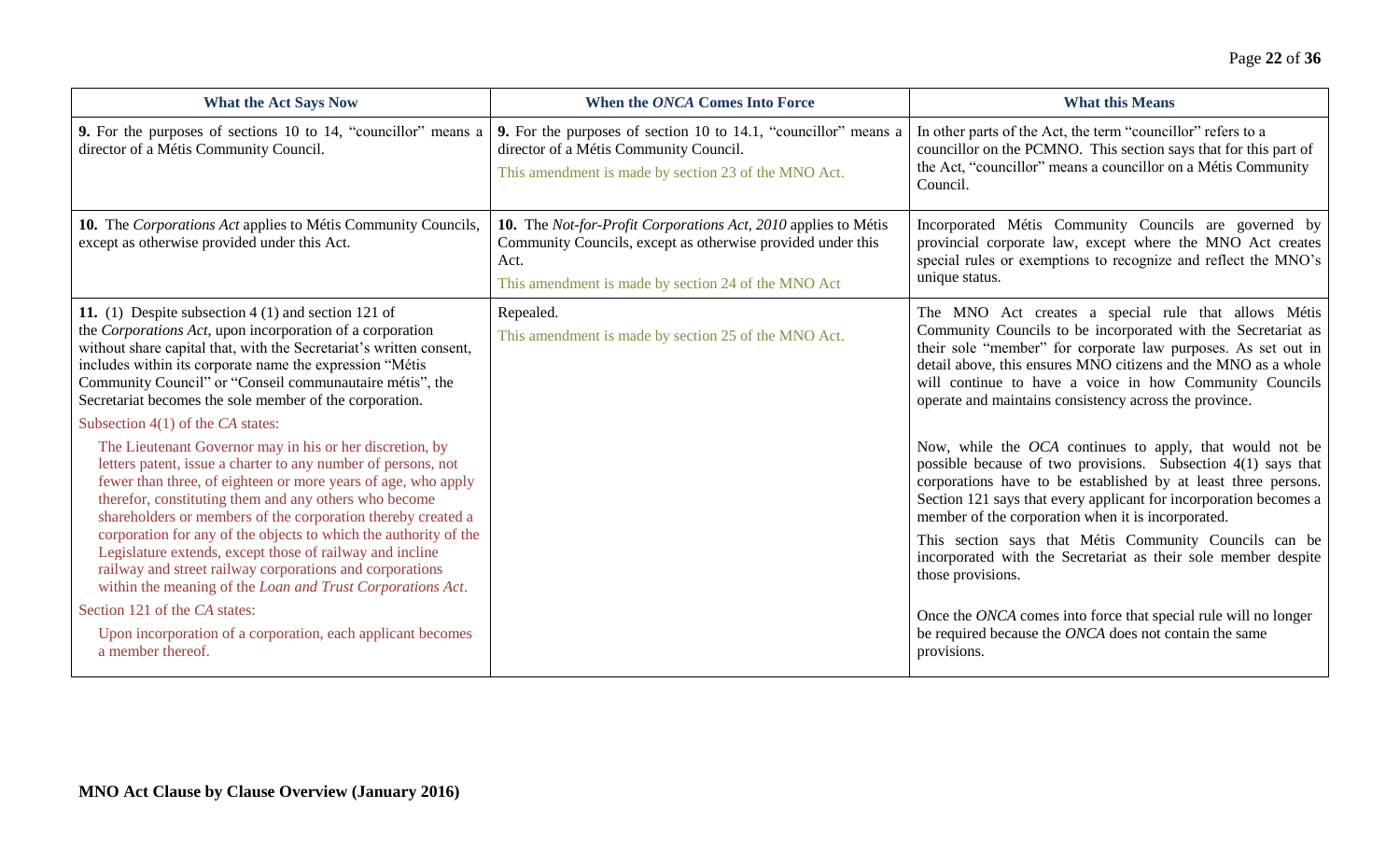| <b>What the Act Says Now</b>                                                                                                                                                                                                                                                                                                                                                                                                                                                                                                                                                                                                                                                                                                                            | When the ONCA Comes Into Force                                                                                             | <b>What this Means</b>                                                                                                                                                                                                                                                                                                                                                                                                                                                                                                                                                                                                                                                                                                                                        |
|---------------------------------------------------------------------------------------------------------------------------------------------------------------------------------------------------------------------------------------------------------------------------------------------------------------------------------------------------------------------------------------------------------------------------------------------------------------------------------------------------------------------------------------------------------------------------------------------------------------------------------------------------------------------------------------------------------------------------------------------------------|----------------------------------------------------------------------------------------------------------------------------|---------------------------------------------------------------------------------------------------------------------------------------------------------------------------------------------------------------------------------------------------------------------------------------------------------------------------------------------------------------------------------------------------------------------------------------------------------------------------------------------------------------------------------------------------------------------------------------------------------------------------------------------------------------------------------------------------------------------------------------------------------------|
| (2) Section 311 of the Corporations Act does not apply to<br>Métis Community Councils.<br>Section 311 of the CA states:<br>If a corporation exercises its corporate powers when its<br>shareholders or members are fewer than three for a period<br>of more than six months after the number has been so<br>reduced, every person who was a shareholder or member of<br>the corporation during the time that it so exercised its<br>corporate powers after such period of six months and is<br>aware of the fact that it so exercised its corporate powers is<br>severally liable for the payment of the whole of the debts of<br>the corporation contracted during such time and may be<br>sued for the debts without the joinder in the action of the | Repealed.<br>This amendment is made by section 25 of the MNO Act.                                                          | The MNO is exempted from section 311 of the OCA. That<br>section says that if a corporation exercises its powers for more<br>than six months with fewer than three members, each member<br>becomes individually liable and can be sued for all of the debts of<br>the corporation.<br>If that applied to the MNO, it would mean that the Secretariat-<br>the sole member of each Community Council—would be liable<br>for all the debts of each Métis Community Council. That is part<br>of what the MNO Act is intended to avoid. If a Métis<br>Community Council incorporates, it is liable for its own debts-<br>just as it agrees to be responsible for its own debts under the<br>current Charter Agreement system. This protects the MNO as a<br>whole. |
| corporation or of any other shareholder or member.<br>12. Subsections 286 (1) and (2) of the Corporations Act do<br>not apply to Métis Community Councils, but no person shall<br>be a councillor unless he or she is a citizen.<br>Subsections $286(1)$ and (2) of the CA state:                                                                                                                                                                                                                                                                                                                                                                                                                                                                       | 12. No person shall be a councillor unless he or she is a citizen.<br>This amendment is made by section 26 of the MNO Act. | Section 286(1) and 286(2) of the <i>OCA</i> say that a director of a<br>corporation must be a member of that corporation. That does not<br>apply to Métis Community Councils because the Secretariat is<br>their only member. The MNO Act creates an exemption from                                                                                                                                                                                                                                                                                                                                                                                                                                                                                           |
| (1) Subject to subsections (2) and (3), no person shall be a<br>director of a corporation unless he or she is a shareholder or<br>member of the corporation, and, if the person ceases to be a<br>shareholder or member, he or she thereupon ceases to be a<br>director.<br>(2) A person may be a director of a corporation if he or she<br>becomes a shareholder or member of the corporation within<br>ten days after his or her election or appointment as a<br>director, but, if the person fails to become a shareholder or<br>member within such ten days, the person thereupon ceases<br>to be a director and shall not be re-elected or reappointed<br>unless he or she is a shareholder or member of the<br>corporation.                       |                                                                                                                            | those provisions for Métis Community Councils.<br>A special rule is created that requires that a Métis Community<br>Council director to be a citizen of the MNO. This reflects the<br>MNO's unique status as a representative governance structure.<br>The exemption is no longer necessary when the ONCA comes<br>into force because the ONCA does not contain the same<br>provision. The special rule will remain in place when the ONCA<br>comes into force                                                                                                                                                                                                                                                                                                |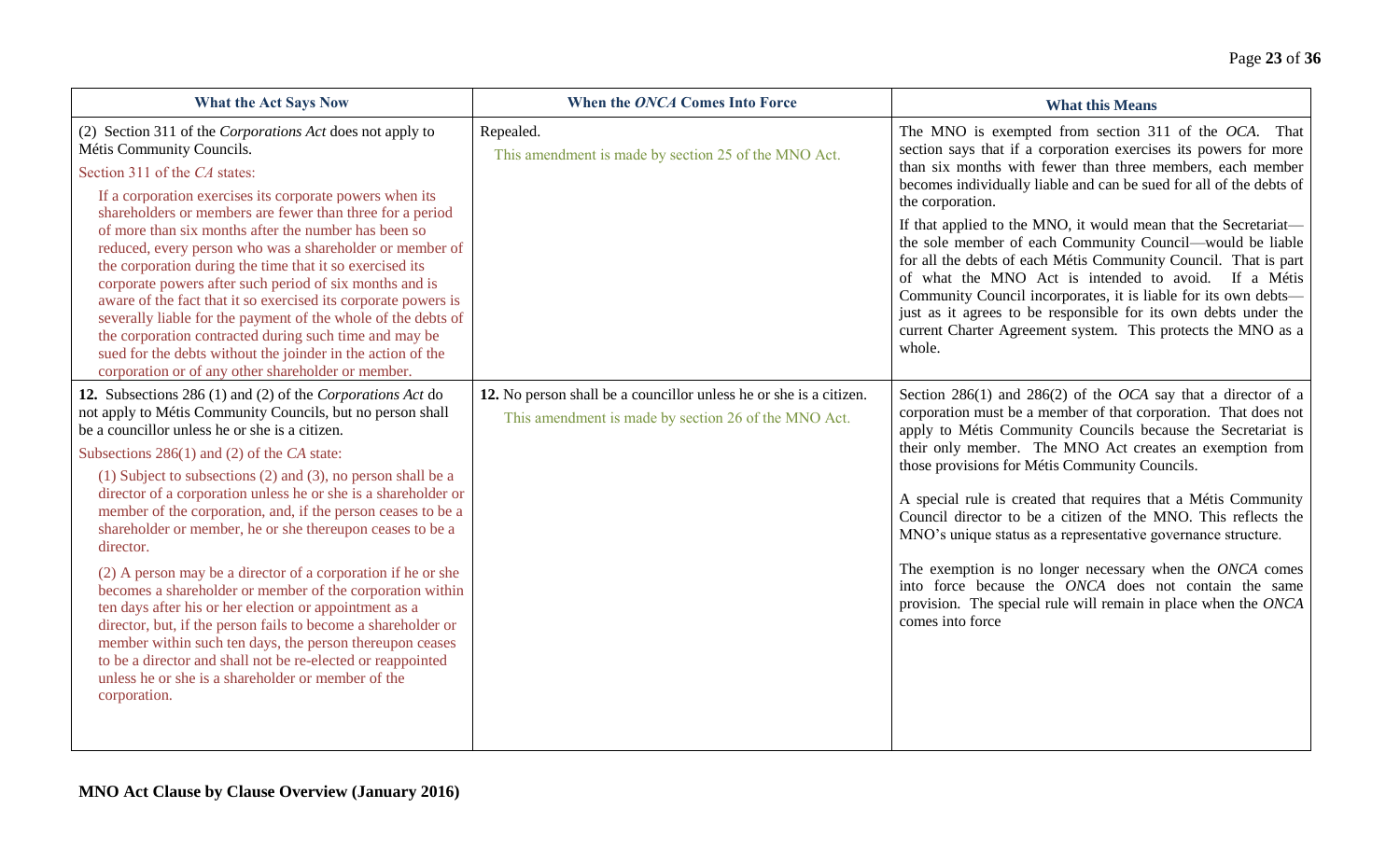| <b>What the Act Says Now</b>                                                                                                                                                                                                                                                                                                                                                                                                                                                                                                                                                                                                                                                                                                                                         | When the ONCA Comes Into Force                                                                                                                                                                                                                                                                                                                                                                                                                                                                                                                                                                                                                                                                                                                                                                                 | <b>What this Means</b>                                                                                                                                                                                                                                                                                                                                                                                                                                                                                                                                                                                                                                                                                                                                                                                                                                                                           |
|----------------------------------------------------------------------------------------------------------------------------------------------------------------------------------------------------------------------------------------------------------------------------------------------------------------------------------------------------------------------------------------------------------------------------------------------------------------------------------------------------------------------------------------------------------------------------------------------------------------------------------------------------------------------------------------------------------------------------------------------------------------------|----------------------------------------------------------------------------------------------------------------------------------------------------------------------------------------------------------------------------------------------------------------------------------------------------------------------------------------------------------------------------------------------------------------------------------------------------------------------------------------------------------------------------------------------------------------------------------------------------------------------------------------------------------------------------------------------------------------------------------------------------------------------------------------------------------------|--------------------------------------------------------------------------------------------------------------------------------------------------------------------------------------------------------------------------------------------------------------------------------------------------------------------------------------------------------------------------------------------------------------------------------------------------------------------------------------------------------------------------------------------------------------------------------------------------------------------------------------------------------------------------------------------------------------------------------------------------------------------------------------------------------------------------------------------------------------------------------------------------|
| 13. (1) The Secretariat may, in its capacity as the sole<br>member of a Métis Community Council, make a written<br>declaration that restricts, in whole or in part, the powers of the<br>councillors of the Métis Community Council to manage or<br>supervise the management of its activities and affairs.                                                                                                                                                                                                                                                                                                                                                                                                                                                          | No change.                                                                                                                                                                                                                                                                                                                                                                                                                                                                                                                                                                                                                                                                                                                                                                                                     | The Secretariat can issue a written declaration that provides<br>general direction on how Community Councils should run or<br>manage their affairs. This is effectively the same power that the<br>Secretariat has under the current Charter Agreement system. This<br>provision allows the Secretariat to continue to set province-wide<br>rules that apply consistently to all Community Councils. For<br>example, the Secretariat-the collective representative of all<br>MNO citizens-says that all Community Councils have to abide<br>by the MNO's Electoral Code. Now, the Secretariat makes that a<br>condition of the Charter Agreement. Under this section, it can do<br>so in future for any Community Council that chooses to<br>incorporate by issuing a written declaration as long as those are<br>consistent with any terms set out in the Métis Community<br>Council's by-laws. |
| (2) If the Secretariat makes a written declaration under<br>subsection (1) in relation to a Métis Community Council,<br>(a) the Secretariat has all the rights, powers, duties and<br>liabilities of a councillor under the Corporations Act,<br>this Act or otherwise, including any defences available<br>to the councillors, to the extent that the declaration<br>restricts the powers of the councillors to manage or<br>supervise the management of the Métis Community<br>Council's activities and affairs and gives the Secretariat<br>such powers; and<br>(b) the councillors of the Métis Community Council are<br>relieved of their duties and liabilities, including any<br>liabilities under section 81 of the Corporations Act, to<br>the same extent. | (2) If the Secretariat makes a written declaration under<br>subsection (1) in relation to a Métis Community Council,<br>(a) the Secretariat has all the rights, powers, duties and<br>liabilities of a councillor under the Not-for-Profit<br>Corporations Act, 2010, this Act or otherwise, including<br>any defences available to the councillors, to the extent that<br>the declaration restricts the powers of the councillors to<br>manage or supervise the management of the Métis<br>Community Council's activities and affairs and gives the<br>Secretariat such powers; and<br>(b) the councillors of the Métis Community Council are<br>relieved of their duties and liabilities, including any<br>liabilities under section 40 of the Not-for-Profit<br>Corporations Act, 2010, to the same extent. | If the Secretariat makes a written declaration, it takes on the<br>liabilities of a Métis Community Council councillor to the extent<br>that the written declaration affects the Métis Community Council.<br>At the same time, Community Council councillors are relieved of<br>those liabilities to the same extent. Section (b) clarifies that this<br>can include liabilities to employees for their wages and vacation<br>This means that if the Secretariat issues a written<br>pay.<br>declaration that says that the Métis Community Council has to<br>abide by the MNO Electoral Code, and someone wants to sue the<br>Métis Community Council for some reason connected to the<br>election, the Secretariat would be liable instead of the Métis<br>Community Council.<br>This section ensures that power and responsibility go hand-in-                                                |
| Section 81 of the CA states:                                                                                                                                                                                                                                                                                                                                                                                                                                                                                                                                                                                                                                                                                                                                         | Section 40 of the ONCA states:                                                                                                                                                                                                                                                                                                                                                                                                                                                                                                                                                                                                                                                                                                                                                                                 | hand. If the Secretariat wants to exercise power over some aspect<br>of Métis Community Council affairs, it also assumes                                                                                                                                                                                                                                                                                                                                                                                                                                                                                                                                                                                                                                                                                                                                                                         |
| (1) The directors of a company are jointly and severally<br>liable to the employees, apprentices and other wage earners<br>thereof for all debts due while they are directors for<br>services performed for the company, not exceeding six<br>months wages, and for the vacation pay accrued for not                                                                                                                                                                                                                                                                                                                                                                                                                                                                 | (1) The directors are jointly and severally liable to the<br>employees of the corporation for all debts not exceeding,<br>(a) six months' wages for services performed for the<br>corporation that become payable while they are directors;                                                                                                                                                                                                                                                                                                                                                                                                                                                                                                                                                                    | responsibility for how that aspect is managed. If, on the other<br>hand, Métis Community Councils have full control and discretion<br>in managing certain aspects of their affairs, they also bear all of<br>the responsibility.                                                                                                                                                                                                                                                                                                                                                                                                                                                                                                                                                                                                                                                                 |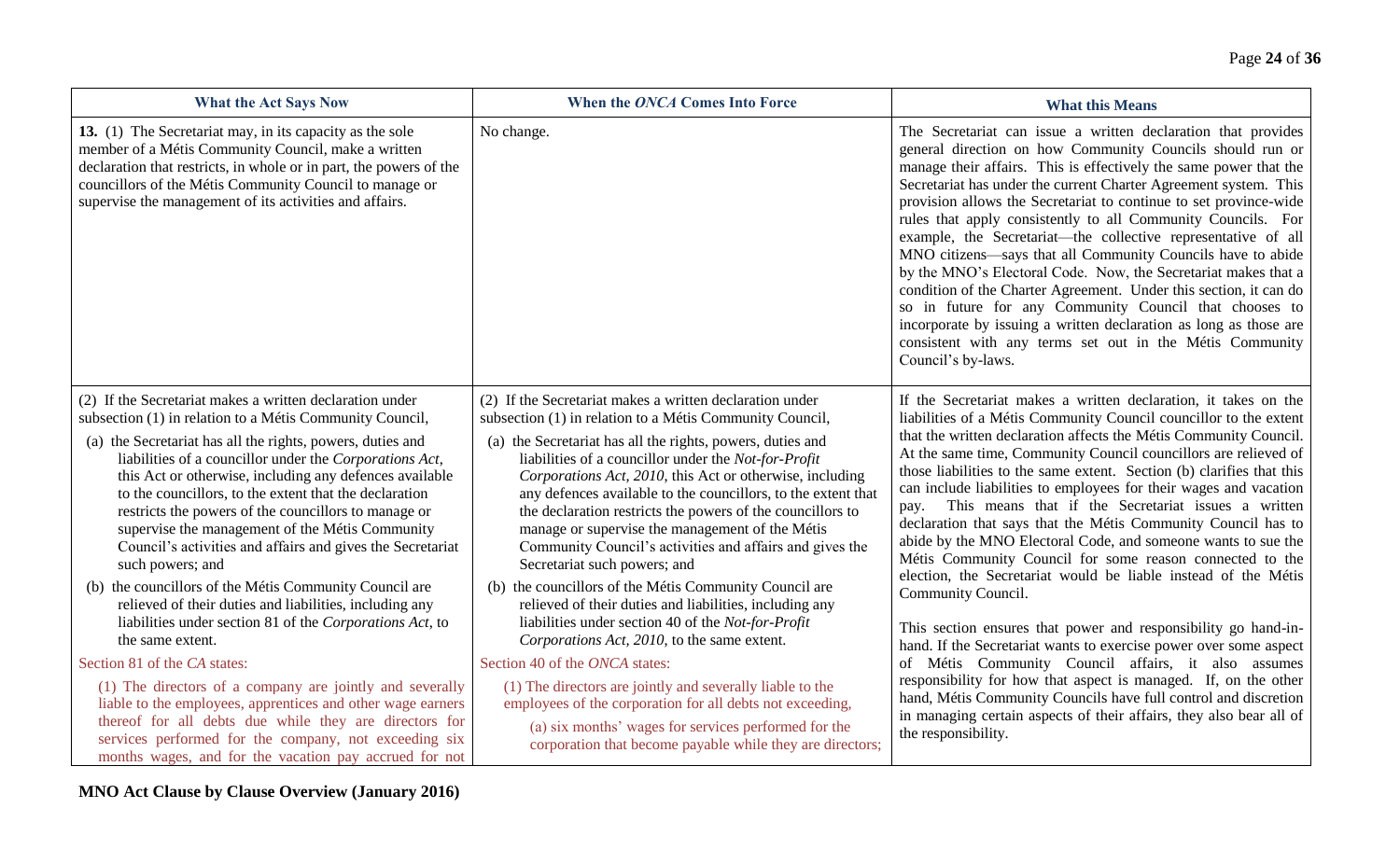| <b>What the Act Says Now</b>                                                                                                                                                                                                                                                                                                                                                                   | When the ONCA Comes Into Force                                                                                                                                                                                                                                                                                                           | <b>What this Means</b>                                                                                                                                                                                                  |
|------------------------------------------------------------------------------------------------------------------------------------------------------------------------------------------------------------------------------------------------------------------------------------------------------------------------------------------------------------------------------------------------|------------------------------------------------------------------------------------------------------------------------------------------------------------------------------------------------------------------------------------------------------------------------------------------------------------------------------------------|-------------------------------------------------------------------------------------------------------------------------------------------------------------------------------------------------------------------------|
| more than twelve months under the <i>Employment Standards</i><br>Act or any predecessor thereof and the regulations<br>thereunder or under any collective agreement made by the<br>company.                                                                                                                                                                                                    | (b) the vacation pay for not more than 12 months under<br>the <i>Employment Standards Act</i> , 2000 or under any<br>collective agreement entered into by the corporation<br>accrued while they are directors.                                                                                                                           |                                                                                                                                                                                                                         |
| $(2)$ A director is liable under subsection $(1)$ only if,                                                                                                                                                                                                                                                                                                                                     | (2) A director is liable under subsection (1) only if,                                                                                                                                                                                                                                                                                   |                                                                                                                                                                                                                         |
| (a) the corporation is sued in the action against the director<br>and execution against the corporation is returned<br>unsatisfied in whole or in part; or                                                                                                                                                                                                                                     | (a) the corporation is sued in the action against the<br>director and execution against the corporation is returned<br>unsatisfied in whole or in part; or                                                                                                                                                                               |                                                                                                                                                                                                                         |
| (b) before or after the action is commenced, the corporation<br>goes into liquidation, is ordered to be wound up or makes<br>an authorized assignment under the Bankruptcy and<br>Insolvency Act (Canada), or a receiving order under that<br>Act is made against it, and, in any such case, the claim for<br>the debt has been proved.                                                        | (b) before or after the action is commenced, the<br>corporation goes into liquidation, is ordered to be wound<br>up or makes an authorized assignment under<br>the Bankruptcy and Insolvency Act (Canada), or a<br>receiving order under that Act is made against it, and, in<br>any such case, the claim for the debt has been proved.  |                                                                                                                                                                                                                         |
| (3) After execution has been so returned against the<br>company, the amount recoverable against the director is the<br>amount remaining unsatisfied on the execution.                                                                                                                                                                                                                          | $(3)$ If execution referred to in clause $(2)$ (a) has issued, the<br>amount recoverable from a director is the amount remaining<br>unsatisfied after execution.                                                                                                                                                                         |                                                                                                                                                                                                                         |
| (4) If the claim for the debt has been proved in liquidation<br>or winding-up proceedings or under the Bankruptcy<br>Act (Canada), a director who pays the debt is entitled to any<br>preference that the creditor paid would have been entitled<br>to or, if a judgment has been recovered for the debt, the<br>director is entitled to an assignment of the judgment.                        | $(4)$ If a director pays a debt under subsection $(1)$ that is<br>proved in liquidation and dissolution or bankruptcy<br>proceedings, the director is entitled to any preference that the<br>employee would have been entitled to, and if a judgment has<br>been obtained, the director is entitled to an assignment of the<br>judgment. |                                                                                                                                                                                                                         |
| (5) No director holding shares as executor, administrator,<br>guardian or trustee who is registered on the books of the<br>company as a shareholder and therein described as<br>representing in any such capacity a named estate, person or<br>trust is personally liable under this section, but the estate,<br>person or trust is subject to all the liabilities imposed by<br>this section. | (5) A director who has satisfied a claim under this section is<br>entitled to contribution from the other directors who were<br>liable for the claim.<br>This amendment is made by subsection $27(1)$ of the MNO<br>Act.                                                                                                                 |                                                                                                                                                                                                                         |
| (3) Nothing in this section prevents the Secretariat from<br>fettering its discretion when exercising the powers of<br>councillors under a written declaration.                                                                                                                                                                                                                                | No change.                                                                                                                                                                                                                                                                                                                               | If the Secretariat issues a written declaration and takes on the<br>power to deal with a specific aspect of a Métis Community<br>Council's affairs, it can still decide not to exercise the full scope<br>of its power. |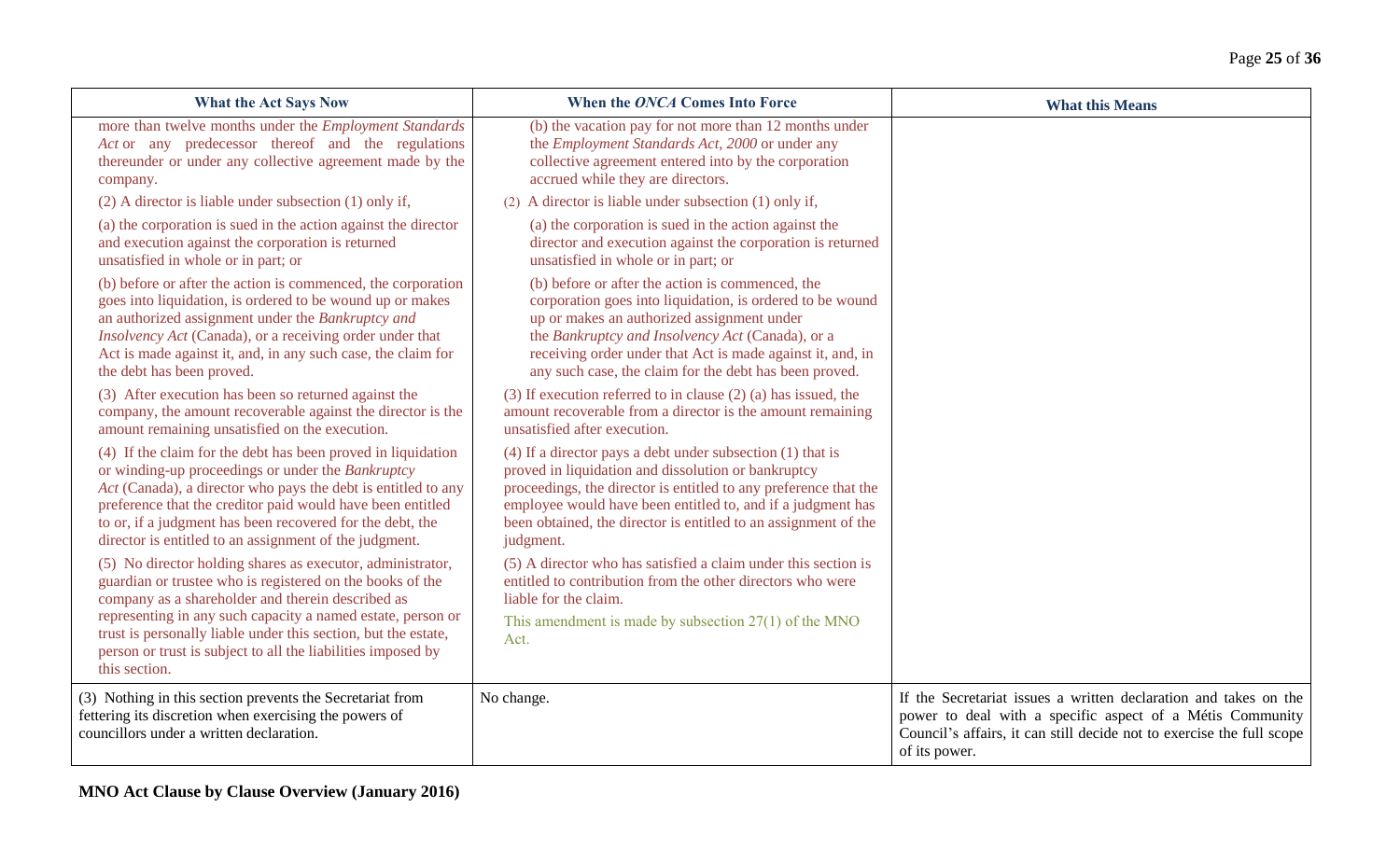| <b>What the Act Says Now</b>                                                                                                                                                                                                                                                                                                                                                                                                          | When the ONCA Comes Into Force                                                                                                                                                                                                                                                                                                                                                                                                                               | <b>What this Means</b>                                                                                                                                                                                                                                                                                                                                                                                                                                                                                                          |
|---------------------------------------------------------------------------------------------------------------------------------------------------------------------------------------------------------------------------------------------------------------------------------------------------------------------------------------------------------------------------------------------------------------------------------------|--------------------------------------------------------------------------------------------------------------------------------------------------------------------------------------------------------------------------------------------------------------------------------------------------------------------------------------------------------------------------------------------------------------------------------------------------------------|---------------------------------------------------------------------------------------------------------------------------------------------------------------------------------------------------------------------------------------------------------------------------------------------------------------------------------------------------------------------------------------------------------------------------------------------------------------------------------------------------------------------------------|
| (4) If a written declaration does not provide for its<br>termination, the Secretariat may terminate it by a resolution.                                                                                                                                                                                                                                                                                                               | No change.                                                                                                                                                                                                                                                                                                                                                                                                                                                   | There are two ways a written declaration can end. Either the<br>declaration itself can say when it ends—either at a specific date<br>or time or when something specific has occurred—or, if it does<br>not specify an end, the Secretariat can pass a resolution<br>terminating it.                                                                                                                                                                                                                                             |
| (5) A Métis Community Council may, in addition to the<br>circumstances set out in section 243 of the Corporations Act,<br>be wound up by order of a court, if the court is satisfied that a<br>written declaration made in relation to that Métis Community<br>Council entitled the Secretariat to demand the dissolution of<br>the Métis Community Council after the occurrence of a<br>specified event and that event has occurred. | (5) A Métis Community Council may, in addition to the<br>circumstances set out in clause 136(b) of the Not-for-Profit<br>Corporations Act, 2010, be wound up by order of a court, if the<br>court is satisfied that a written declaration made in relation to that<br>Métis Community Council entitled the Secretariat to demand the<br>dissolution of the Métis Community Council after the occurrence<br>of a specified event and that event has occurred. | Both the OCA and the ONCA provide for corporations to be<br>"wound up" or ended by a court order in certain circumstances.<br>These include circumstances where the court is satisfied that: the<br>corporation has already begun to wind up by its own choice, and<br>creditors would be better protected if the court supervised that<br>process; the corporation cannot continue because of its debts; or<br>there is some other fair reason that is should be wound up. These<br>general rules continue to apply.           |
| Section 243 of the CA states:                                                                                                                                                                                                                                                                                                                                                                                                         | Clause 136(b) of the ONCA states:                                                                                                                                                                                                                                                                                                                                                                                                                            | The MNO Act also creates a new rule for Métis Community                                                                                                                                                                                                                                                                                                                                                                                                                                                                         |
| A corporation may be wound up by order of the court,                                                                                                                                                                                                                                                                                                                                                                                  | A corporation may be wound up by order of the court if                                                                                                                                                                                                                                                                                                                                                                                                       | Councils. If the Secretariat has issued a written declaration to a                                                                                                                                                                                                                                                                                                                                                                                                                                                              |
| (a) where the shareholders or members by a majority of<br>the votes cast at a general meeting called for that<br>purpose pass a resolution authorizing an application to<br>be made to the court to wind up the corporation;<br>where proceedings have been begun to wind up<br>(b)<br>voluntarily and it appears to the court that it is in the<br>interest of contributories and creditors that the                                 | (b) the court is satisfied that,<br>(i) proceedings to wind up voluntarily have begun and it<br>is in the interest of contributories and creditors that<br>the proceedings should be continued under the<br>supervision of the court,<br>(ii) the corporation, though it may not be insolvent,<br>cannot by reason of its liabilities continue its                                                                                                           | Community Council, and the declaration entitled the Secretariat<br>to demand that the Community Council be dissolved after an<br>event occurred and that event has occurred, then that would also<br>be a basis for the Community Council to be wound up by court<br>order. For example, the Secretariat might issue a written<br>declaration requiring that a Community Council that had not<br>provided audited financial statements as required to do so within<br>a set time period or be dissolved. If the Métis Community |
| proceedings should be continued under the supervision<br>of the court;                                                                                                                                                                                                                                                                                                                                                                | activities and it is advisable to wind it up, or                                                                                                                                                                                                                                                                                                                                                                                                             | Council did not comply with that declaration-did not provide<br>audited financial statements within the set time—it could be                                                                                                                                                                                                                                                                                                                                                                                                    |
| where it is proved to the satisfaction of the court that<br>(c)<br>the corporation, though it may be solvent, cannot by<br>reason of its liabilities continue its business and that it<br>is advisable to wind it up; or                                                                                                                                                                                                              | (iii) it is just and equitable for some reason, other than<br>the bankruptcy or insolvency of the corporation, that<br>it should be wound up;                                                                                                                                                                                                                                                                                                                | wound up by a court order.<br>This is in effect the same power that the Secretariat has today<br>under the Charter Agreement system. If a Community Council<br>breaches or fails to comply with the Agreement, the Secretariat                                                                                                                                                                                                                                                                                                  |
| (d) where in the opinion of the court it is just and<br>equitable for some reason, other than the bankruptcy<br>or insolvency of the corporation, that it should be<br>wound up.                                                                                                                                                                                                                                                      | This amendment is made by subsection $27(2)$ of the MNO<br>Act.                                                                                                                                                                                                                                                                                                                                                                                              | can suspend or remove its Charter, which in effect dissolves it.<br>This section maintains that same ability in relation to Métis<br>Community Councils that choose to incorporate under the MNO<br>Act.                                                                                                                                                                                                                                                                                                                        |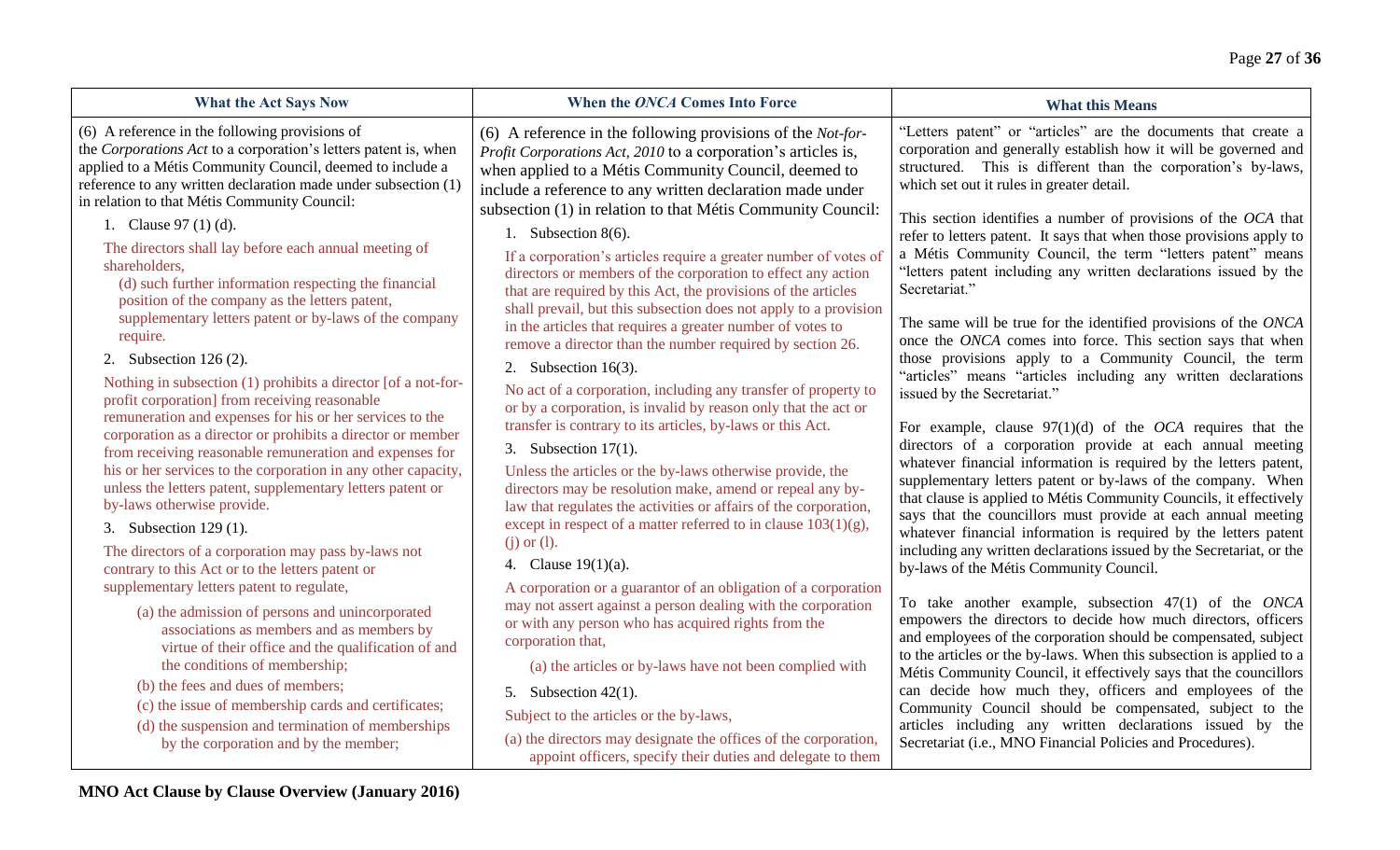| <b>What the Act Says Now</b>                                                                                                                                                                                                                                                                                                                                                                                                                                                                                                                                                                                                                                                                                                                                                                                                                                                                                                                                                                                                                                                                                                                                                                                           | When the ONCA Comes Into Force                                                                                                                                                                                                                                                                                                                                                                                                                                                                                                                                                                                                                                                                                                                                                                                                                                                                                                                                                                                                                                             | <b>What this Means</b>                                                                                                                                                                                                                                                                                                                                                                                                                                                                                                                                                                                                                           |
|------------------------------------------------------------------------------------------------------------------------------------------------------------------------------------------------------------------------------------------------------------------------------------------------------------------------------------------------------------------------------------------------------------------------------------------------------------------------------------------------------------------------------------------------------------------------------------------------------------------------------------------------------------------------------------------------------------------------------------------------------------------------------------------------------------------------------------------------------------------------------------------------------------------------------------------------------------------------------------------------------------------------------------------------------------------------------------------------------------------------------------------------------------------------------------------------------------------------|----------------------------------------------------------------------------------------------------------------------------------------------------------------------------------------------------------------------------------------------------------------------------------------------------------------------------------------------------------------------------------------------------------------------------------------------------------------------------------------------------------------------------------------------------------------------------------------------------------------------------------------------------------------------------------------------------------------------------------------------------------------------------------------------------------------------------------------------------------------------------------------------------------------------------------------------------------------------------------------------------------------------------------------------------------------------------|--------------------------------------------------------------------------------------------------------------------------------------------------------------------------------------------------------------------------------------------------------------------------------------------------------------------------------------------------------------------------------------------------------------------------------------------------------------------------------------------------------------------------------------------------------------------------------------------------------------------------------------------------|
| (e) the transfer of memberships;<br>(f) the qualification of and the remuneration of the<br>directors and the directors by virtue of their<br>office, if any;<br>(g) the time for and the manner of election of<br>directors:<br>(h) the appointment, remuneration, functions, duties<br>and removal of agents, officers and employees of<br>the corporation and the security, if any, to be<br>given by them to it;<br>(i) the time and place and the notice to be given for<br>the holding of meetings of the members and of<br>the board of directors, the quorum at meetings of<br>members, the requirement as to proxies, and the<br>procedure in all things at members' meetings and<br>at meetings of the board of directors;<br>(i) the conduct in all other particulars of the affairs of<br>the corporation.<br>4. Subsection 289 (3).<br>Despite subsections $(1)$ and $(2)$ , in the case of a<br>corporation without share capital, if the letters patent,<br>supplementary letters patent or by-laws so provide, the<br>officers of the corporation or any of them may be elected<br>or appointed at a general meeting of the members duly<br>called for that purpose.<br>5. Paragraph 1 of section 300. | powers to manage the activities and affairs of the<br>corporation, except powers to do anything referred to in<br>subsection 36 $(2)$ ;<br>(b) a director may be appointed to any office of the<br>corporation; and<br>(c) two or more offices of the corporation may be held by the<br>same person.<br>6. Clause $43(2)(b)$<br>Every director and officer shall comply with<br>(b) the corporation's articles and by-laws.<br>7. Subsection $47(1)$<br>Subject to the articles or the by-laws, the directors may fix<br>the remuneration of the directors, officers and employees of<br>the corporation.<br>8. Clause 84(1)(c).<br>The directors of a corporation shall place before the members<br>at every annual meeting<br>(c) any further information respecting the financial<br>position of the corporation and the results of its<br>operations required by the articles or the by-laws.<br>9. Sections 85 and 86.<br>85(1) Unless the articles or the by-laws provide otherwise,<br>the directors of a corporation may, without authorization of<br>the members, | The Secretariat is not required to issue written declarations<br>dealing with what financial information is to be provided at an<br>Annual General Assembly, how Community Council councillors<br>and employees are to be compensated, or any other matter set out<br>in the identified provisions of the $OCA$ or the $ONCA$ . But if the<br>Secretariat does issue written declarations, those declarations<br>have the same importance and binding power as the Métis<br>Community Council's incorporating documents. Any written<br>declarations effectively become part of the Métis Community<br>Council's overall constituting documents. |
| A corporation shall cause the following documents and<br>registers to be kept:<br>1. A copy of the letters patent and of any<br>supplementary letters patent issued to the<br>corporation and of the memorandum of<br>agreement, if any, or, if incorporated by<br>special Act, a copy of the Act.                                                                                                                                                                                                                                                                                                                                                                                                                                                                                                                                                                                                                                                                                                                                                                                                                                                                                                                     | (a) borrow money on the credit of the corporation;<br>(b) issue, reissue, sell or pledge debt obligations of the<br>corporation;<br>(c) give a guarantee on behalf of the corporation to secure<br>performance of an obligation of any person; and<br>(d) mortgage, pledge or otherwise create a security<br>interest in all or any property of the corporation,<br>owned or subsequently acquired, to secure any                                                                                                                                                                                                                                                                                                                                                                                                                                                                                                                                                                                                                                                          |                                                                                                                                                                                                                                                                                                                                                                                                                                                                                                                                                                                                                                                  |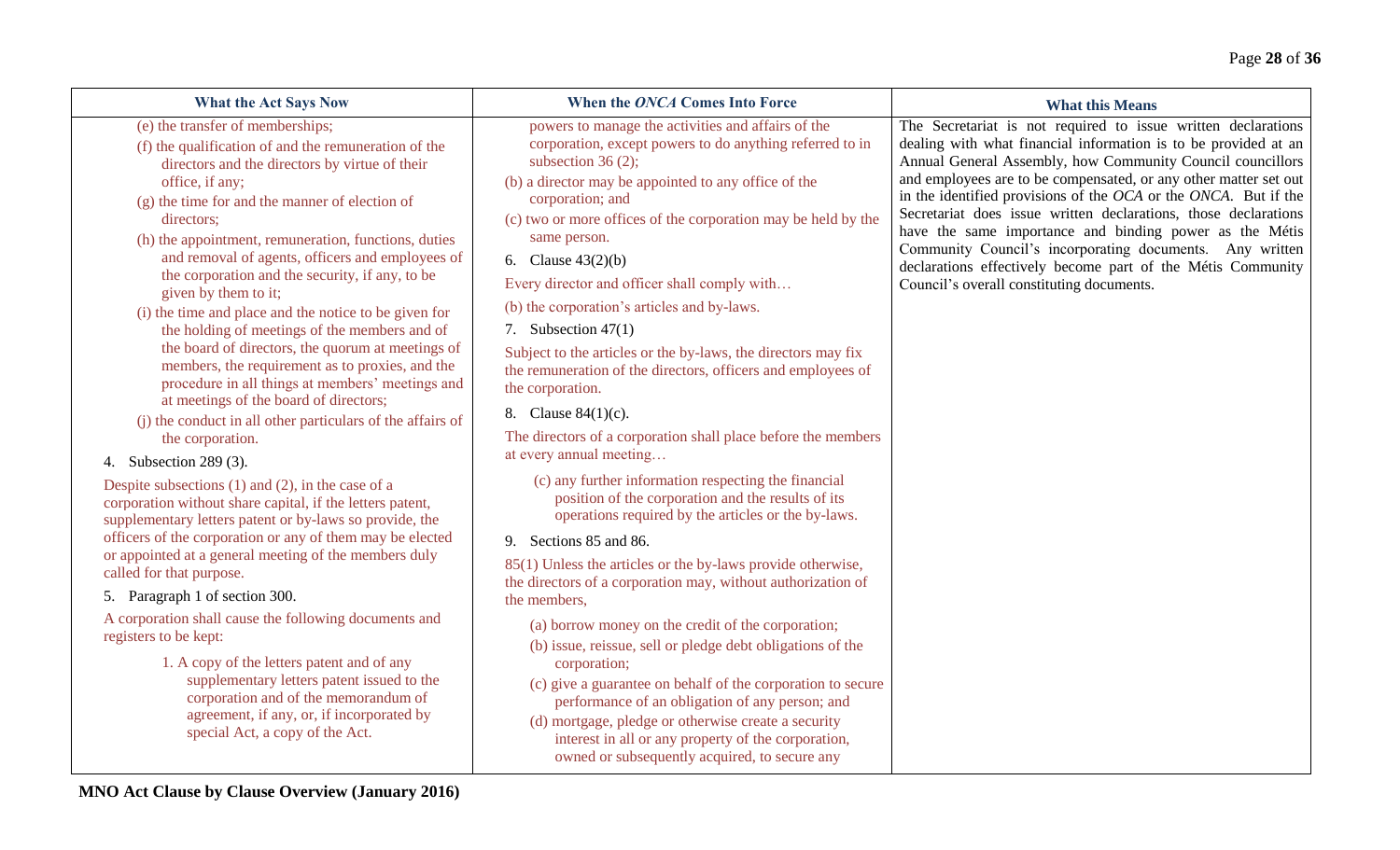| <b>What the Act Says Now</b>                                                                                                                                                                                                                      | When the ONCA Comes Into Force                                                                                                                                                                                                                                                                 | <b>What this Means</b>                                                                                                                                                                                                                                                                                                                                                                                 |
|---------------------------------------------------------------------------------------------------------------------------------------------------------------------------------------------------------------------------------------------------|------------------------------------------------------------------------------------------------------------------------------------------------------------------------------------------------------------------------------------------------------------------------------------------------|--------------------------------------------------------------------------------------------------------------------------------------------------------------------------------------------------------------------------------------------------------------------------------------------------------------------------------------------------------------------------------------------------------|
|                                                                                                                                                                                                                                                   | obligation of the corporation.<br>(2) Despite subsection 36 (2) and clause 42 (1) (a), unless the<br>articles or the by-laws provide otherwise, the directors may<br>by resolution delegate the powers referred to in subsection (1)<br>to a director, a committee of directors or an officer. |                                                                                                                                                                                                                                                                                                                                                                                                        |
|                                                                                                                                                                                                                                                   | 86. Subject to the articles and the by-laws, the directors may<br>require members to make an annual contribution or pay<br>annual dues and may determine the manner in which the<br>contribution is to be made or the dues are to be paid.                                                     |                                                                                                                                                                                                                                                                                                                                                                                                        |
|                                                                                                                                                                                                                                                   | 10. Clause $92(1)(a)$ .                                                                                                                                                                                                                                                                        |                                                                                                                                                                                                                                                                                                                                                                                                        |
|                                                                                                                                                                                                                                                   | A corporation shall prepare and maintain records containing,                                                                                                                                                                                                                                   |                                                                                                                                                                                                                                                                                                                                                                                                        |
|                                                                                                                                                                                                                                                   | (a) the corporation's articles and by-laws, and<br>amendments to them;                                                                                                                                                                                                                         |                                                                                                                                                                                                                                                                                                                                                                                                        |
|                                                                                                                                                                                                                                                   | 11. Subsection 95(2), except that the reference in that<br>subsection to amendments to the articles does not apply<br>with respect to a written declaration.                                                                                                                                   |                                                                                                                                                                                                                                                                                                                                                                                                        |
|                                                                                                                                                                                                                                                   | A member of a corporation is entitled on request and free of<br>charge to one copy of the articles and by-laws, including any<br>amendments thereto.                                                                                                                                           |                                                                                                                                                                                                                                                                                                                                                                                                        |
|                                                                                                                                                                                                                                                   | This amendment is made by subsection $27(3)$ of the MNO<br>Act.                                                                                                                                                                                                                                |                                                                                                                                                                                                                                                                                                                                                                                                        |
| (7) The following provisions of the Corporations Act, as they<br>apply to a Métis Community Council, are subject to any<br>written declaration made under subsection (1) in relation to<br>that Métis Community Council:<br>1. Subsection 59 (1). | (7) Section 21 and subsection 43(3) of the <i>Not-for-Profit</i><br>Corporations Act, 2010, as they apply to a Métis Community<br>Council, are subject to any written declaration made under<br>subsection (1) in relation to that Métis Community Council.                                    | This section makes some provisions of the $OCA$ as they apply to<br>Métis Community Councils subject to written declarations. This<br>means that on certain issues, the Secretariat has the power to<br>make written declarations that will apply to Métis Community<br>Councils instead of the OCA. In effect, the MNO Secretariat-<br>the collective representative of MNO citizens—has the power to |
| The directors may pass by-laws,                                                                                                                                                                                                                   | Section 21 of the ONCA states:                                                                                                                                                                                                                                                                 | override these provisions of the OCA and establish its own rules                                                                                                                                                                                                                                                                                                                                       |
| (a) for borrowing money on the credit of the                                                                                                                                                                                                      | Subject to this Act, the directors of a corporation shall                                                                                                                                                                                                                                      | for Métis Community Councils. This means that the Secretariat,                                                                                                                                                                                                                                                                                                                                         |
| company;<br>(b) for issuing, selling or pledging securities of the<br>company; or                                                                                                                                                                 | manage or supervise the management of the activities and<br>affairs of the corporation.                                                                                                                                                                                                        | and the MNO citizens it represents, will continue to have the final<br>say on a number of issues—just as it does under the current<br>Charter Agreement system-if Métis Community Councils                                                                                                                                                                                                             |
| (c) for charging, mortgaging, hypothecating or                                                                                                                                                                                                    | Subsection 43(3) of the ONCA states:                                                                                                                                                                                                                                                           | choose to incorporate under the MNO Act.                                                                                                                                                                                                                                                                                                                                                               |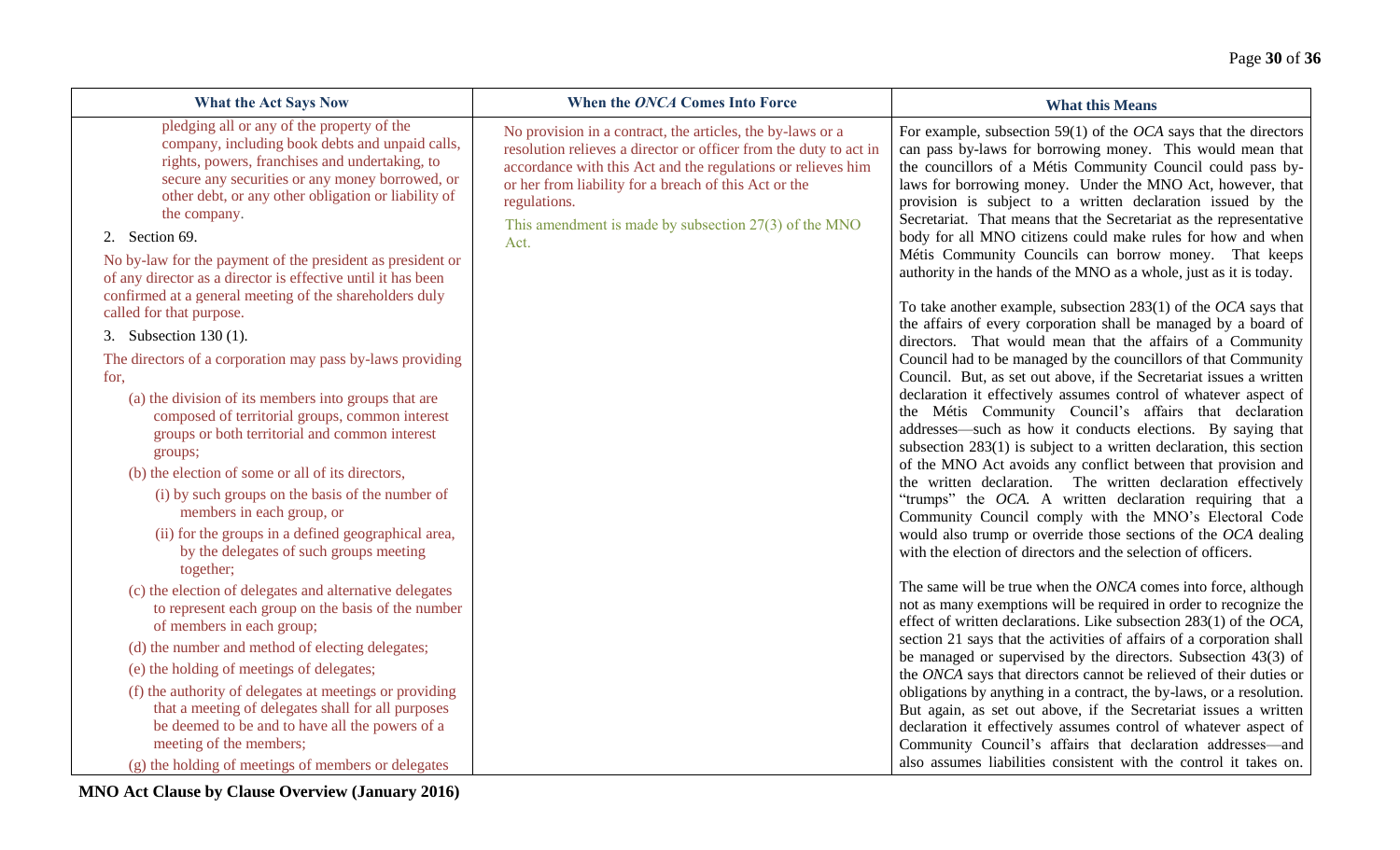| <b>What the Act Says Now</b>                                                                                                                                                                                                                                                                                                                                                                                                                                                                                                                                                                                                                                                                       | When the ONCA Comes Into Force | <b>What this Means</b>                                                                                                                                                                                                                                                                                                   |
|----------------------------------------------------------------------------------------------------------------------------------------------------------------------------------------------------------------------------------------------------------------------------------------------------------------------------------------------------------------------------------------------------------------------------------------------------------------------------------------------------------------------------------------------------------------------------------------------------------------------------------------------------------------------------------------------------|--------------------------------|--------------------------------------------------------------------------------------------------------------------------------------------------------------------------------------------------------------------------------------------------------------------------------------------------------------------------|
| territorially or on the basis of common interest.<br>4. Subsection 283 (1).<br>The affairs of every corporation shall be managed by a<br>board of directors howsoever designated.<br>5. Subsection 289 (4).                                                                                                                                                                                                                                                                                                                                                                                                                                                                                        |                                | Again, by saying that these provisions of the ONCA are subject to<br>a written declaration, the MNO Act avoids a conflict between the<br>legislation and a written declaration. The written declaration<br>from the Secretariat, on behalf of Métis government—the MNO<br>-takes precedence over provincial legislation. |
| If the office of secretary is vacant or if for any reason the<br>secretary is unable to act, anything required or authorized<br>to be done by the secretary may be done by an assistant<br>secretary or, if there is no assistant secretary able to act, by<br>any other officer of the corporation authorized generally or<br>specifically in that behalf by the directors                                                                                                                                                                                                                                                                                                                        |                                |                                                                                                                                                                                                                                                                                                                          |
| 6. Section 290.<br>A corporation may by special resolution provide for the<br>election by the directors from among themselves of a chair<br>of the board of directors and define his or her duties, and<br>may assign to the chair of the board of directors any or all<br>of the duties of the president or other officer of the<br>corporation, and in that case the special resolution shall fix<br>and prescribe the duties of the president.<br>7. Subsection 291 (1).<br>Except in the case of the president and the chair of the<br>board of directors, no officer of the corporation need be a<br>director or a shareholder or member of the corporation<br>unless the by-laws so provide. |                                |                                                                                                                                                                                                                                                                                                                          |
| 14. (1) A person who, while under the age of 18, is appointed<br>by the Secretariat, in its capacity as the sole member of a<br>Métis Community Council, in accordance with the by-laws of<br>the Métis Community Council to represent, on the Métis<br>Community Council's board, the interests of young people for<br>a specified term is not a councillor, does not hold any of the<br>rights, powers, duties or liabilities of a councillor, and is not<br>entitled to exercise a binding vote on any matter before the<br>board or any of its committees.                                                                                                                                     | No change.                     | This section does for the Métis Community Councils exactly<br>what was done for the Secretariat. It ensures that youth<br>representatives who are under 18 can be elected to and<br>meaningfully participate in Community Councils while also<br>protecting their legal interests.                                       |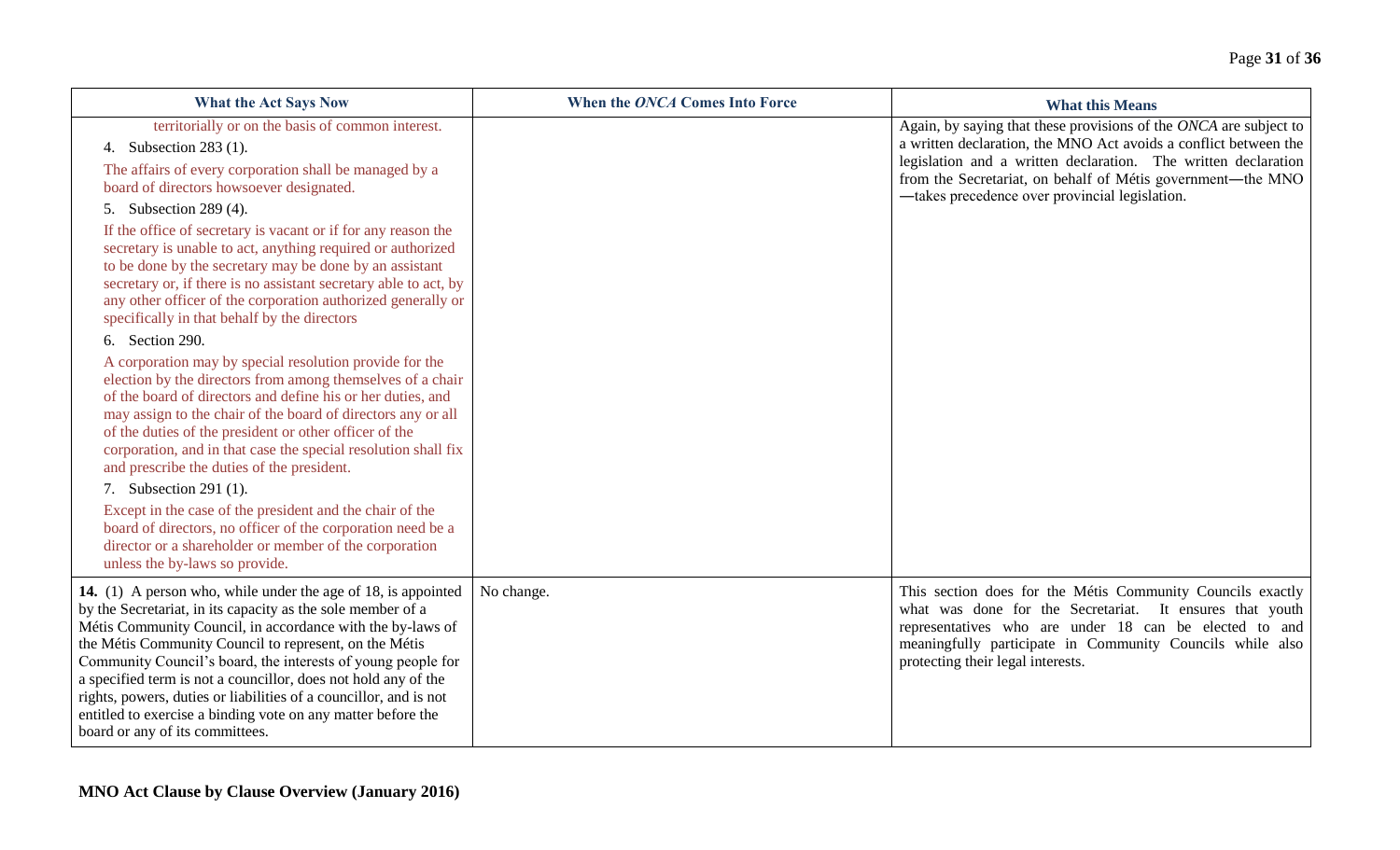| <b>What the Act Says Now</b>                                                                                                  | When the ONCA Comes Into Force                                                                                                                                                                                                                                                                       | <b>What this Means</b>                                                                                                                                                                                                                                                                                                                             |
|-------------------------------------------------------------------------------------------------------------------------------|------------------------------------------------------------------------------------------------------------------------------------------------------------------------------------------------------------------------------------------------------------------------------------------------------|----------------------------------------------------------------------------------------------------------------------------------------------------------------------------------------------------------------------------------------------------------------------------------------------------------------------------------------------------|
| (2) Subsection (1) applies for the duration of the person's<br>term, even if he or she reaches the age of 18 during the term. |                                                                                                                                                                                                                                                                                                      | If a youth representative turns 18 during their term on a<br>Community Council, they will not automatically acquire the<br>rights and liabilities of a director. Again, the MNO could<br>develop a policy that allows these elected representative at 18 to<br>assume legal and corporate liabilities, if they so chose.                           |
|                                                                                                                               | 14.1 The by-laws of a Métis Community Council may provide<br>that a notice or other document may or shall be given by it to a<br>councillor in a manner other than a manner specified in<br>subsection 196(1) of the Not-for-Profit Corporations Act, 2010.<br>Subsection 196(1) of the ONCA states: | A Métis Community Council can amend their by-laws to provide<br>for a document to be given to a Community Council councillor<br>by a different method than sending it to his or her latest address.<br>For example, a Community Council could pass a by-law saying<br>that councillors can be given notices or other documents by email<br>or fax. |
|                                                                                                                               | A notice or other document required or permitted by this Act,<br>the regulations, the articles or the by-laws to be given to a<br>member or director of a corporation may be given to,                                                                                                               | This is the same as the rule created for the Secretariat.                                                                                                                                                                                                                                                                                          |
|                                                                                                                               | (a) a member at the member's latest address as shown in the<br>records of the corporation;                                                                                                                                                                                                           |                                                                                                                                                                                                                                                                                                                                                    |
|                                                                                                                               | (b) a director at his or her latest address as shown in the<br>records of the corporation or in the most recent notice or<br>return filed under the Corporations Information Act,<br>whichever is the more current.                                                                                  |                                                                                                                                                                                                                                                                                                                                                    |
|                                                                                                                               | This amendment is made by section 28 of the MNO Act.                                                                                                                                                                                                                                                 |                                                                                                                                                                                                                                                                                                                                                    |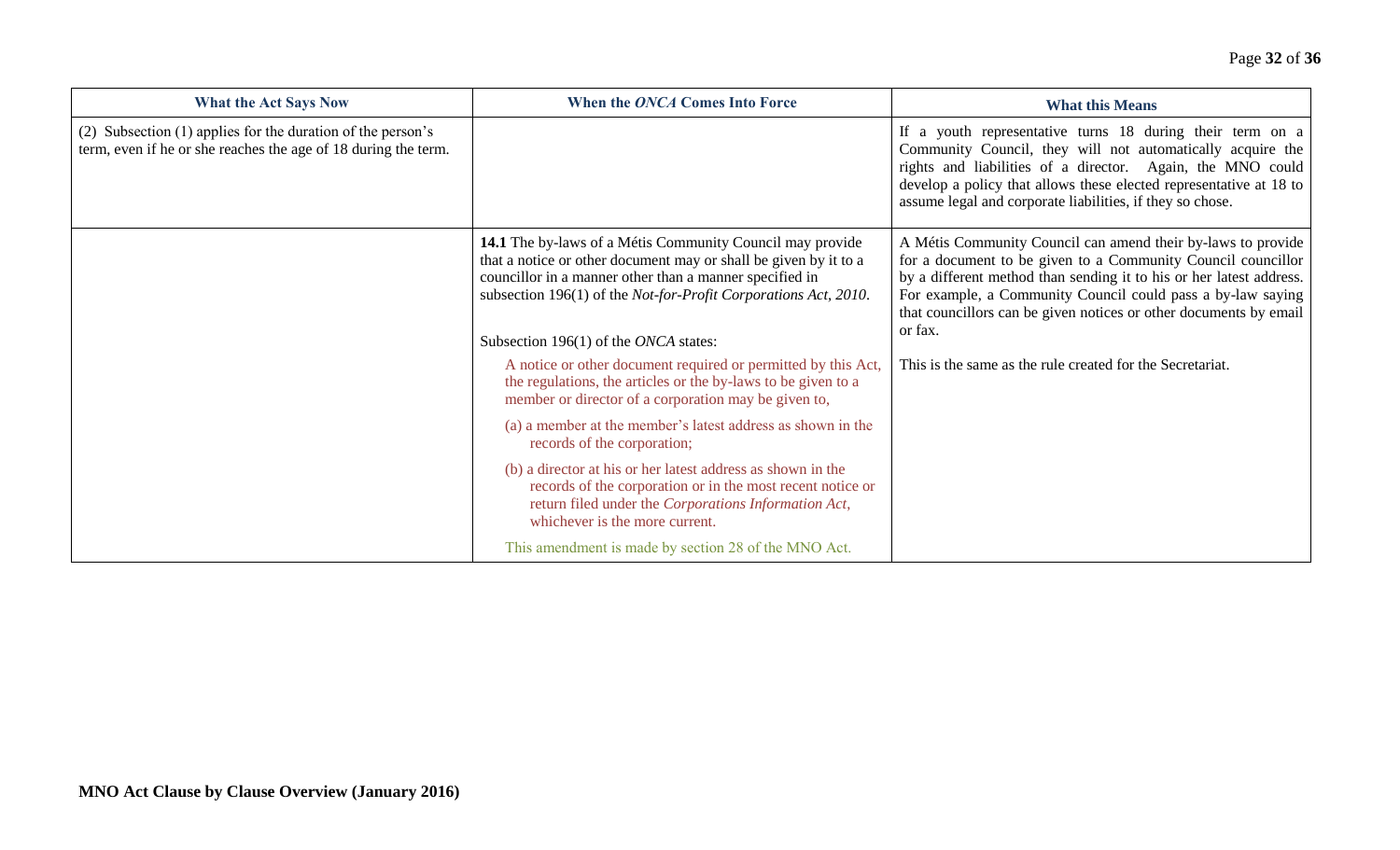## **Prohibition Respecting Corporate Names: Section 15**

This section helps protect against confusion about who the MNO and Community Councils are and represent. It prevents a situation from arising in which a corporation that is not part of the MNO tries to incorporate using the phrase "Métis Nation of Ontario" or "Métis Community Council" as part of its name. That means, among other things, that any business or organization that is working with a corporation that is called "X Métis Community Council" can be confident that it is dealing with a corporation that is part of the MNO's governance structure.

| <b>What the Act Says Now</b>                                                                                                                                                                                                     | When the ONCA Comes Into Force | <b>What this Means</b>                                                                                                                                                                    |
|----------------------------------------------------------------------------------------------------------------------------------------------------------------------------------------------------------------------------------|--------------------------------|-------------------------------------------------------------------------------------------------------------------------------------------------------------------------------------------|
| <b>15.</b> (1) Use by a corporation of any of the following<br>expressions, either within its corporate name or any other name<br>by which the corporation is known, is prohibited without the<br>Secretariat's written consent: | No change.                     | Unless the Secretariat gives its permission, no corporation can<br>include in its name the phrases "Métis Nation of Ontario" or<br>"Métis Community Council" or their French equivalents. |
| . Métis Nation of Ontario.                                                                                                                                                                                                       |                                |                                                                                                                                                                                           |
| 2. Métis Community Council.                                                                                                                                                                                                      |                                |                                                                                                                                                                                           |
| 3. Nation métisse de l'Ontario.                                                                                                                                                                                                  |                                |                                                                                                                                                                                           |
| 4. Conseil communautaire métis.                                                                                                                                                                                                  |                                |                                                                                                                                                                                           |
|                                                                                                                                                                                                                                  | No change.                     | This prohibition only applies on a going-forward basis. That                                                                                                                              |
| (2) This section applies only to corporations incorporated on or<br>after the day on which this section comes into force.                                                                                                        |                                | means that if a corporation already exists that has one of those<br>phrases as part of its name, it will not be prohibited from keeping<br>that name.                                     |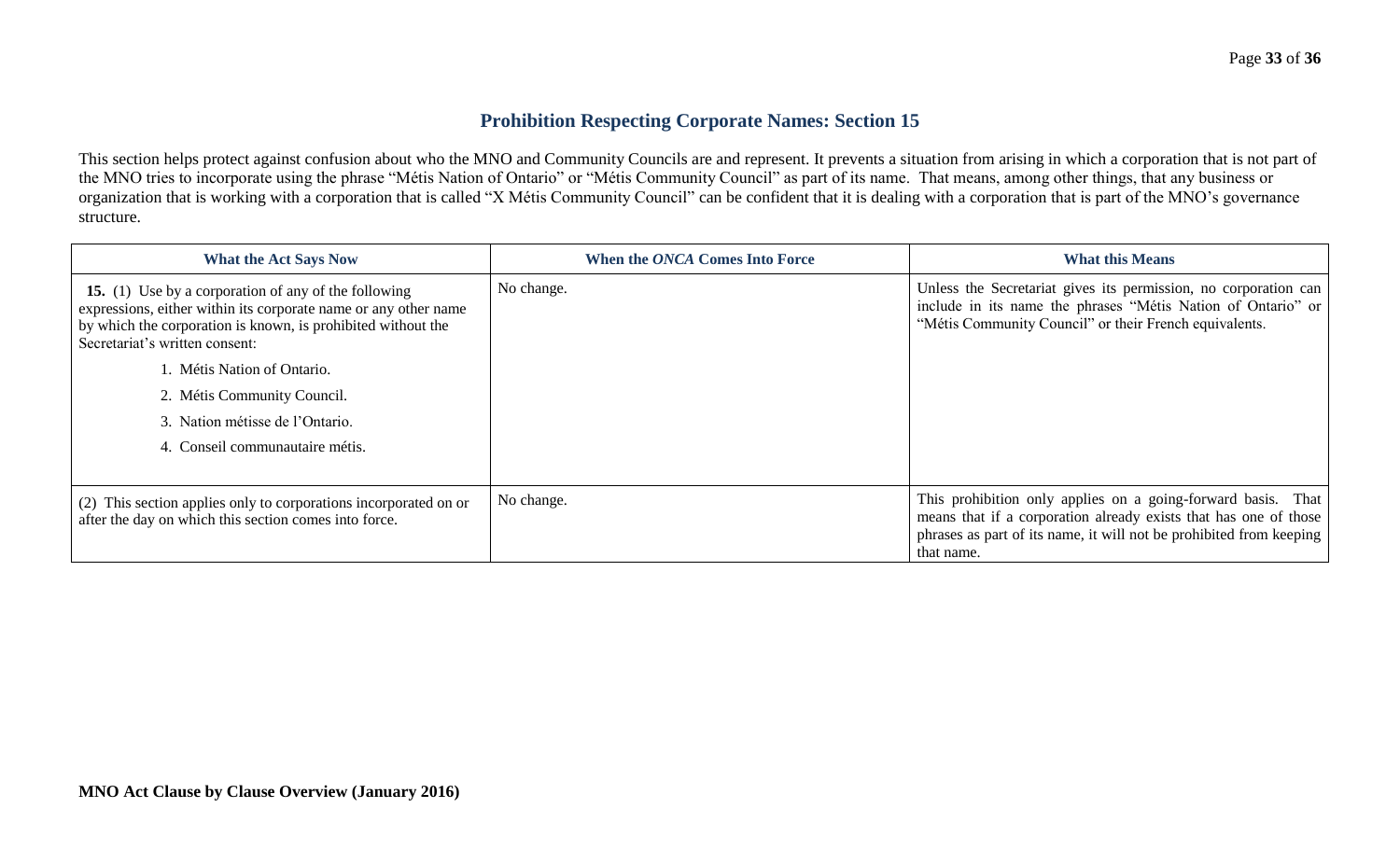## **Regulations: Section 16**

Most legislation includes the power to make regulations under them—and the MNO Act is no exception. Making regulations is a much simpler process than passing legislation. Whereas legislation has to be passed and enacted by the whole Legislative Assembly (or Parliament for federal legislation) regulations can be made by a Minister or Cabinet (which is all of the Ministers together). The requirements for passing regulations are less demanding because of the nature of regulations. Legislation establishes the overarching framework and general rules, while regulations deal with the "fine print"—details that may change over time. This ensures flexibility and responsiveness to changing circumstances. Officially, regulations are made by the Lieutenant Governor in Council—that is, the Lieutenant Governor acting on the advice of cabinet. In practice, just as the Lieutenant Governor always gives Royal Assent to Acts enacted by the Legislative Assembly, the Lieutenant Governor always makes regulations that are recommended by cabinet or specific Ministers.

The Act addresses all of the ways in which current provincial law is inconsistent with the MNO's governance structure and processes. But, in the future, the Ontario government could decide to change its laws again in ways that have unintended consequences for the MNO. Making changes through regulations is a far simpler procedure than making amendments to the Act itself. Section 16(1) gives the Lieutenant Governor the power to make regulations under the Act if the regulations are jointly recommended by the Minister of Aboriginal Affairs and the Minister of Government and Corporate Services, and the regulations do one of two things: (a) create further exemptions from or alterations to the provincial corporate law as it applies to the Secretariat and Métis Community Councils; or (b) relate to another matter that is necessary or advisable for the purposes of the MNO Act.

This regulation making power does not put the Secretariat under the control of the Minister or any further under the "thumb of government" than it was previously when it was incorporated in 1994. On the contrary, this regulation making power better protects the MNO and the Secretariat from future changes to corporate law in Ontario. Firstly, 16(1)(a) gives the power for regulations that further **exempt** the Secretariat from Ontario law. This essentially means that the MNO's unique governance structures can be further insulated and protected from decisions of the Ontario legislature in the future. Secondly, 16(1)(b) gives the power for regulations that are **consistent with the purposes of the Act** that are set out in the preamble. As described above, the Act is intended to recognize and reflect the Secretariat's unique role as a governance structure. This section only gives the government the power to make regulations under the Act *only* in order to better achieve the legislation's purpose, which clearly recognizes the MNO's authorities and unique governance structure. Contrary to the suggestion by some, this regulation power is not about controlling the MNO or the Secretariat in any way. Further, there is simply no authority under the MNO Act to make regulations that would be negative for the MNO or put it "under the thumb" of government. Even if a different government was in power, the worst it could do would be to refuse to make a regulation that the MNO wanted. It would not have any authority under the Act to make a regulation that the MNO did not want or that was inconsistent with the Act's purpose.

Section 16(2) gives the Minister of Aboriginal Affairs the power to make regulations to bring Community Councils that have chosen to incorporate under the MNO Act. This means that a Community Council that chooses to incorporate will have the benefit of all of the exemptions and special rules the Act creates. If and when a Community Council chooses to incorporate, the Secretariat will notify the Minister of Aboriginal Affairs using the notification process described in section 3 of the MNO Act. This will only happen after the MNO, the Secretariat and a Community Council have negotiated mutually agreeable by-laws for incorporation. This process must have the consent of all parties. Once the Ministry of Aboriginal Affairs is given notice by the MNO, it will then work together with Service Ontario and the Minister of Government and Corporate Services to make sure that the regulation is made at the same time that the Community Council becomes registered as a not-for-profit corporation. The newly-incorporated Métis Community Council will immediately have the full benefit of the MNO Act. It is important to note that this process is solely driven by the MNO, the Secretariat and a Community Council. The Ontario government will only act and use these provisions of the Act if requested by the MNO.

#### **MNO Act Clause by Clause Overview (January 2016)**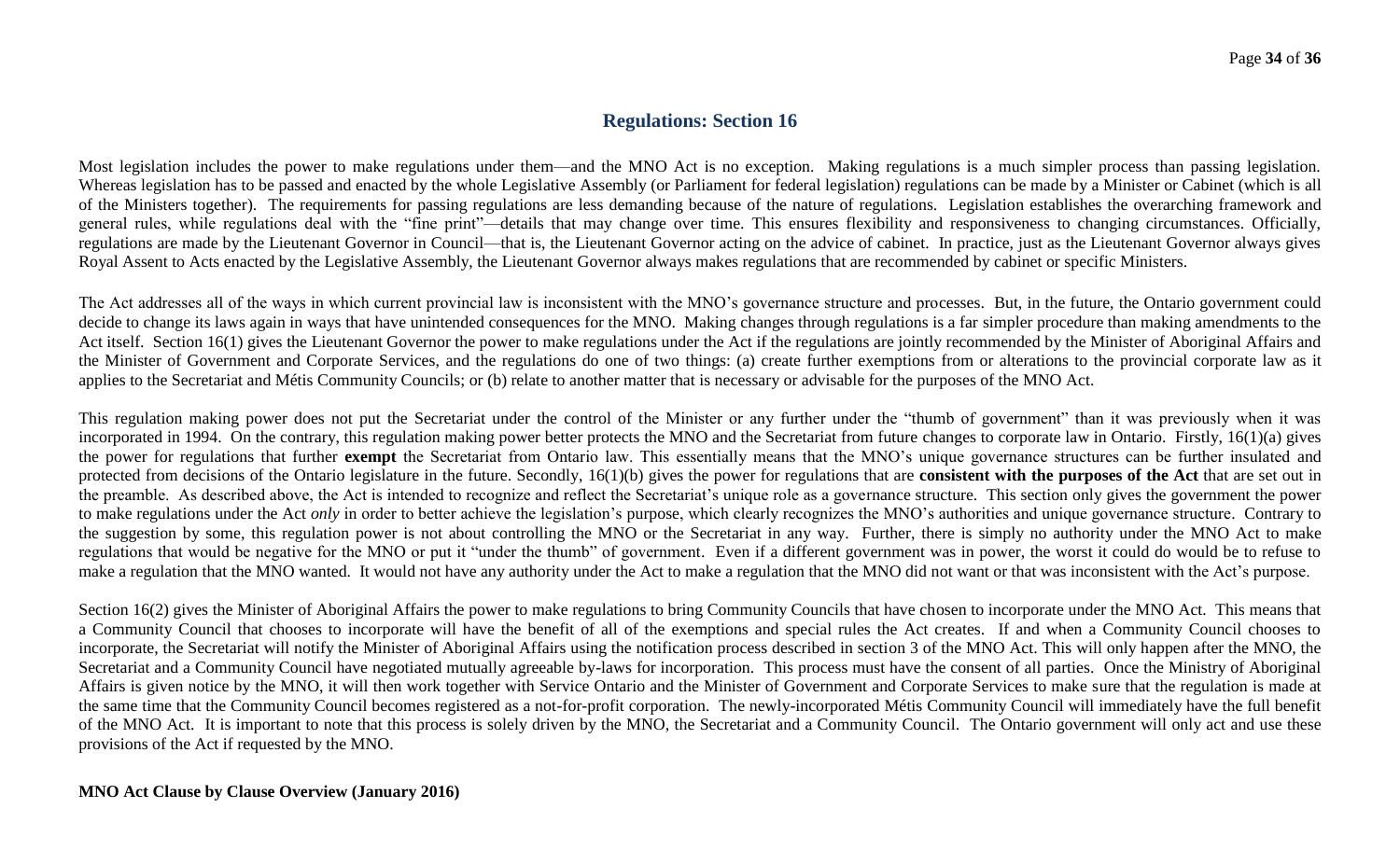| <b>What the Act Says Now</b>                                                                                                                                                                                                                                                                                                                                                                                                                                                                                                                                                                            | When the ONCA Comes Into Force                                                                                                                                                                                                                                                                                                                                                                                                                                                                                                                                                                                                                                                                                     | <b>What this Means</b>                                                                                                                                                                                                                                                                                                                                                                                                                                                                                                                                                                                                                                                                                                                                                                                                                                                                                                                                                                                                                                                                                                                                                                                                                                                                                                                                                                                                                                                                                                              |
|---------------------------------------------------------------------------------------------------------------------------------------------------------------------------------------------------------------------------------------------------------------------------------------------------------------------------------------------------------------------------------------------------------------------------------------------------------------------------------------------------------------------------------------------------------------------------------------------------------|--------------------------------------------------------------------------------------------------------------------------------------------------------------------------------------------------------------------------------------------------------------------------------------------------------------------------------------------------------------------------------------------------------------------------------------------------------------------------------------------------------------------------------------------------------------------------------------------------------------------------------------------------------------------------------------------------------------------|-------------------------------------------------------------------------------------------------------------------------------------------------------------------------------------------------------------------------------------------------------------------------------------------------------------------------------------------------------------------------------------------------------------------------------------------------------------------------------------------------------------------------------------------------------------------------------------------------------------------------------------------------------------------------------------------------------------------------------------------------------------------------------------------------------------------------------------------------------------------------------------------------------------------------------------------------------------------------------------------------------------------------------------------------------------------------------------------------------------------------------------------------------------------------------------------------------------------------------------------------------------------------------------------------------------------------------------------------------------------------------------------------------------------------------------------------------------------------------------------------------------------------------------|
| 16. (1) The Lieutenant Governor in Council, on the joint<br>recommendation of the Minister responsible for the<br>administration of this Act and the Minister responsible for the<br>administration of the Corporations Act, may make regulations,<br>(a) providing for further exemptions from or alterations to the<br>application of the <i>Corporations</i> Act or the regulations<br>made under it to the Secretariat or to Métis Community<br>Councils:<br>(b) respecting any matter that the Lieutenant Governor in<br>Council considers necessary or advisable for the purposes<br>of this Act. | 16. (1) The Lieutenant Governor in Council, on the joint<br>recommendation of the Minister responsible for the<br>administration of this Act and the Minister responsible for the<br>administration of the Not-for-Profit Corporations Act, 2010, may<br>make regulations,<br>providing for further exemptions from or alterations to the<br>(a)<br>application of the Not-for-Profit Corporations Act, 2010 or<br>the regulations made under it to the Secretariat or to Métis<br><b>Community Councils;</b><br>respecting any matter that the Lieutenant Governor in<br>(b)<br>Council considers necessary or advisable for the purposes<br>of this Act.<br>This amendment is made by section 29 of the MNO Act. | The Ministers of Aboriginal Affairs and Government and<br>Corporate Services can recommend regulations to do two things:<br>(a) Create further exemptions from or changes to provincial<br>corporate law as it applies to the Secretariat or Métis<br><b>Community Councils</b><br>(b) Do anything else that is necessary or advisable for the<br>purposes of the Act.<br>The purposes of the Act are set out in the preamble. In brief, the<br>Act is intended to recognize and reflect the Secretariat's unique<br>status as a governance structure rather than an ordinary not-for-<br>profit corporation. This section allows for regulations to be made<br>only in order to better achieve that purpose.<br>Clause (a) gives one example of what might be necessary or<br>advisable to achieve that purpose—namely further exemptions<br>from or changes to corporate law that applies. For example, the<br>OCA might be amended to include a new provision that is<br>inconsistent with how MNO citizens have chosen to govern<br>themselves. That would require a new exemption.<br>Clause (b) recognizes that other things might be necessary to<br>recognize the Secretariat's unique status. For example, a new<br>"special rule" —not just an exemption—might be required. The<br>MNO might decide, through its democratic processes and<br>structures, to make changes to its by-laws that require new rules<br>to be created. Clause (b) enables the Ministers to make<br>regulations to give effect to those changes. |
| (2) The Minister responsible for the administration of this Act<br>may make regulations prescribing corporations without share<br>capital for the purposes of clause (c) of the definition of "Métis<br>Community Council" in section 1.                                                                                                                                                                                                                                                                                                                                                                | No change.                                                                                                                                                                                                                                                                                                                                                                                                                                                                                                                                                                                                                                                                                                         | This ties back to the definition of "Métis Community Council" in<br>section 1, and to the requirement in section 3 that the Secretariat<br>notify the Minister when an application is made to incorporate a<br>Métis Community Council. There is no possibility that the<br>Minister could prescribe or bring under the Act any Community<br>Council that did not choose to incorporate. The Minister simply<br>does not have that power under this section.                                                                                                                                                                                                                                                                                                                                                                                                                                                                                                                                                                                                                                                                                                                                                                                                                                                                                                                                                                                                                                                                        |